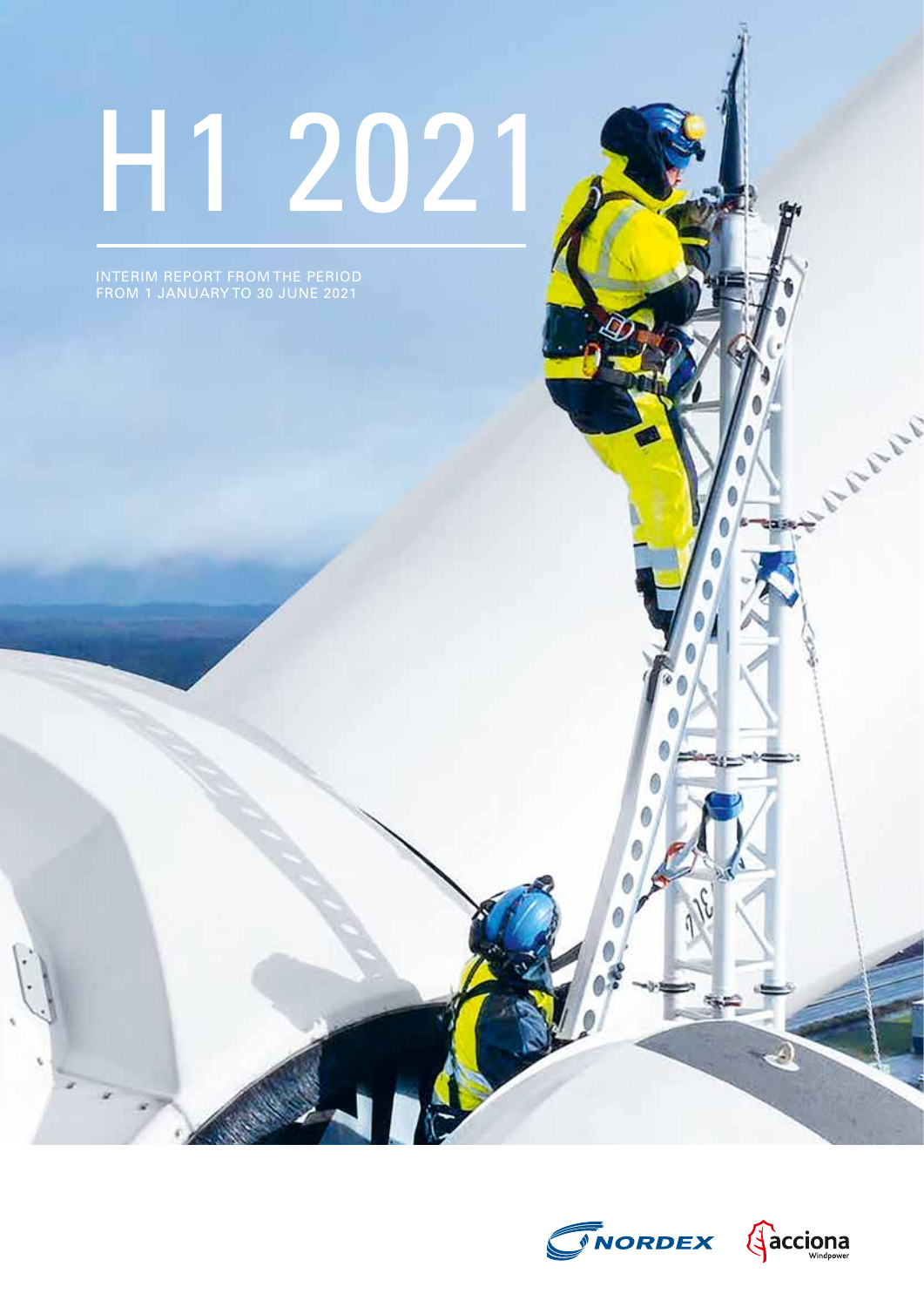# KEY FIGURES AT A GLANCE

# **Nordex Group key figures**

|                                                                           |                    | $01.01 -$<br>30.06.2021 | $01.01 -$<br>30.06.2020 | Change    |
|---------------------------------------------------------------------------|--------------------|-------------------------|-------------------------|-----------|
| <b>Earnings</b>                                                           |                    |                         |                         |           |
| Sales                                                                     | <b>EUR</b> million | 2,696.6                 | 2,047.9                 | 31.7%     |
| Gross revenue                                                             | <b>EUR</b> million | 2,324.5                 | 1,990.0                 | 16.8%     |
| EBITDA                                                                    | <b>EUR</b> million | 68.4                    | $-70.8$                 | n/a       |
| EBIT                                                                      | <b>EUR</b> million | $-5.5$                  | $-146.4$                | n/a       |
| Free cash flow                                                            | <b>EUR</b> million | $-10.2$                 | $-137.1$                | n/a       |
| Capital expenditure                                                       | <b>EUR</b> million | 75.4                    | 79.1                    | $-4.7%$   |
| Consolidated net result                                                   | <b>EUR</b> million | $-63.7$                 | $-180.0$                | n/a       |
| Earnings per share <sup>1</sup>                                           | <b>EUR</b>         | $-0.54$                 | $-1.69$                 | n/a       |
| EBITDA margin                                                             | $\%$               | 2.5                     | $-3.5$                  | 6.0 PP    |
| Working capital ratio                                                     | $\%$               | $-6.5$                  | $-7.1$                  | $-0.6$ PP |
| <b>Statement of financial position</b><br>as of 30.06.2021 and 31.12.2020 |                    |                         |                         |           |
| Total assets                                                              | <b>EUR</b> million | 4,087.6                 | 4,410.1                 | $-7.3%$   |
| Equity                                                                    | <b>EUR</b> million | 679.4                   | 773.5                   | $-12.2%$  |
| Equity ratio                                                              | %                  | 16.6                    | 17.5                    | $-0.9$ PP |
| <b>Employees</b>                                                          |                    |                         |                         |           |
| Employees as of 30 June                                                   |                    | 8,549                   | 7,949                   | 7.5%      |
| Staff costs                                                               | <b>EUR</b> million | 247.0                   | 203.2                   | 21.6%     |
| Staff cost ratio                                                          | $\%$               | 9.2                     | 9.9                     | $-0.7$ PP |
| Company-specific performance indicators                                   |                    |                         |                         |           |
| Order intake, Projects segment                                            | EUR million        | 1,961.7                 | 1,805.9                 | 8.6%      |
| Installed capacity                                                        | <b>MW</b>          | 2,976.8                 | 2,065.92                | 44.1%     |

<sup>1</sup> Earnings per share = based on a weighted average of 117.349 million shares (previous year: 106.681 million shares)

<sup>2</sup> Prior-year figure restated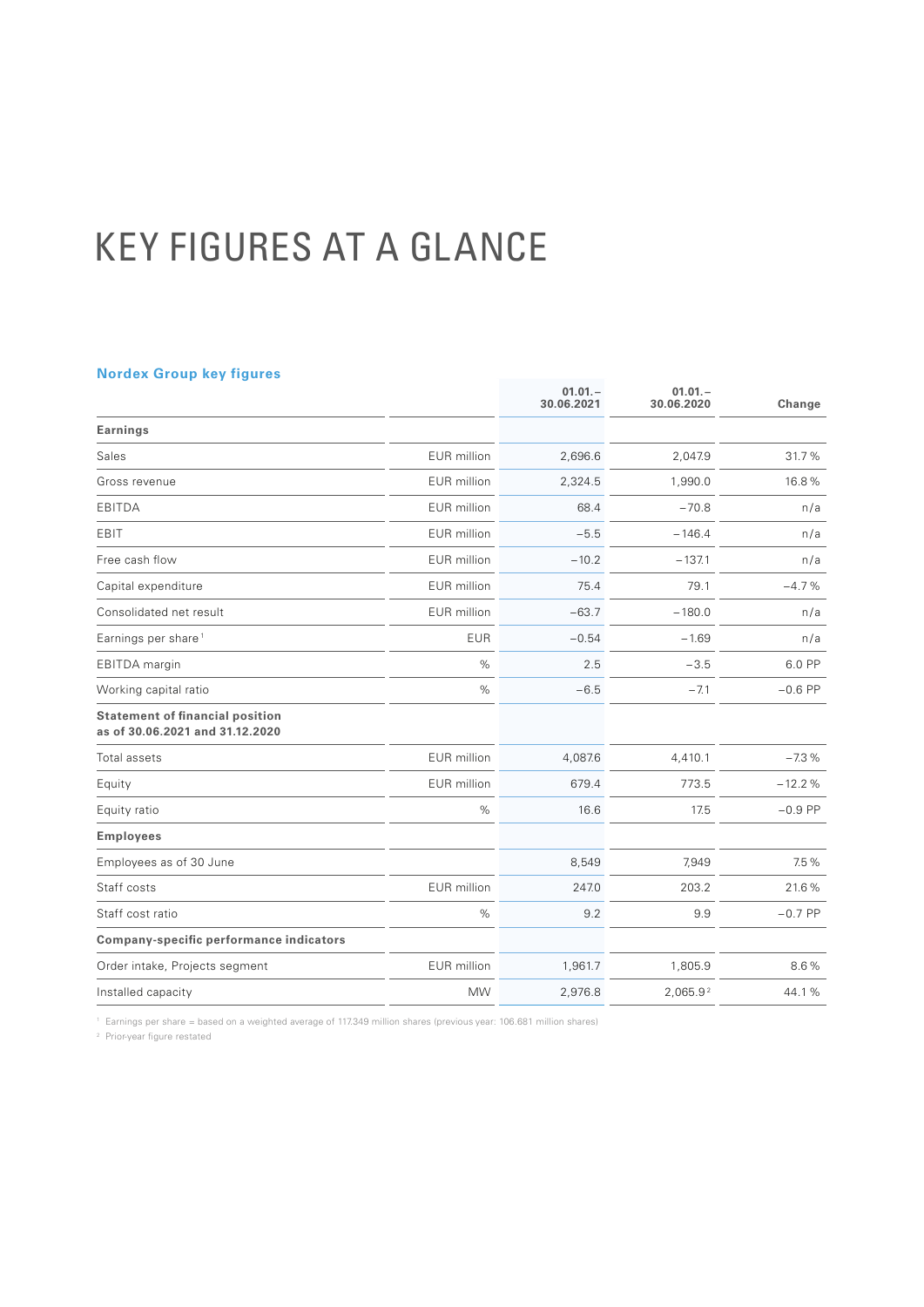# CONTENT



01 Content

02 [Letter to the shareholders](#page-3-0)

04 [Nordex Shares](#page-5-0)

# **To our shareholders Group Interim Management Report**



06 [Group interim management report](#page-7-0) 

# **Interim Consolidated Financial Statements**



- 12 [Consolidated statement of financial position](#page-13-0)
- 14 [Consolidated income statement](#page-15-0)
- 15 [Consolidated statement of comprehensive income](#page-16-0)
- 16 [Consolidated cash flow statement](#page-17-0)
- 18 [Consolidated statement of changes in equity](#page-19-0)

# **Notes to the Consolidated Financial Statements**



[22 Notes to the Consolidated Financial Statements](#page-23-0) [for the interim period from 1](#page-23-0) January to 30 June 2021

# **Other information**

- [42 Responsibility statement](#page-43-0)
- [43 Financial calendar, imprint and contact](#page-44-0)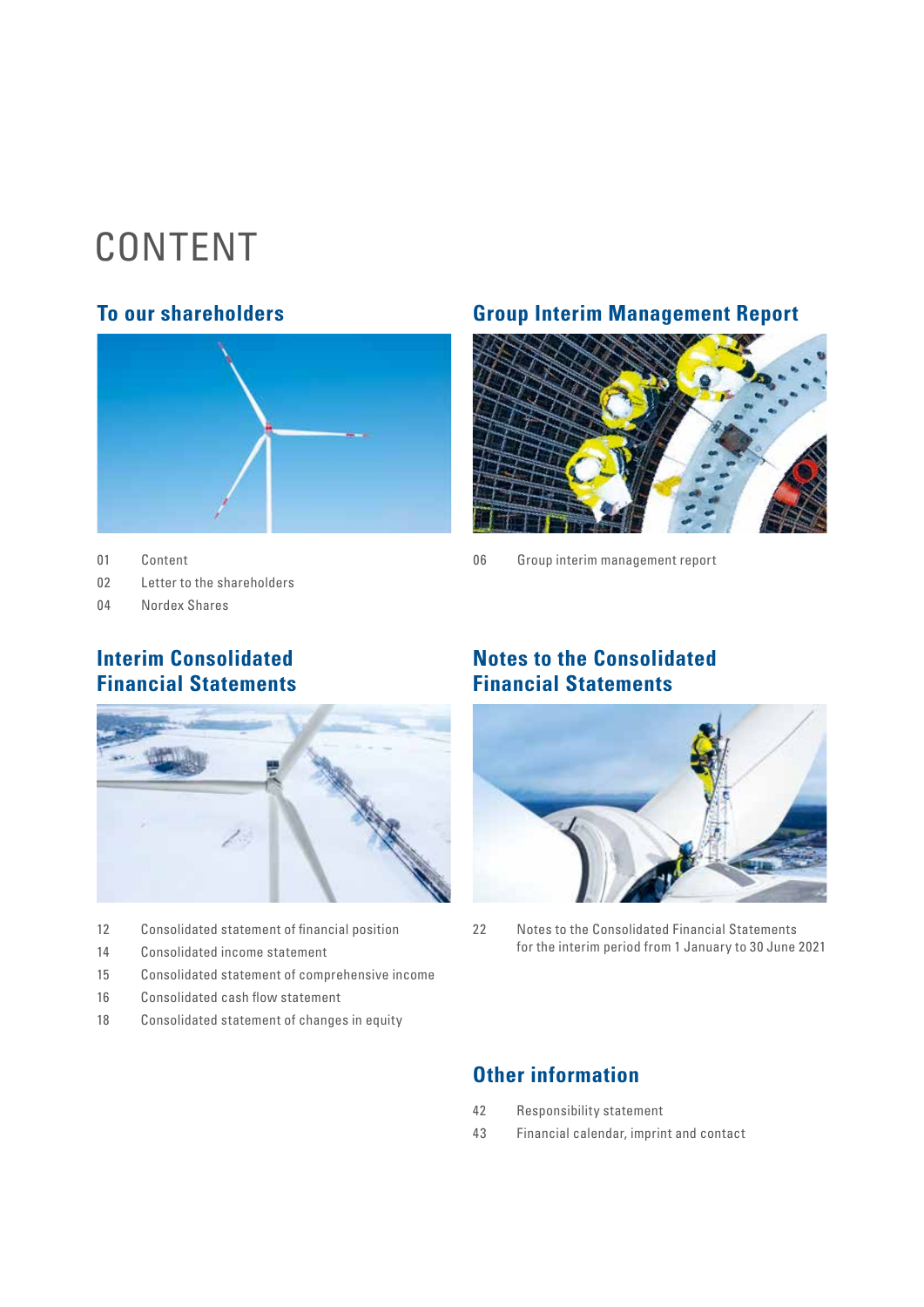# <span id="page-3-0"></span>LETTER TO THE SHAREHOLDERS



**José Luis Blanco** Chairman of the Management Board

# Dear Shareholders, Business Partners and Friends of the Company,

Our business performance continued to gain momentum in the second quarter. Installations achieved a new record in the first half of the year with around 3.0 gigawatts (GW). Amid challenging conditions on the whole, we built 775 wind turbines in 21 countries in the first half of the year. Our very high activity levels led to significantly higher sales of EUR 2.7 billion. As expected, we increased profitability in particular compared with the first quarter. We gave a significant boost to earnings before interest, taxes, depreciation and amortization (EBITDA) in the second quarter, which increased to well over EUR 68 million as of 30 June 2021. We also secured orders for 576 wind turbines with a nominal output of 2.8 GW. At 82%, the Delta4000 platform made up an encouragingly high share of business.

The positive performance of the Nordex Group continued at the beginning of the second half of the year. In July, we recorded a major contract from our customer Acciona Energía Australia for 162 N163/5.X turbines from the Delta4000 series with a nominal output of 923 MW. We are also pleased to report that the effects of the pandemic on our business are gradually waning and vaccination efforts are progressing as hoped. We have already fully vaccinated all our staff in India, for example. This is key to further advancing the ramp-up of production in India. The setup and expansion of production there remains front and center in our strategy to becoming more profitable. However, significant disruption in the raw material and logistics markets is also emerging as one of the indirect effects of the pandemic in our environment. This challenge needs to be managed.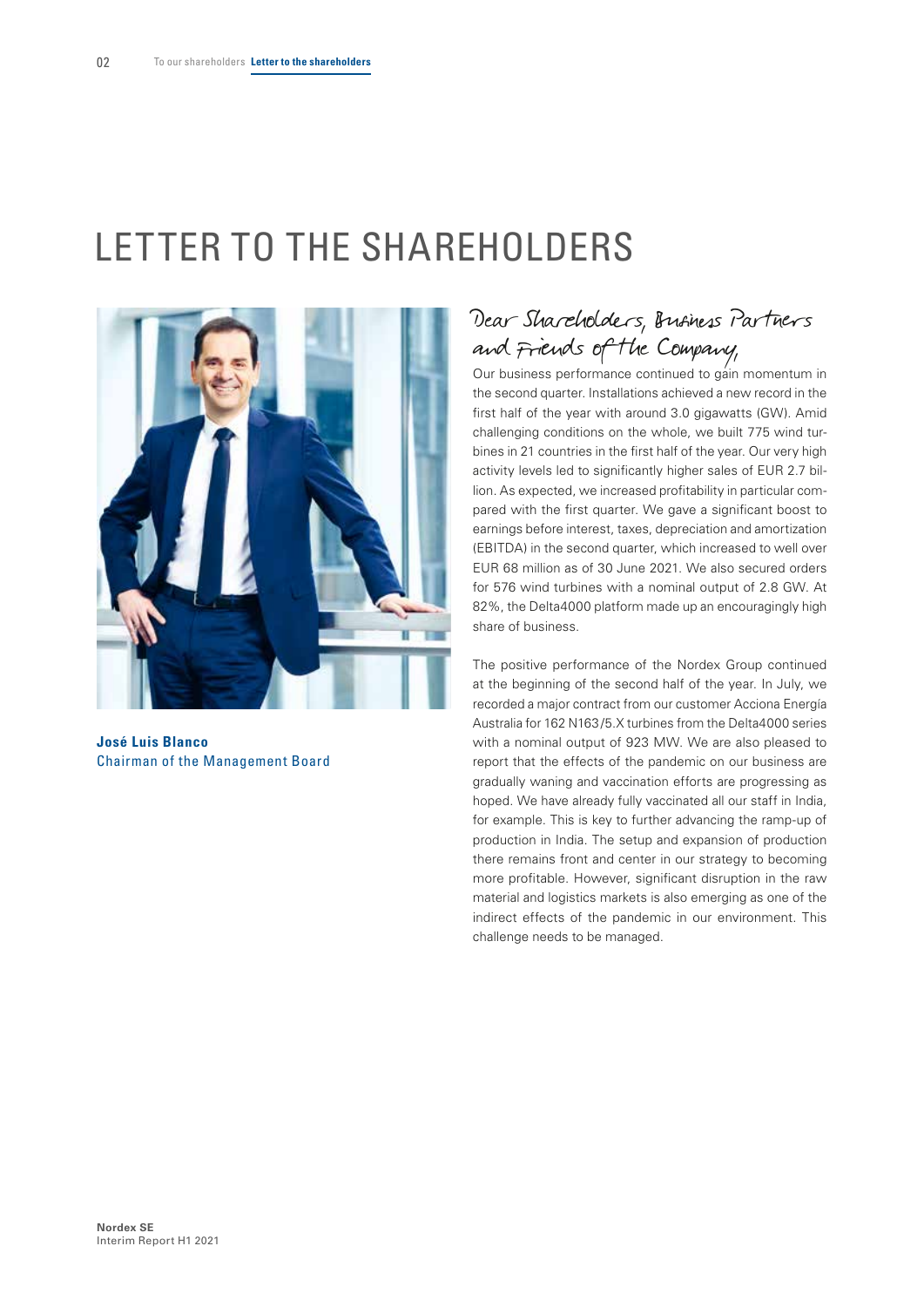Now a few words about our last major financing transaction. In July, we successfully completed a capital increase against subscription rights. By issuing just under 42.7 million new shares, we obtained issue proceeds of over EUR 586 million in total, thereof nearly EUR 390 million as cash contributions and close to EUR 197 million as a contribution in kind from our main shareholder. Our goals were to strengthen our financial position, increase our financial flexibility, and support future growth. The fact that we will be able to reduce our interest expenses in the future will also help us. In parallel, we increased our existing guarantee facility rated according to sustainability criteria by over EUR 170 million to EUR 1.41 billion. Of this increase, we are able to draw down up to EUR 100 million as part of a cash credit facility. The additional liquidity available to us will also facilitate profitable growth. In addition, we were able to extend the (vast majority of) guarantee credit line in advance by a further year until 2024. Furthermore, we cancelled the EUR 350 million state guaranteed RCF, exiting Corona related state aid well ahead of initial maturity.

From today's perspective, we would also like to confirm our guidance for the current financial year. We hope to achieve consolidated sales of EUR 4.7 billion to EUR 5.2 billion and an EBITDA margin of 4.0% to 5.5%, even though this forecast is subject to greater uncertainty than usual.

We will push ahead with our strategy to improve our profitability and become one of the top three companies in the onshore sector. This is what we have committed to as a team to make the Nordex Group a sustainably attractive investment in the long run. Thank you for continuing to place your trust in us.

Kind regards,

José Luis Blanco

Chairman of the Management Board

**Hamburg, August 2021**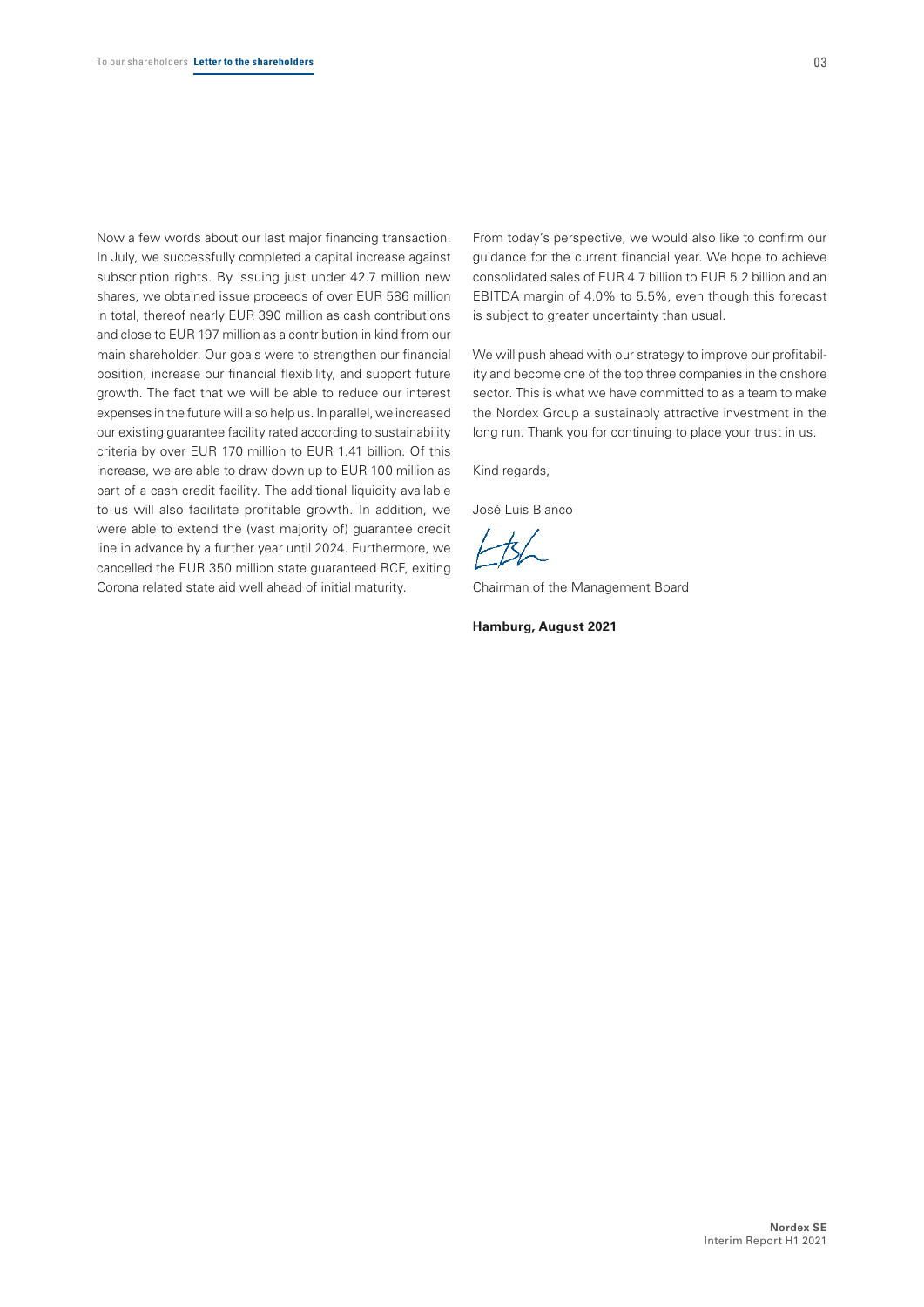# <span id="page-5-0"></span>NORDEX SHARES

Nordex shares closed the year's first day of XETRA trading on 4 January 2021 at EUR 20.55 and reached their annual high of EUR 26.41 on 1 April. The shares' lowest daily closing price was EUR 15.84 on 11 June. In the course of the first half of the year, talk of the impact of higher raw material and logistics prices on the earnings of wind turbine manufacturers overshadowed the general expectation that climate-friendly power generation would accelerate further globally. On 30 June 2021, Nordex shares closed at EUR 19.20, resulting in market capitalization of around EUR 2.3 billion.

After the close of trading on 30 June 2021, the Nordex Group announced its resolution to implement a rights issue amounting to 36.4% of existing share capital, which was successfully completed in July and lifted the number of Nordex shares to 160,021,035 as of 15 July 2021 (see the section entitled "Events after the end of the reporting period" in the management report).

The RENIXX Index, which includes the world's 30 leading renewable energy companies, including the Nordex Group, was down 10.0% in the first six months of 2021 to 1,727 points. The German TecDAX and MDAX indices, on which the Nordex Group is also listed, gained 9.8% and 10.0% respectively in the same period.

Nordex SE's ownership structure remained essentially unchanged even after the capital increase. Strategic anchor shareholder Acciona S.A. fully participated in the rights issue, converting a shareholder loan granted to Nordex into equity. As a result, Acciona continues to hold a 33.6% equity interest in the Nordex Group, while the remaining shares are in free float as defined by Deutsche Börse.

A total of 14 analysts from German and international institutions currently monitor Nordex shares and publish studies with recommendations, brief reports and commentaries on the Company at regular intervals. Eight of these analysts see the Nordex share as a Buy whereas six recommend a Hold.

## **Nordex shares key data**

| Class of shares                                         | No-par-value ordinary<br>bearer shares     |
|---------------------------------------------------------|--------------------------------------------|
| Market segment                                          | Prime Standard/<br><b>Regulated Market</b> |
| Trading venue                                           | Frankfurt Stock Exchange                   |
| Indices                                                 | TecDAX, MDAX,<br>ÖkoDAX, HASPAX, RENIXX    |
| <b>ISIN</b>                                             | DE000A0D6554                               |
| <b>WKN (German securities</b><br>identification number) | A0D655                                     |
| Ticker symbol                                           | NDX1                                       |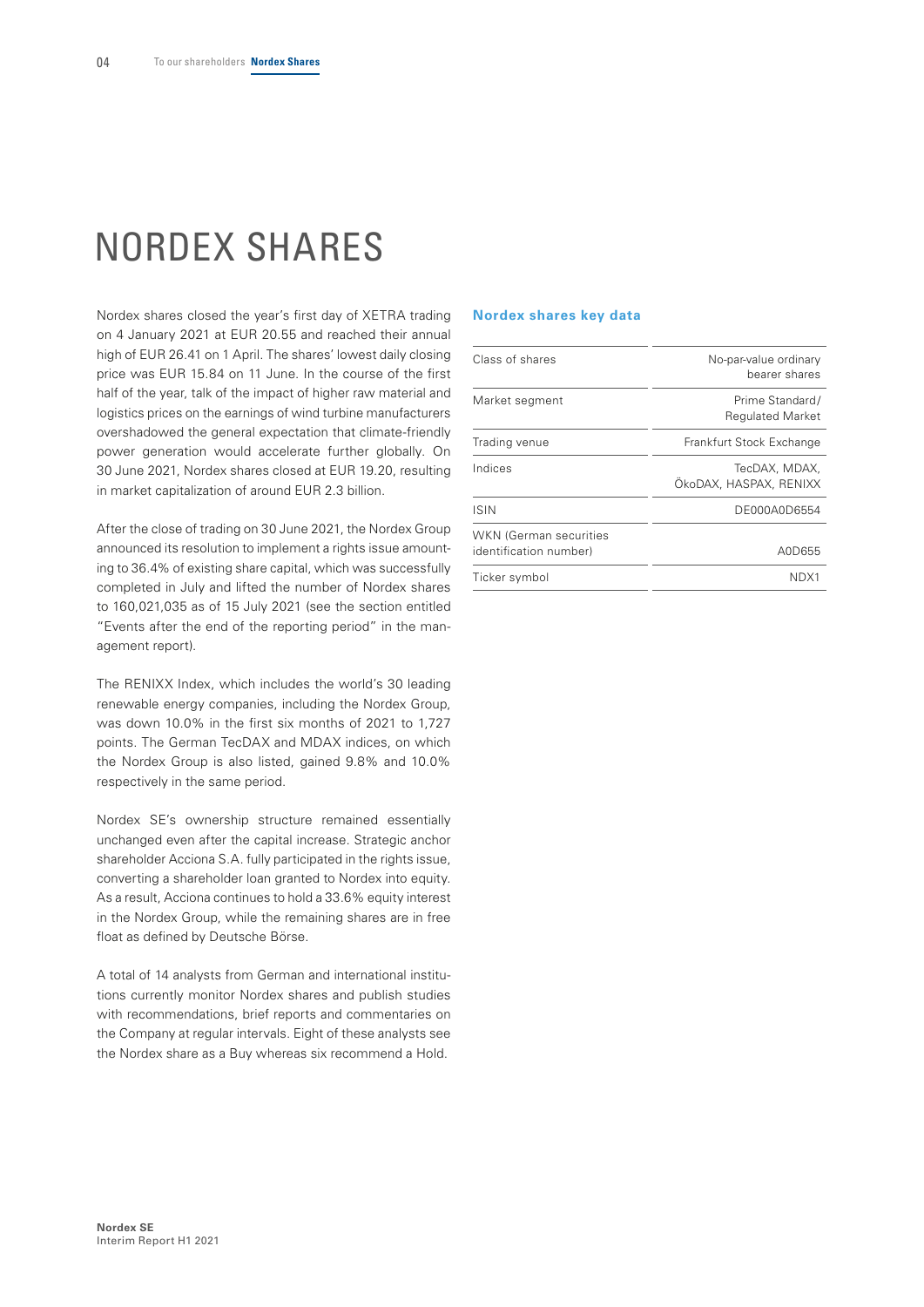# **Nordex shares key figures**

|                                                                  | 2021                |
|------------------------------------------------------------------|---------------------|
| Total number of shares as at 30 June                             | 117,348,759         |
| Total number of shares as at 31 July<br>(after capital increase) | 160,021,035         |
| Share capital as at 30 June                                      | EUR 117,348,759.00  |
| Share capital as at 31 July<br>(after capital increase)          | EUR 160,021,035.00  |
| Closing price as at 4 January                                    | EUR 20.55           |
| Closing price as at 30 June                                      | EUR 19.20           |
| High in H1                                                       | EUR 26.41           |
| Low in H1                                                        | EUR 15.84           |
| Market capitalization<br>as at 30 June                           | EUR 2,253.1 million |

**Nordex share price performance, 2021 in % (indexed, 31.12.2020 = 100) Nordex <u>Leepax</u>** RENIXX

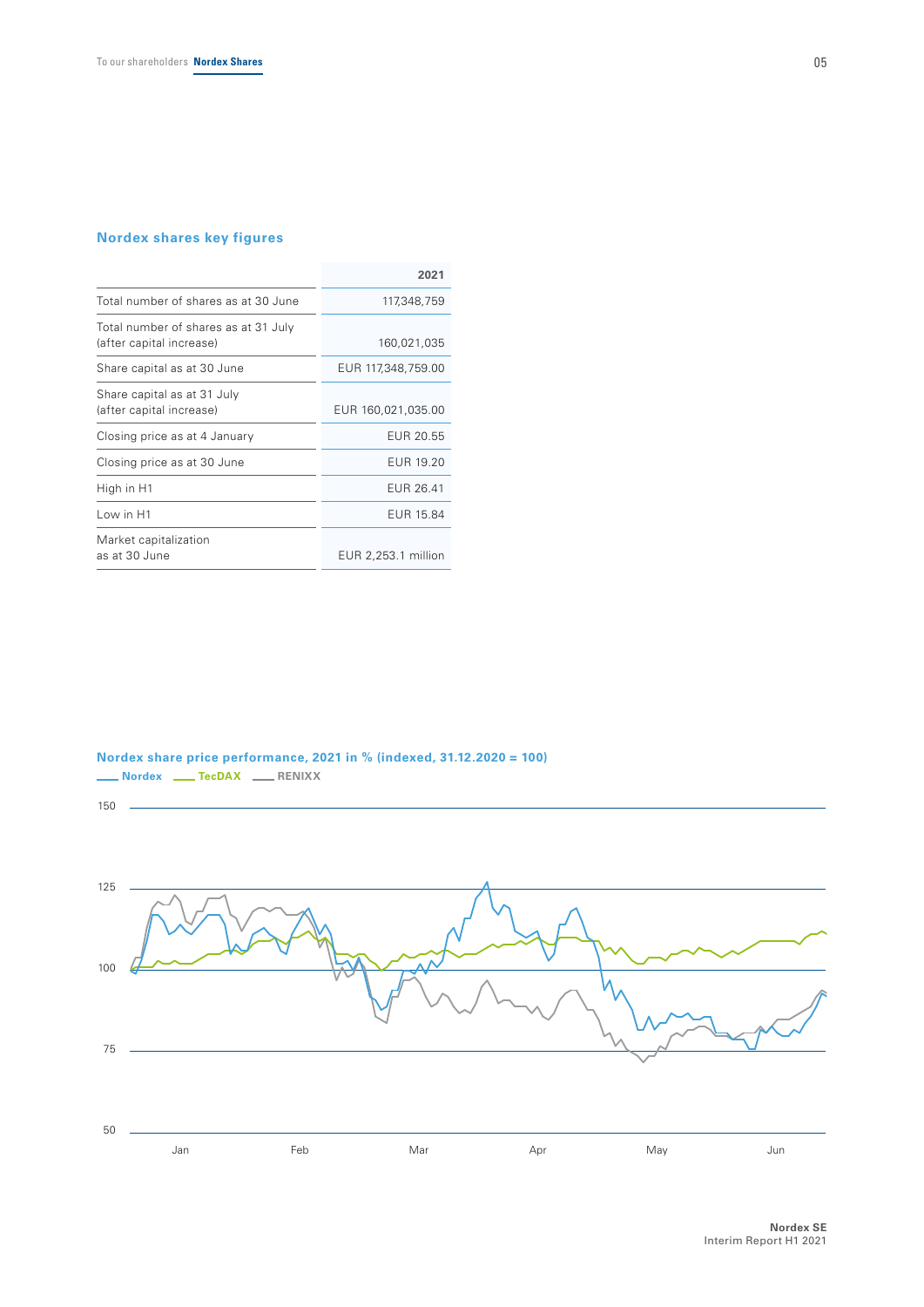# <span id="page-7-0"></span>GROUP INTERIM MANAGEMENT REPORT

for the period ended 30 June 2021

# **SECTOR ENVIRONMENT**

The direct adverse effects of the coronavirus pandemic on the wind energy sector have diminished significantly during 2021. Industry analysts from Bloomberg New Energy Finance (BNEF) expect global onshore wind turbine installations outside China to reach a record high of around 49 gigawatts (GW) in 2021, up from approximately 37 GW in 2020. At the same time the sector, like the economy as a whole, is being confronted with the indirect impact of the pandemic, as seen in the disruption to the raw materials and logistics markets. In some cases, prices of steel, copper and carbon fiber more than doubled over the past 12 months to May 2021. High freight rates on key trade routes have also risen further due to events such as the grounded ship that temporarily blocked the Suez Canal. BNEF assumes that Western turbine manufacturers will react to this cost pressure by raising turbine prices.

The long-term outlook for the renewable energy market remains positive, assisted by global climate targets. The virtual climate summit initiated by the US government in April 2021 and the agreement reached by EU bodies to set tougher targets for reducing  $CO<sub>2</sub>$  by 2030 illustrate how climate protection is once again becoming a more prominent issue on the international agenda, with environmentally-friendly energy production a key element of this discussion. The EU lifted its carbon reduction target for 2030 from 40% to 55% and is aiming for climate neutrality by 2050. With these targets in mind, in July 2021 the EU Commission unveiled a package of measures called "Fit for 55", which encompasses all key areas of the economy. Its proposals are now being discussed in detail with the EU's member states. The USA is planning to reduce its emissions to half of 2005 levels by 2030 and is aiming for a carbon-free energy sector by 2035.

Overall, there have been no other fundamental deviations from the sector environment presented in the 2020 Annual Report.

# **BUSINESS PERFORMANCE**

The Nordex Group continued on its path of economic recovery in the second quarter of 2021, buoyed by the absence of significant adverse effects arising from the coronavirus pandemic plus the increasing focus of projects on profitable wind turbines from the Delta4000 series. As business activity picked up and sales rose, the Group's profitability improved substantially compared with the first three months of the financial year and the prior-year period.

The strong second quarter of 2021 pushed up order intake for the first half of 2021 versus the year-earlier period. While customer demand remains high, the Nordex Group is focusing on building significant increases in raw material and logistics prices into new orders in the course of the year, thus safeguarding future profitability.

On 30 June 2021, the Management Board, with the approval of the Supervisory Board, adopted a resolution to increase the guarantee credit facility as well as a combined capital increase and debt transaction to strengthen Nordex's capital structure in a single step and ensure that the Group has a stable positioning for lower-risk, profitable future growth. As part of a rights issue in the amount of about one-third of the existing share capital, Acciona S.A. converted the bulk of its shareholder loan into equity in July 2021. Among other things, this will considerably reduce Nordex's interest expenses going forward. The increase in the existing guarantee credit facility also implemented as part of the transaction, combined with an additional cash credit facility, will likewise facilitate further growth by providing extra financial flexibility. Because these financing transactions were only concluded in July 2021, shortly after the reporting period ended, the effects of the capitalization measures are not reflected in the figures for the first half of 2021, i.e., as of 30 June 2021.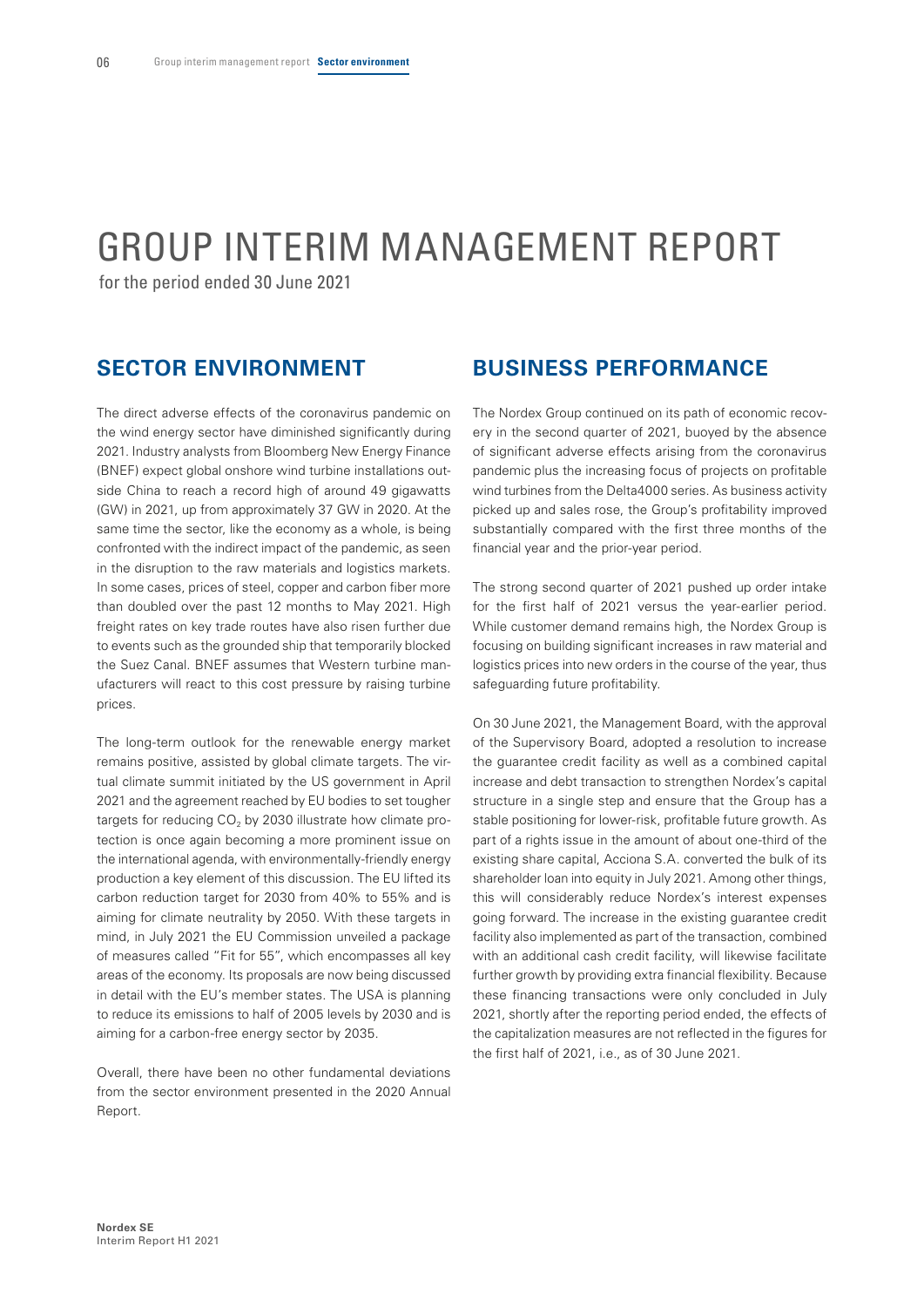# **SEGMENT PERFORMANCE**

## **Segment performance key data**

|                    |         | <b>Projects</b> |         | <b>Service</b> |         | Group      |
|--------------------|---------|-----------------|---------|----------------|---------|------------|
| <b>EUR million</b> | H1 2021 | H1 2020         | H1 2021 | H1 2020        | H1 2021 | H1 2020    |
| Order intake       | 1.961.7 | 1.805.9         | 247.1   | 327.3          | 2.208.8 | 2,133.2    |
| Order book         | 4.833.4 | 5.367.3         | 2.882.4 | 2.703.6        | 7.715.8 | 8.070.9    |
| Sales              | 2.484.1 | 1.839.7         | 216.8   | 209.6          | 2.696.6 | 2.047.91   |
| EBIT               | 58.4    | $-48.3$         | 35.9    | 35.1           | $-5.5$  | $-146.4^2$ |

<sup>1</sup> 1After unallocated sales and intrasegment consolidation

<sup>2</sup> After unallocated income and expenses and intrasegment consolidation

In segment reporting, sales, income and expenses that cannot be clearly allocated to the "Projects" or "Service" segments are reported separately as "Not allocated." The complete segment reporting can be found in the notes to the financial statements starting on page 26.

# **NEW ORDERS**

In the first half of 2021, the Nordex Group received firm orders valued at a total of EUR 1,961.7 million (H1 2020: EUR 1,805.9 million) in the Projects segment for 576 wind turbines with a combined nominal output of 2,781.6 MW (H1 2020: 569 turbines with a combined nominal output of 2,531.9 MW). Geographically, Europe accounted for 71% of orders and Latin America for 29% (measured in MW). Of the orders for projects placed in twelve countries in the first half of 2021, the largest volumes were in Brazil, Finland, Germany, Spain, and the Netherlands. In the first half of 2021, 82% of total order intake was attributable to turbine models from the current Delta4000 series, up from 79% in the prior-year period.

The average selling price (ASP) per megawatt of output remained stable on the prior-year period at EUR 0.71 million/ MW (H1 2020: EUR 0.71 million/MW). It is important to note that, firstly, the average nominal output of the turbines sold increased from 4.4 MW in the first half of 2020 to 4.8 MW in the reporting period and, secondly, Europe's share of order intake was 9 percentage points lower. Both of these factors tend to reduce the ASP.

Due to the high level of installations and sales in the first half of 2021, the order book in the Projects segment decreased to EUR 4,833.4 million at the reporting date 30 June 2021 (30 June 2020: EUR 5,367.3 million; 31 December 2020: EUR 5,298.4 million). Of this amount, 68% was attributable to Europe, 7% to North America, 22% to Latin America, and 2% to the Rest of the World. The book-to-bill ratio (the ratio of order intake to sales recognized in the Projects segment) stood at 0.79 for the first half of 2021 (H1 2020: 0.98).

The order intake in the Service segment came to EUR 247.1 million in the first half of 2021 (H1 2020: EUR 327.3 million), while the order book in the Service segment stood at EUR 2,882.4 million at the end of the reporting period (30 June 2020: EUR 2,703.6 million). In contrast to the prior-year period with significant service contracts in Latin America, no outstanding major contracts were signed in this segment in the first half of 2021. As of 30 June 2021, the Nordex Group serviced a total of 9,096 wind turbines with installed capacity of 24.7 GW for its customers (30 June 2020: 8,257 wind turbines with installed capacity of 21.3 GW).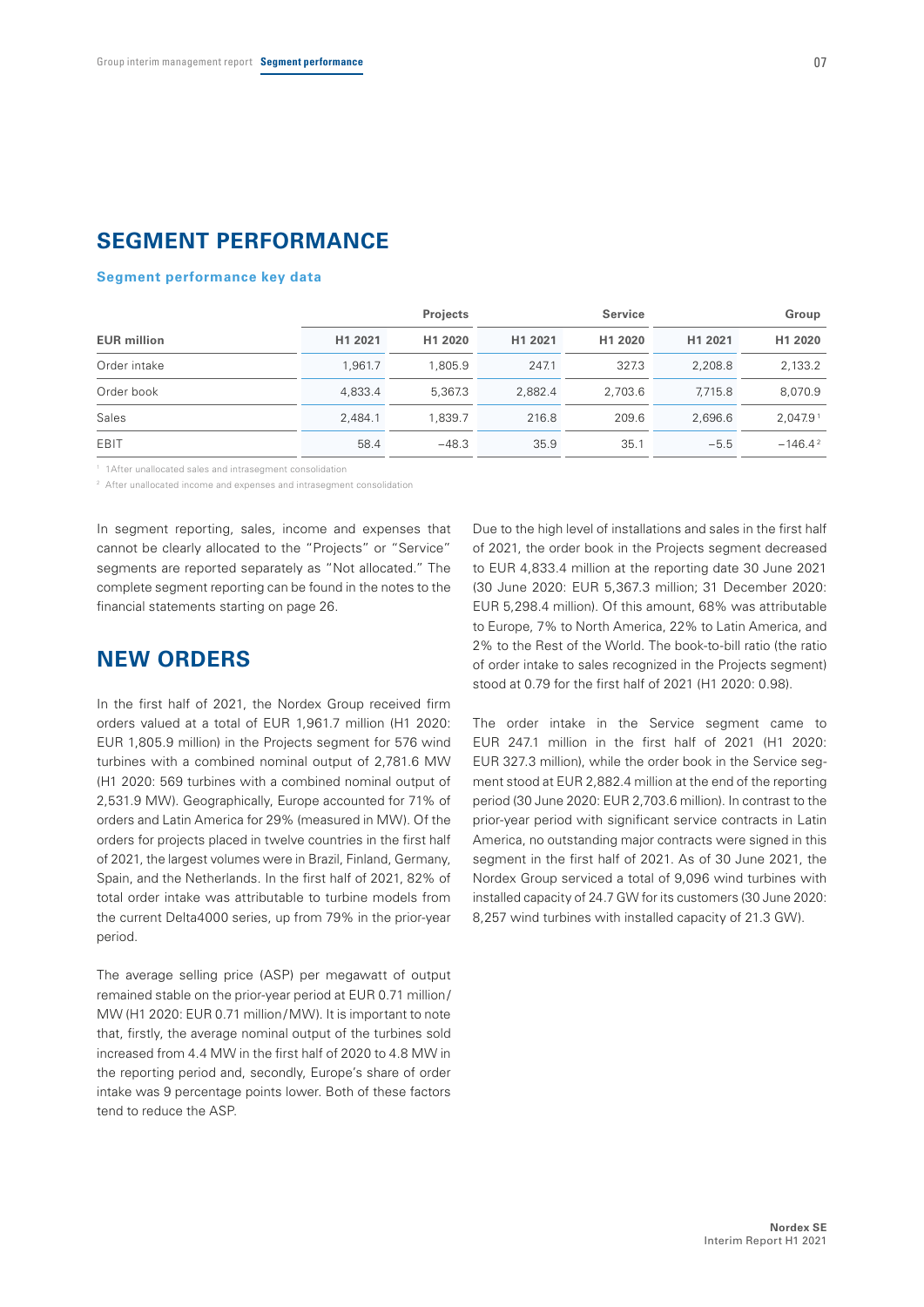# **PRODUCTION AND INSTALLATION**

## **Production output**

|               | Turbines (MW) |         | <b>Rotor blades (units)</b> |         |  |
|---------------|---------------|---------|-----------------------------|---------|--|
| Production    | H1 2021       | H1 2020 | H1 2021                     | H1 2020 |  |
| Germany       | 1,633.9       | 1,628.8 | 340                         | 351     |  |
| Spain         | 1,387.2       | 826.3   | 201                         | 7       |  |
| <b>Brazil</b> | 69.3          | 145.5   | n/a                         | n/a     |  |
| India         | 14.4          | 312.5   | 82                          | 142     |  |
| Mexico        | n/a           | n/a     | 196                         | 123     |  |
| Argentina     | n/a           | 34.7    | n/a                         | n/a     |  |
| Total         | 3,104.8       | 2,947.7 | 819                         | 623     |  |
|               |               |         |                             |         |  |

Since production in turbine assembly is increasingly focused on models from the Delta4000 series in the 4 MW and 5 MW classes, the nominal output of the assembled wind turbines rose to 3,104.8 MW (H1 2020: 2,947.7 MW) despite the smaller number. Of a total of 685 nacelles (H1 2020: 787), 373 were manufactured in Germany, 289 in Spain, 20 in Brazil and three in India. In the field of rotor blades, the Nordex Group significantly increased production at its own plants in the first half of 2021 to 819 units (H1 2020: 623 rotor blades). External suppliers produced a total of 1,209 rotor blades based on Nordex designs and specifications in the first half of 2021.

## **Installations**

|               | Installed capacity (MW) |                      |  |
|---------------|-------------------------|----------------------|--|
|               | H1 2021                 | H1 2020 <sup>1</sup> |  |
| Europe        | 1,614.9                 | 1,075.9              |  |
| North America | 451.2                   | 283.5                |  |
| Latin America | 514.9                   | 583.5                |  |
| Rest of world | 395.7                   | 123.0                |  |
| Total         | 2,976.8                 | 2,065.9              |  |

<sup>1</sup> Prior-year figures restated

The nominal output and number of installed wind turbines further increased compared year-on-year to 2,976.8 MW (H1 2020: 2,065.9 MW) and 775 wind turbines in 21 countries (H1 2020: 610 wind turbines in 22 countries). A share of 54% of the installations originated in Europe, 15% in North America, 17% in Latin America and 13% in the 'Rest of the world' reporting region (in MW). The previous year's figures were restated based on what is now a standardized counting method.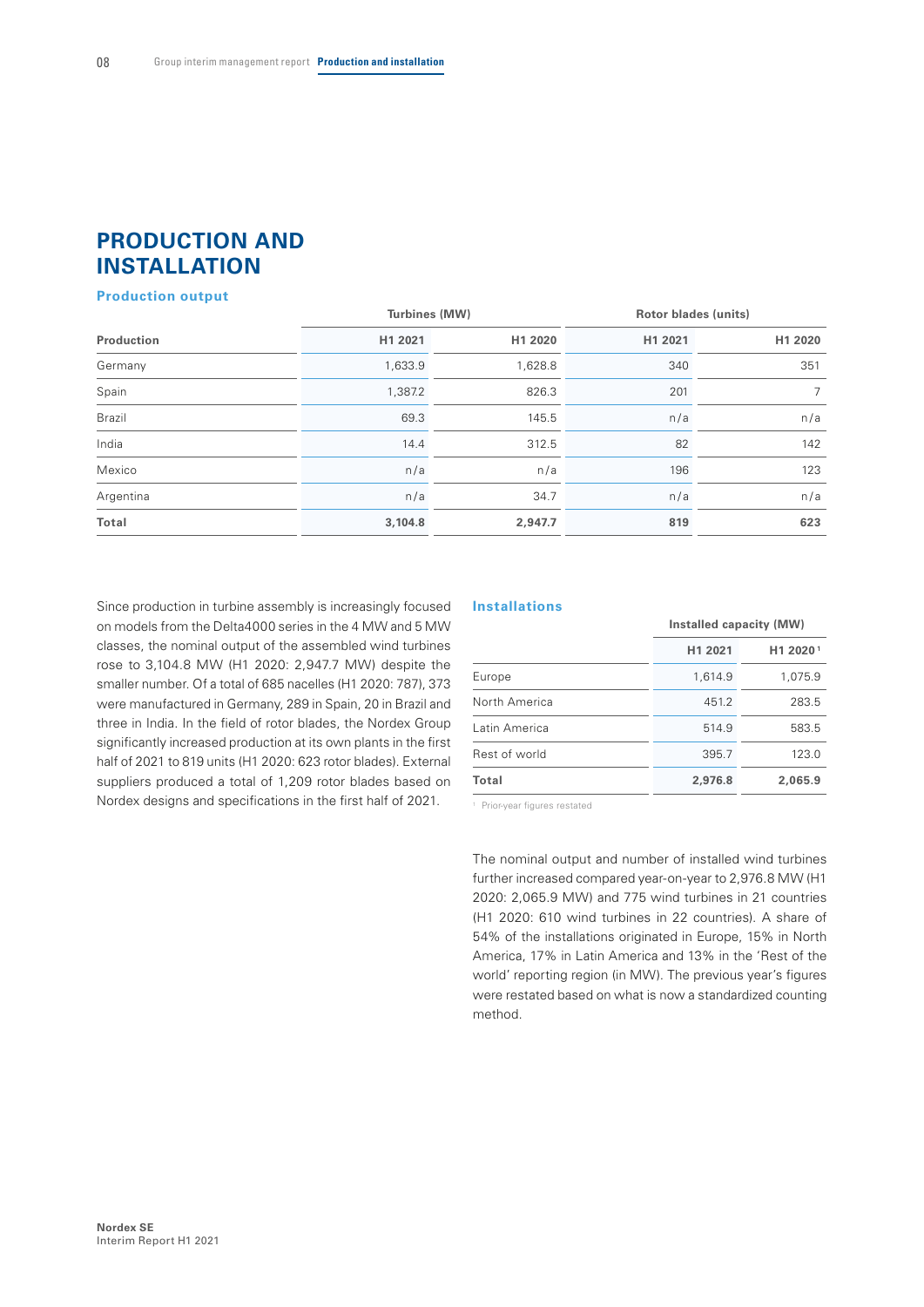# **RESULTS OF OPERATIONS, FINANCIAL POSITION AND NET ASSETS**

#### **Selected key data**

|                                               | $01.01 -$<br>30.06.2021 | $01.01 -$<br>30.06.2020 | Change   |
|-----------------------------------------------|-------------------------|-------------------------|----------|
| Sales (in EUR million)                        | 2,696.6                 | 2,047.9                 | 31.7%    |
| EBITDA margin (in %)                          | 2.5                     | $-3.5$                  | 6 PP     |
| EBIT margin <sup>1</sup> (in %)               | 0.0                     | $-6.5%$                 | 6.5 PP   |
| Capital expenditure (CAPEX) (in EUR million)  | 75.4                    | 79.1                    | $-4.7\%$ |
| Financial result (in EUR million)             | $-54.5$                 | $-40.0$                 | n/a      |
| Consolidated net profit/loss (in EUR million) | $-63.7$                 | $-180.0$                | n/a      |
| Earnings per share <sup>2</sup> (in EUR)      | $-0.54$                 | $-1.69$                 | n/a      |
| Working capital ratio (in %, as of 30 June)   | $-6.5$                  | $-7.1$                  | $0.6$ PP |
| Free cash flow (in EUR million)               | $-10.2$                 | $-137.1$                | n/a      |
| Equity ratio (in %, as of 30 June)            | 16.6                    | 13.8                    | 2.8 PP   |
|                                               |                         |                         |          |

<sup>1</sup> excluding impairment losses from purchase price allocation (PPA) for Acciona Windpower

<sup>2</sup> based on a weighted average of 117.349 million shares (previous year: 106.681 million shares)

The increase in installation activities also triggered an increase in the Nordex Group's consolidated sales, which rose by 31.7% year-on-year to EUR 2,696.6 million in the first half of 2021 (H1 2020: EUR 2047.9 million). Sales in the Projects segment increased by 35.0% to EUR 2,484.1 million (H1 2020: EUR 1,839.7 million). The Service segment, which is characterized by a steady stream of income, grew its sales by 3.5% to EUR 216.8 million (H1 2020: EUR 209.6 million). As a result, the Service segment's contribution to overall sales was 8.0% in the first half of 2021.

Inventories, which had been built up in preparation for the sharp increase in installations, were reduced further in the first half of 2021. Due to these changes in inventory of EUR – 372.1 million, gross revenue in the first half of 2021 was EUR 2,324.5 million (H1 2020: EUR 1,990.0 million). Gross profit (gross revenue less cost of materials) increased considerably by 68.5% to EUR 484.5 million in the reporting period (H1 2020: EUR 287.6 million). This increase is mainly attributable to the low level of additional pandemic-related costs compared with the previous year and the upward trend

in project margins. Structural costs (staff costs and net other operating income/expenses) rose by 16.1% to EUR 416.1 million (H1 2020: EUR 358.4 million).

As a result, the Nordex Group's earnings before interest, taxes, depreciation and amortization (EBITDA) improved to EUR 68.4 million in the first six months of 2021 as a whole (H1 2020: EUR –70.8 million), driven primarily by the positive performance in the second quarter. Depreciation, amortization and impairment losses fell slightly to EUR 73.9 million in the reporting period (H1 2020: EUR 75.6 million). This is due to lower impairment losses arising from the purchase price allocation (PPA) in connection with the acquisition of Acciona Windpower, which were halved to EUR 6.5 million (H1 2020: EUR 13.0 million).

Earnings before interest and taxes (EBIT) improved to EUR – 5.5 million in the first quarter of 2021 (H1 2020: EUR –146.4 million), The EBIT margin was – 0.2% (H1 2020: –7.2%) and 0.0% when adjusted for the PPA impairment losses (H1 2020: – 6.5%). Excluding unallocated income and expenses, EBIT was EUR 58.4 million in the Projects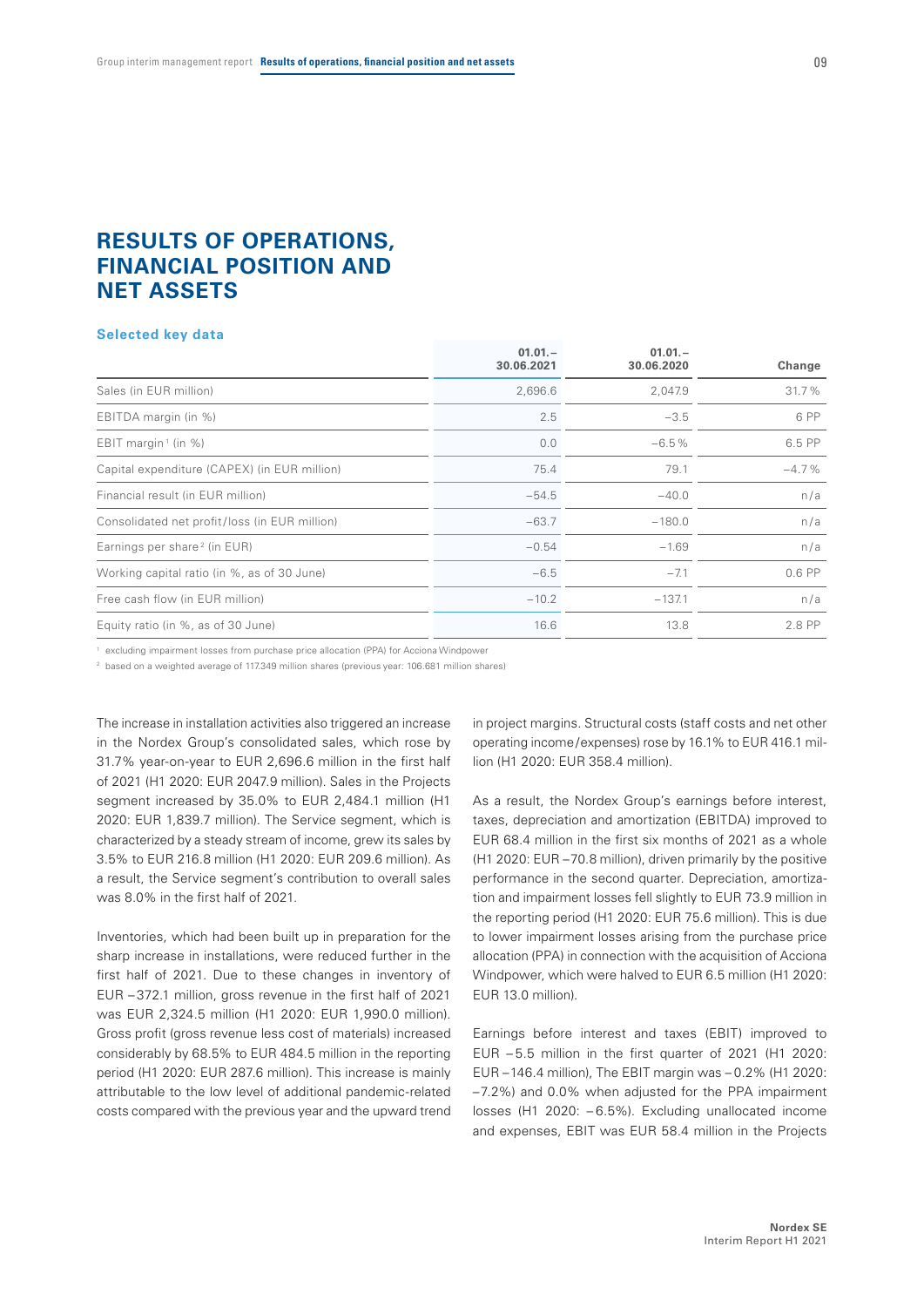segment (H1 2020: EUR – 48.3 million) and EUR 35.9 million in the Service segment (H1 2020: EUR 35.1 million) during the period under review.

The financial result came to EUR – 54.5 million in the first half of 2021, down on the prior-year period (H1 2020: EUR – 40.0 million). Along with the continued high utilization of the guarantee facility, the shareholder loan, which had been fully drawn down in the first quarter of 2021 and was used in April to repay tranches of the promissory note in the amount of EUR 215 million, had a noticeable impact here. In connection with the capital increase completed in July 2021, i.e., after the reporting date for the first half of 2021, the shareholder loan was converted into equity. This will significantly reduce the Group's interest expenses going forward. The income tax result for the reporting period was EUR – 3.7 million (H1 2020: EUR 6.3 million), giving a consolidated loss of EUR 63.7 million (H1 2020: consolidated loss of EUR 180.0 million). Earnings per share (EPS) amounted to EUR – 0.54 in the first half of 2020 (H1 2020: EUR –1.69).

The working capital ratio stood at – 6.5% as of 30 June 2021 compared with –7.1% on the same date in 2020– a continued reflection of the Group's strict working capital management. The operating cash flow of the Nordex Group improved markedly in the first of 2021, rising to EUR 57.9 million (H1 2020: EUR – 68.0 million), while cash flow from investing activities was virtually unchanged at EUR – 68.1 million (H1 2020: EUR – 69.0 million). This increased free cash flow for the first six months of 2021 to EUR –10.2 million (H1 2020: EUR –137.1 million). Cash flow from financing activities amounting to EUR –265.4 million in the reporting period (H1 2020: EUR –24.1 million) reflects in particular the shareholder loan taken out and the repayment of the syndicated credit line – both in the first quarter of 2021– as well as the repayment of a tranche of the promissory note in the second quarter of 2021.

As of 30 June 2021, the Nordex Group's cash and cash equivalents amounted to EUR 501.5 million (31 December 2020: EUR 778.4 million). The decrease is primarily due to the principal payments on loans described above. Net debt (liabilities to banks, and bond, shareholder loan and employee bond less cash and cash equivalents) increased to EUR 67.8 million at the end of the first half of 2021 (31 December 2020: EUR 40,9 million).

Compared with the end of the previous year, total assets fell by 7.3% to EUR 4,087.6 million as of 30 June 2021 (31 December 2020: EUR 4,410.1 million). On the assets side, inventories and cash and cash equivalents in particular decreased, while trade receivables rose. The liabilities side was dominated by repayments of current receivables to banks.

The consolidated net loss caused equity to decline by 12.2% to EUR 679.4 million compared to the end of 2020 (31 December 2020: EUR 773.5 million). The equity ratio stood at 16.6% as of 30 June 2021 (31 December 2020: 17.5%). The figures as at 30 June 2021 do not yet reflect the effects of the capital increase completed in July 2021.

The Nordex Group continues to invest in its growth and the transition to the new turbine and rotor blade models. Overall, capital expenditure (CAPEX) in the first half of 2021 stood at EUR 75.4 million, only 4.7% less than in the prior-year period (H1 2020: EUR 79.1 million). Investments in property, plant and equipment at EUR 63.2 million (H1 2020: EUR 67.3 million) focused on the procurement of installation and transport equipment in Spain for international projects and on the establishment and expansion of rotor blade production and information technology in India. At EUR 12.2 million, additions to intangible fixed assets were on a level with the prior-year period (H1 2020: EUR 11.8 million).

# **EMPLOYEES**

As of the 30 June 2021 reporting date, the Nordex Group had a total of 8,549 employees worldwide (30 June 2020: 7,949 employees). As this job growth was primarily attributable to higher business and production volumes, it was focused on various mainly production and project-related departments as well as the services business.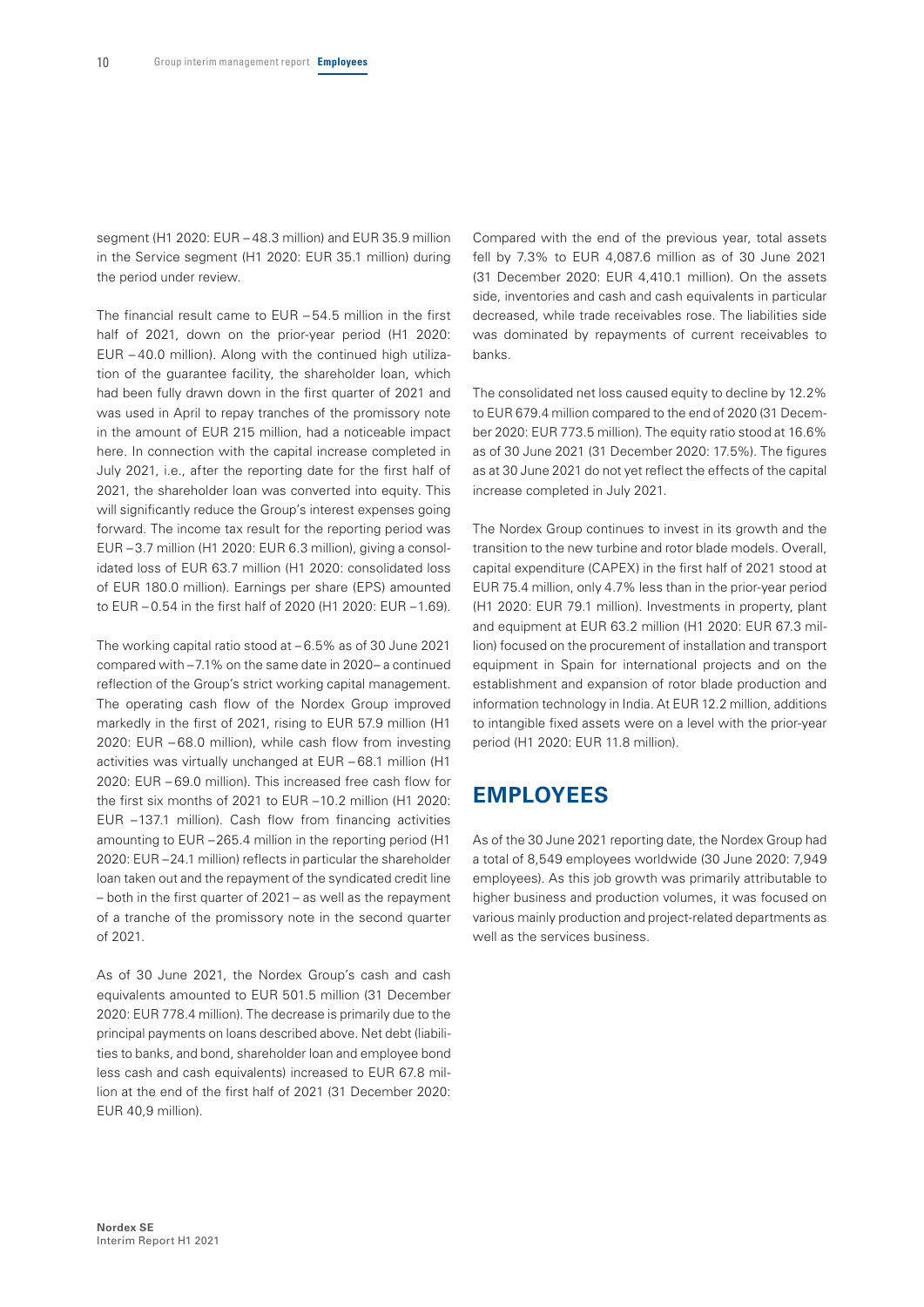# **OPPORTUNITIES AND RISKS**

No opportunities or risks affecting the business performance of the Nordex Group in 2021 arose in the first six months of 2021 that deviate materially from the opportunities and risks presented in the 2020 Annual Report.

# **GUIDANCE**

The Nordex Group continues to anticipate positive business performance for 2021 and an improvement in the quality of financial key performance indicators. The guidance for the 2021 financial year published on 23 March 2021 with the 2020 Annual Report aiming for consolidated sales of EUR 4.7 billion to EUR 5.2 billion and an EBITDA margin of 4.0% to 5.5% remains in place. The working capital ratio is predicted to be below minus 6% at the end of 2021. Capital expenditures totaling around EUR 180 million are planned for 2021. The guidance is subject to greater uncertainty than usual, as emphasized when it was originally issued in March 2021. Financial impacts from the consequences of the coronavirus pandemic are expected to be limited, but cannot be ruled out.

In addition to this guidance for the current 2021 financial year, the Nordex Group targets to achieve sales of around EUR 5 billion in the short term and it is the strategic task to reach an EBITDA margin of 8% for the Financial Year 2022, based on a production capacity of over 6 GW.

# **CORPORATE GOVERNANCE**

Effective from the end of June 2021, Rafael Mateo stepped down from the Supervisory Board of Nordex SE in connection with the IPO of Corporación Acciona Energías Renovables, S.A. ("ACCIONA Energía"), he became CEO of ACCIONA Energía. The Company intends to fill the vacant Supervisory Board position at Nordex SE promptly.

# **EVENTS AFTER THE END OF THE REPORTING PERIOD**

In July, the Nordex Group successfully completed the capital increase resolved and announced on 30 June 2021, placing all new shares. A total of 98.2% of all pre-emption rights were exercised by existing shareholders including Acciona S.A., the Company's largest shareholder. The remaining shares were sold by the underwriting banks on or off the stock exchange. The capital increase had a total gross transaction volume of EUR 586.2 million, comprising the total gross cash proceeds of EUR 389.6 million plus EUR 196.6 million from a non-cash contribution by Acciona. Shareholders of the Company were offered 42,672,276 new shares, or around 36.4% of the existing share capital, at a subscription ratio of 11:4. This means that shareholders were able to acquire four new shares for eleven existing shares at a subscription price of EUR 13.70 per new share. The subscription period began on 2 July and ended on 15 July 2021.

The capital increase was entered in the Rostock commercial register on 15 July 2021. The new shares were admitted to trading on 19 July 2021 and included in the existing listing on the Frankfurt Stock Exchange on 20 July 2021.

In connection with this capitalization measure, the Nordex Group also increased the existing syndicated guarantee credit facility (multi-currency guarantee facility) by issuing a top-up option of EUR 171.3 million to EUR 1,410.0 million. In addition, it was agreed that an amount of up to EUR 100.0 million can also be utilized by Nordex in the form of guaranteed cash credit lines. With the closing of the transaction, Nordex also terminated and canceled the state-guaranteed revolving syndicated credit facility concluded to hedge against the effects of the coronavirus pandemic in 2020, which had recently no longer been drawn down.

No other significant events after the end of the reporting period are known to the Group.

The present half-yearly report for the period ended 30 June 2021 (Group interim management report and condensed interim consolidated financial statements) were neither audited nor reviewed by an auditor.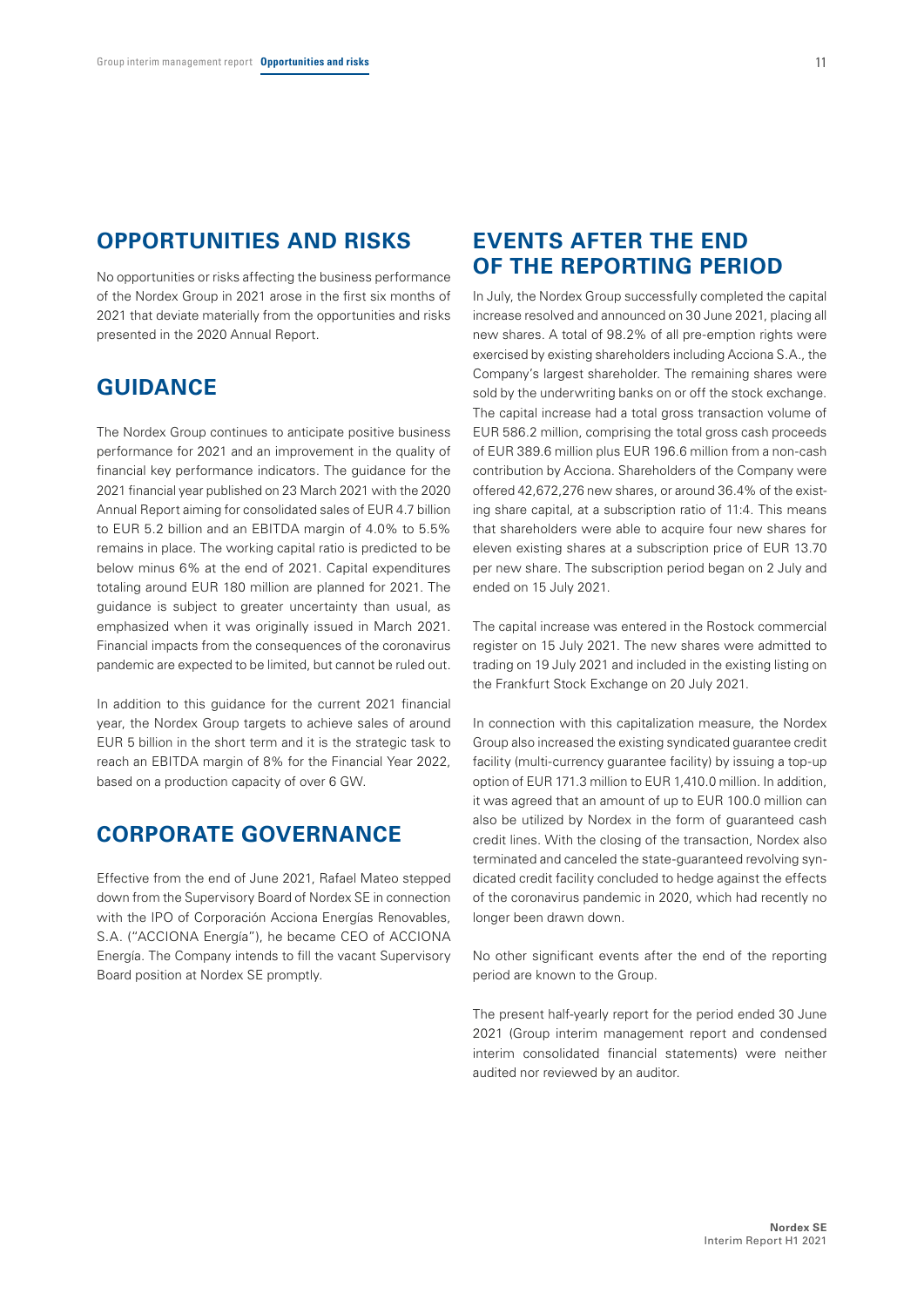# <span id="page-13-0"></span>CONSOLIDATED STATEMENT OF FINANCIAL POSITION

for the period ended 30 Juni 2021

# **ASSETS**

| <b>EUR thousand</b>                                 | <b>Note</b> | 30.06.2021 | 31.12.2020 |
|-----------------------------------------------------|-------------|------------|------------|
| Cash and cash equivalents                           | (1)         | 501,500    | 778,357    |
| Trade receivables and contract assets from projects | (2)         | 911,497    | 653,336    |
| Inventories                                         | (3)         | 863,665    | 1,202,207  |
| Income tax receivables                              |             | 12,936     | 14,626     |
| Other current financial assets                      | (4)         | 29,424     | 47,211     |
| Other current non-financial assets                  | (5)         | 180,636    | 188,698    |
| <b>Current assets</b>                               |             | 2,499,658  | 2,884,436  |
| Property, plant and equipment                       | (6)         | 464,761    | 454,159    |
| Goodwill                                            | (7)         | 547,758    | 547,758    |
| Capitalized development expenses                    | (8)         | 157,449    | 166,677    |
| Prepayments made                                    |             | 1,707      | 1,706      |
| Other intangible assets                             |             | 15,273     | 18,240     |
| Financial assets                                    |             | 3,571      | 3,571      |
| Investments in associates                           |             | 6,290      | 6,087      |
| Other non-current financial assets                  | (9)         | 9,842      | 8,589      |
| Other non-current non-financial assets              | (10)        | 78,678     | 68,576     |
| Deferred tax assets                                 | (11)        | 302,625    | 250,251    |
| <b>Non-current assets</b>                           |             | 1,587,954  | 1,525,614  |

| <b>Assets</b> | 4,087,612 | 4,410,050 |
|---------------|-----------|-----------|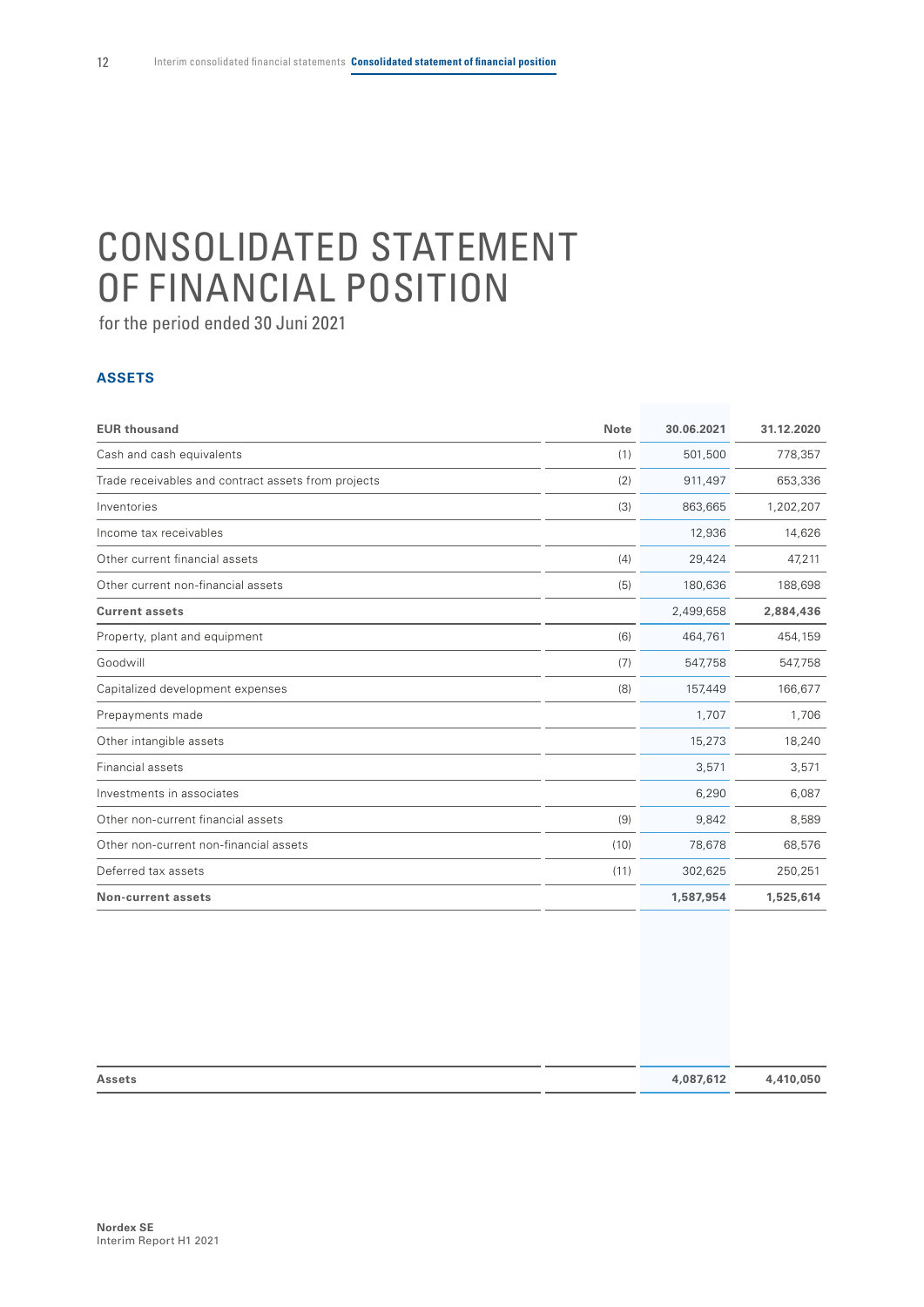# **EQUITY AND LIABILITIES**

| <b>EUR thousand</b>                                           | <b>Note</b> | 30.06.2021 | 31.12.2020 |
|---------------------------------------------------------------|-------------|------------|------------|
| Current liabilities to banks                                  | (12)        | 14,886     | 482,439    |
| Trade payables                                                | (13)        | 1,137,541  | 1,095,563  |
| Income tax payables                                           |             | 15,367     | 8,970      |
| Other current provisions                                      | (14)        | 104,977    | 125,298    |
| Other current financial liabilities                           | (15)        | 49,568     | 43,850     |
| Other current non-financial liabilities                       | (16)        | 1,184,095  | 1,227,577  |
| <b>Current liabilities</b>                                    |             | 2,506,434  | 2,983,697  |
| Non-current liabilities to banks                              | (12)        | 47,375     | 53,625     |
| Pensions and similar obligations                              |             | 2,408      | 2,425      |
| Other non-current provisions                                  | (14)        | 19,356     | 22,107     |
| Other non-current financial liabilities                       | (17)        | 575,896    | 358,675    |
| Other non-current non-financial liabilities                   | (18)        | 136,617    | 129,062    |
| Deferred tax liabilities                                      | (11)        | 120,111    | 86,926     |
| <b>Non-current liabilities</b>                                |             | 901,763    | 652,820    |
| Subscribed capital                                            |             | 117,349    | 117,349    |
| Capital reserves                                              |             | 795,698    | 795,698    |
| Other retained earnings                                       |             | 50,976     | 50,976     |
| Cash flow hedge reserve                                       |             | 2,628      | 9,341      |
| Reserve for cash flow hedge costs                             |             | 269        | 265        |
| Foreign currency adjustment item                              |             | $-89,192$  | $-65,531$  |
| Consolidated net profit/loss carried forward                  |             | $-134,565$ | $-134,565$ |
| Consolidated net profit/loss                                  |             | $-63,748$  | $\Omega$   |
| Share in equity attributable to parent company's shareholders |             | 679,415    | 773,533    |
| Equity                                                        | (19)        | 679,415    | 773,533    |
| <b>Equity and liabilities</b>                                 |             | 4,087,612  | 4,410,050  |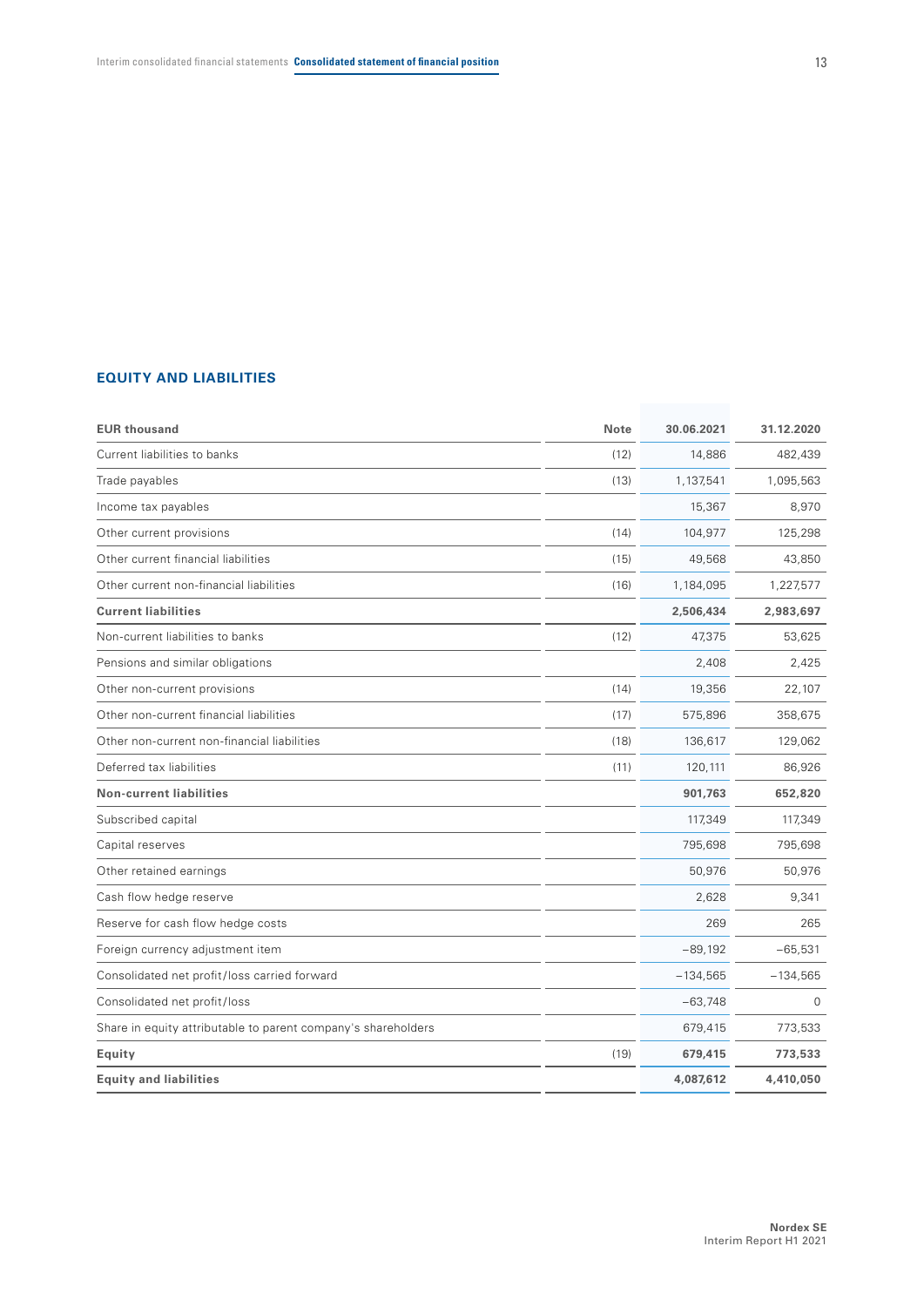# <span id="page-15-0"></span>CONSOLIDATED INCOME STATEMENT

for the period from 1 January to 30 June 2021

| <b>EUR thousand</b>                                                           | <b>Note</b> | $01.01.2021 -$<br>30.06.2021 | $01.01.2020 -$<br>30.06.2020 | $01.04.2021 -$<br>30.06.2021 | $01.04.2020 -$<br>30.06.2020 |
|-------------------------------------------------------------------------------|-------------|------------------------------|------------------------------|------------------------------|------------------------------|
| Sales                                                                         | (21)        | 2,696,563                    | 2,047,871                    | 1,445,403                    | 1,083,271                    |
| Changes in inventories and other<br>own work capitalized                      | (22)        | $-372,098$                   | $-57.917$                    | $-241.810$                   | $-114,807$                   |
| <b>Gross revenue</b>                                                          |             | 2,324,465                    | 1,989,954                    | 1,203,593                    | 968,464                      |
| Cost of materials                                                             | (23)        | $-1,839,981$                 | $-1,702,327$                 | $-935,124$                   | $-837,147$                   |
| <b>Gross profit</b>                                                           |             | 484,484                      | 287,627                      | 268,469                      | 131,317                      |
| Other operating income                                                        | (24)        | 22,628                       | 11,954                       | 10,426                       | 8,942                        |
| Other operating expenses                                                      | (24)        | $-191,695$                   | $-167,197$                   | $-91,824$                    | $-110,666$                   |
| Staff costs                                                                   | (25)        | $-247,009$                   | $-203,171$                   | $-129,037$                   | $-113,465$                   |
| <b>Structural costs</b>                                                       |             | $-416,076$                   | $-358,414$                   | $-210,435$                   | $-215,189$                   |
| <b>EBITDA</b>                                                                 |             | 68,408                       | $-70,787$                    | 58,034                       | $-83,872$                    |
| Depreciation/amortization                                                     | (26)        | -73,929                      | $-75,578$                    | $-35,490$                    | $-38,757$                    |
| <b>EBIT</b>                                                                   |             | $-5,521$                     | $-146,365$                   | 22,544                       | $-122,629$                   |
| Profit/loss from equity-accounting method                                     |             | 203                          | 498                          | 236                          | $-39$                        |
| Impairment of financial assets and<br>securities classified as current assets |             | $\overline{0}$               | $-78$                        | 0                            | $-39$                        |
| Other interest and similar income                                             |             | 1.797                        | 2,381                        | 1,236                        | 1,199                        |
| Interest and similar expenses                                                 |             | $-56,484$                    | $-42,805$                    | $-28,868$                    | $-23,286$                    |
| <b>Financial result</b>                                                       | (27)        | -54,484                      | $-40,004$                    | $-27,396$                    | $-22,165$                    |
| Net profit/loss from ordinary activities                                      |             | $-60.005$                    | $-186,369$                   | $-4.852$                     | $-144,795$                   |
| Income tax                                                                    | (28)        | $-3,743$                     | 6,344                        | $-4,236$                     | 2,763                        |
| <b>Consolidated net loss</b>                                                  |             | $-63,748$                    | $-180,025$                   | $-9,088$                     | $-142,031$                   |
| Of which attributable to                                                      |             |                              |                              |                              |                              |
| Shareholders of the parent                                                    |             | $-63,748$                    | $-180,025$                   | $-9,088$                     | $-142,031$                   |
| Earnings per share (in EUR)                                                   | (29)        |                              |                              |                              |                              |
| Basic <sup>1</sup>                                                            |             | $-0.54$                      | $-1.69$                      | $-0.08$                      | $-1.33$                      |
| Diluted <sup>2</sup>                                                          |             | $-0.54$                      | $-1.69$                      | $-0.08$                      | $-1.33$                      |

<sup>1</sup> based on a weighted average of 117.349 million shares (previous year: 106.681 million shares)

<sup>2</sup> based on a weighted average of 117.349 million shares (previous year: 106.681 million shares)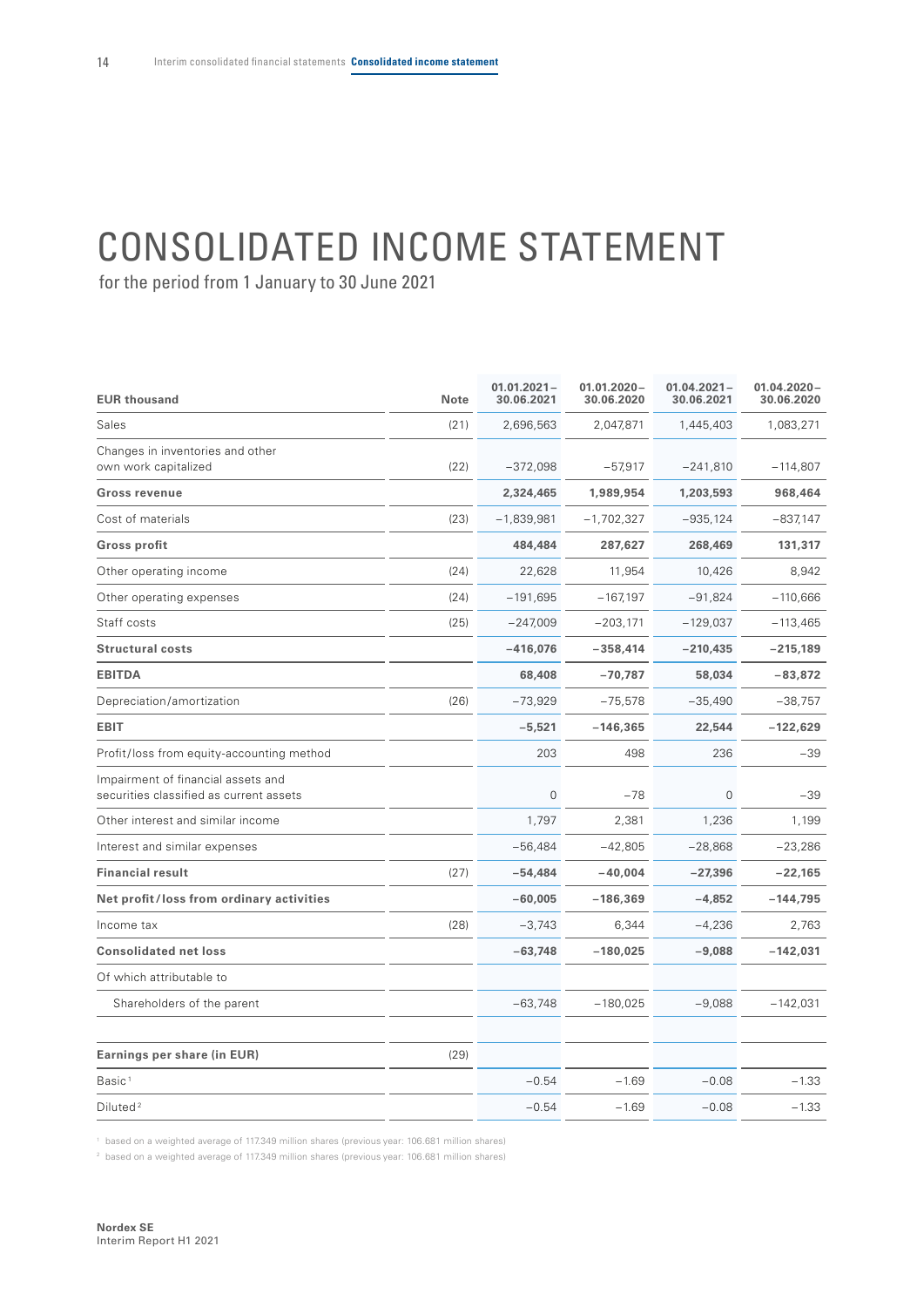# <span id="page-16-0"></span>CONSOLIDATED STATEMENT OF COMPREHENSIVE INCOME

| <b>EUR thousand</b>                              | $01.01.2021 -$<br>30.06.2021 | $01.01.2020 -$<br>30.06.2020 | $01.04.2021 -$<br>30.06.2021 | $01.04.2020 -$<br>30.06.2020 |
|--------------------------------------------------|------------------------------|------------------------------|------------------------------|------------------------------|
| <b>Consolidated net loss</b>                     | $-63,748$                    | $-180,025$                   | $-9,088$                     | $-142,031$                   |
| Other comprehensive income                       |                              |                              |                              |                              |
| Items that may be reclassified to profit or loss |                              |                              |                              |                              |
| Foreign currency translation difference          | $-23,661$                    | $-8,641$                     | $-3,185$                     | $-9,744$                     |
| Cash flow hedges                                 | $-9,872$                     | $-4,365$                     | $-2,763$                     | $-1,150$                     |
| Deferred taxes                                   | 3,159                        | 1,397                        | 884                          | 368                          |
| Cash flow hedge costs                            | 6                            | 1,635                        | 209                          | 87                           |
| Deferred taxes                                   | $-2$                         | $-524$                       | $-67$                        | $-28$                        |
| <b>Consolidated comprehensive income</b>         | $-94,118$                    | $-190,523$                   | $-14,010$                    | $-152,498$                   |
| Of which attributable to                         |                              |                              |                              |                              |
| Shareholders of the parent                       | $-94,118$                    | $-190,523$                   | $-14,010$                    | $-152,498$                   |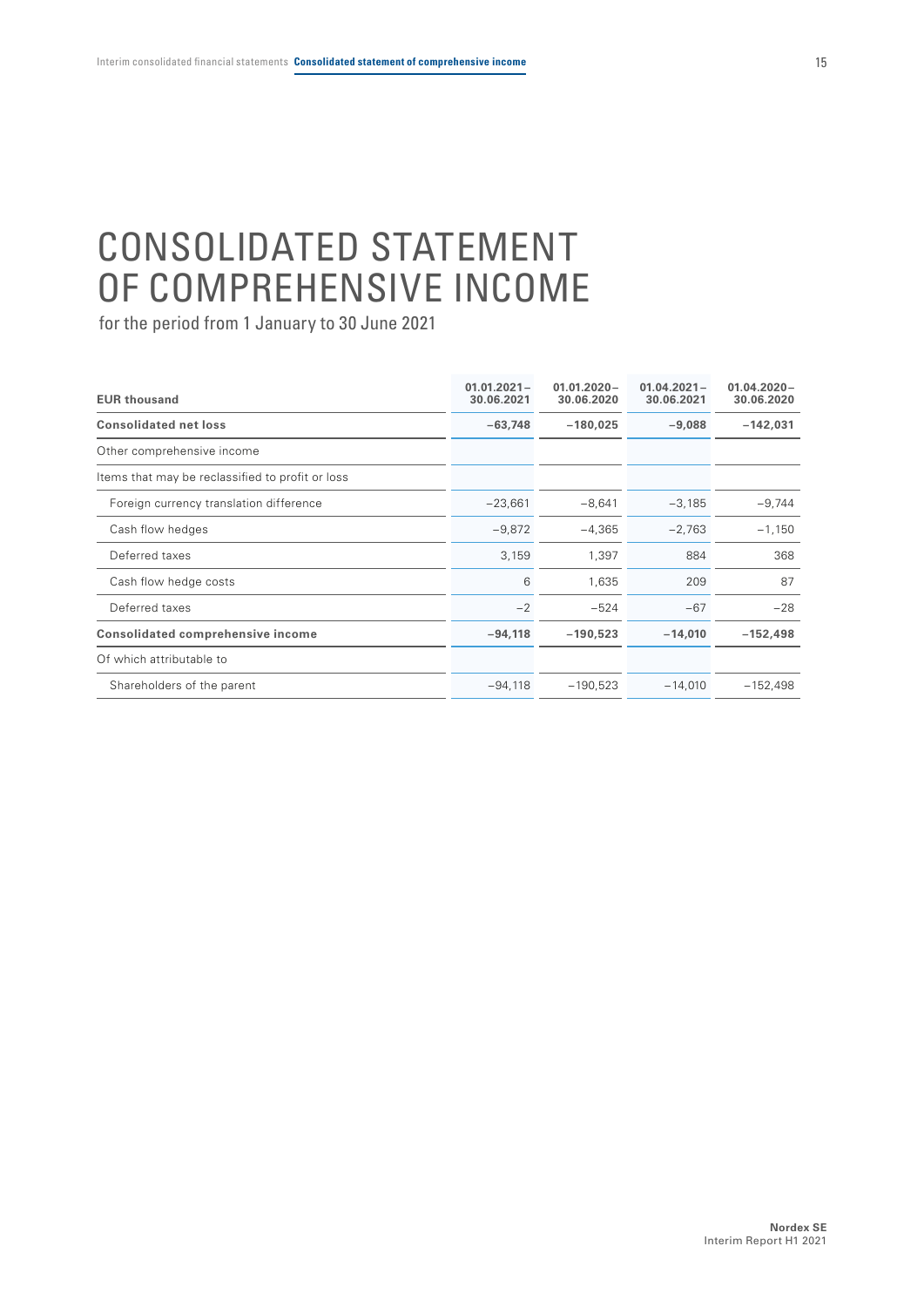# <span id="page-17-0"></span>CONSOLIDATED CASH FLOW STATEMENT

|        | <b>EUR thousand</b>                                                                        | $01.01.2021 -$<br>30.06.2021 | $01.01.2020 -$<br>30.06.2020 |
|--------|--------------------------------------------------------------------------------------------|------------------------------|------------------------------|
|        | <b>Operating activities</b>                                                                |                              |                              |
|        | Consolidated net loss                                                                      | $-63,748$                    | $-180,025$                   |
| $^{+}$ | Depreciation/amortization of non-current assets                                            | 73,929                       | 75,656                       |
|        | Consolidated net loss plus depreciation/amortization                                       | 10,181                       | $-104,369$                   |
| $+/-$  | Decrease/increase in inventories                                                           | 338,542                      | $-131,463$                   |
|        | Increase in trade receivables and contract assets from projects                            | $-258,161$                   | $-102,578$                   |
| $^{+}$ | Increase in trade payable                                                                  | 41,978                       | 105,128                      |
| $-/+$  | Decrease/increase in prepayments received                                                  | $-71,971$                    | 135,109                      |
| $=$    | Payments received/made from changes in working capital                                     | 50,388                       | 6,196                        |
| $+/-$  | Increase/decrease in other assets not attributed to investing or financing activities      | $-37.094$                    | 45,459                       |
|        | Decrease in pensions and similar obligations                                               | $-17$                        | $-3$                         |
|        | Decrease in other provisions                                                               | $-23,072$                    | $-2,302$                     |
| $+/-$  | Increase/decrease in other liabilities not attributed to investing or financing activities | 49,340                       | $-14,959$                    |
| $+/-$  | Loss/gain from the disposal of non-current assets                                          | 534                          | $-2,235$                     |
|        | Other interest and similar income                                                          | $-1,797$                     | $-2,381$                     |
| $+$    | Interest received                                                                          | 491                          | 739                          |
|        | Interest and similar expenses                                                              | 56,484                       | 42,805                       |
|        | Interest paid                                                                              | $-50,450$                    | $-44,581$                    |
| $+/-$  | Income tax                                                                                 | 3,743                        | $-6,344$                     |
|        | Taxes paid                                                                                 | $-1,827$                     | $-388$                       |
| $^{+}$ | Other non-cash expenses                                                                    | 986                          | 14,320                       |
| $=$    | Payments made for other operating activities                                               | $-2,679$                     | 30,130                       |
|        | Cash flow from operating activities                                                        | 57,890                       | $-68,043$                    |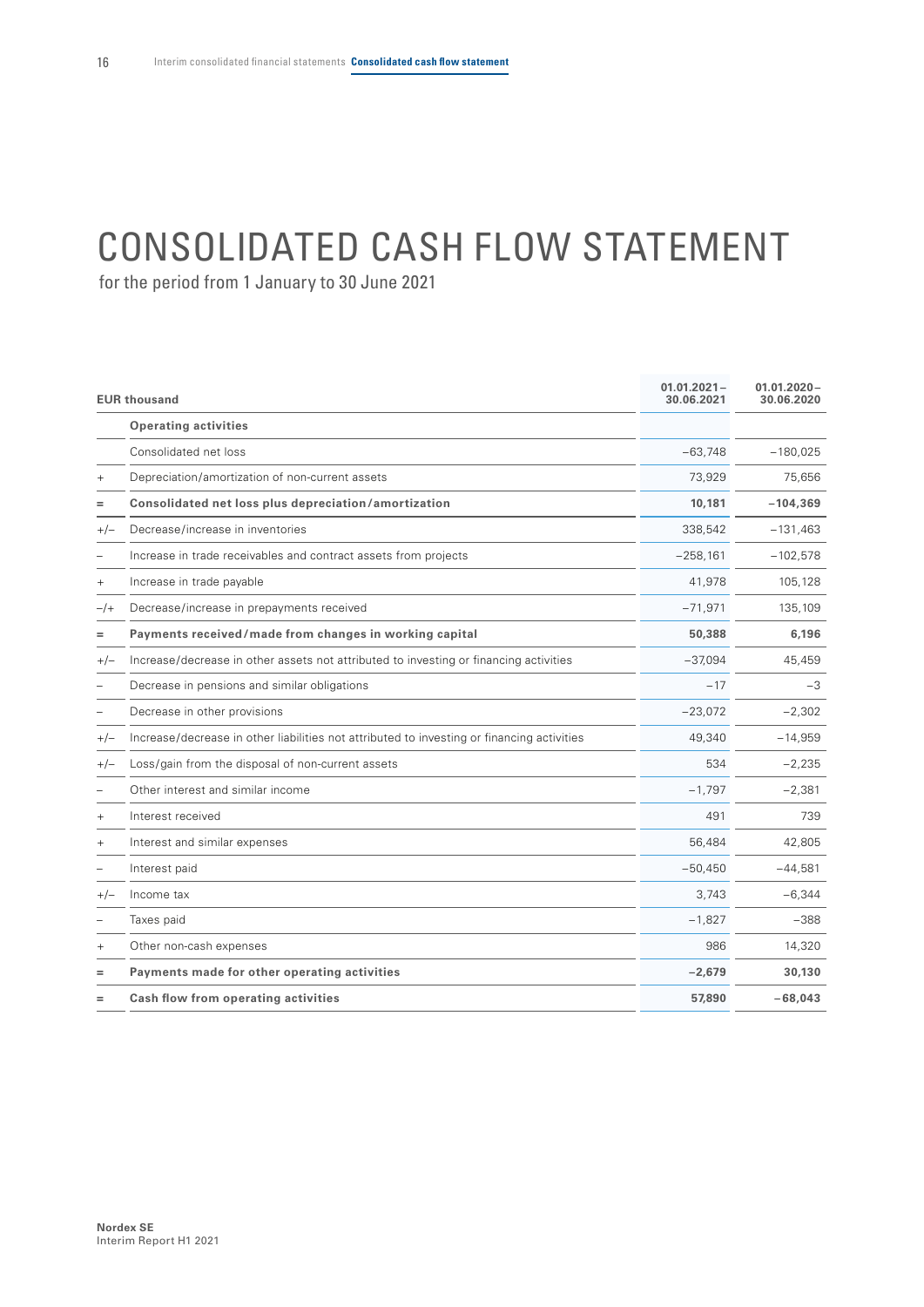|           | <b>EUR thousand</b>                                                                                                                            | $01.01.2021 -$<br>30.06.2021 | $01.01.2020 -$<br>30.06.2020 |
|-----------|------------------------------------------------------------------------------------------------------------------------------------------------|------------------------------|------------------------------|
|           | <b>Investing activities</b>                                                                                                                    |                              |                              |
| $^{+}$    | Payments received from the disposal of property, plant and equipment/intangible assets                                                         | 7,753                        | 11,832                       |
|           | Payments made for investments in property, plant and equipment/intangible assets                                                               | $-75,362$                    | $-79,091$                    |
| $^{+}$    | Payments received from the disposal of long-term financial assets                                                                              | 17                           | 64                           |
|           | Payments made for investments in long-term financial assets                                                                                    | $-535$                       | $-1,815$                     |
| $=$       | Cash flow from investing activities                                                                                                            | $-68,127$                    | $-69.010$                    |
|           | <b>Financing activities</b>                                                                                                                    |                              |                              |
| $\ddot{}$ | Bank loans received                                                                                                                            | 56                           | 3,470                        |
|           | Bank loans repaid                                                                                                                              | $-471,250$                   | $-17,839$                    |
|           | Cash repayments of bonds                                                                                                                       | $-8$                         | $\Omega$                     |
| $^{+}$    | Shareholder loan received                                                                                                                      | 215,000                      | $\Omega$                     |
|           | Lease liabilities repaid                                                                                                                       | $-9,228$                     | $-9,700$                     |
| $=$       | Cash flow from financing activities                                                                                                            | $-265,430$                   | $-24,069$                    |
|           | Net change in cash and cash equivalents                                                                                                        | $-275,667$                   | $-161,122$                   |
| $^{+}$    | Cash and cash equivalents at the beginning of the period                                                                                       | 778,357                      | 509,998                      |
|           | Exchange rate-induced change in cash and cash equivalents                                                                                      | $-1,190$                     | $-14,818$                    |
| Ξ         | Cash and cash equivalents at the end of the period (cash and cash equivalents<br>as shown in the consolidated statement of financial position) | 501,500                      | 334,058                      |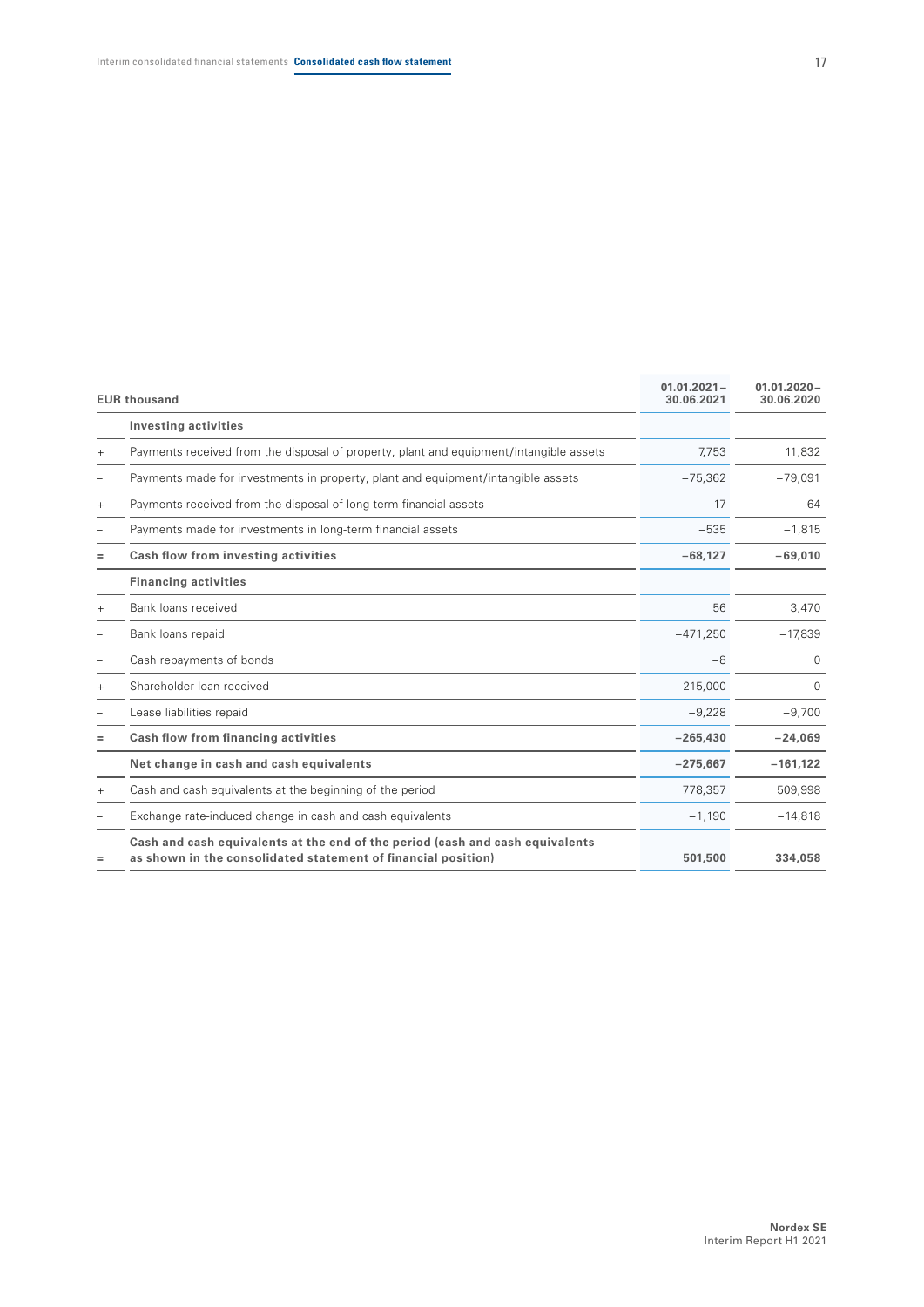# <span id="page-19-0"></span>CONSOLIDATED STATEMENT OF CHANGES IN EQUITY

| <b>EUR thousand</b>                              | <b>Subscribed</b><br>capital | <b>Capital reserves</b> | Other retained<br>earnings |  |
|--------------------------------------------------|------------------------------|-------------------------|----------------------------|--|
| 01.01.2021                                       | 117,349                      | 795,698                 | 50,976                     |  |
| Consolidated comprehensive income                |                              |                         |                            |  |
| Consolidated net loss                            |                              |                         |                            |  |
| Other comprehensive income                       |                              |                         |                            |  |
| Items that may be reclassified to profit or loss |                              |                         |                            |  |
| Foreign currency translation difference          |                              |                         |                            |  |
| Cash flow hedges                                 |                              |                         |                            |  |
| Deferred taxes                                   |                              |                         |                            |  |
| Cash flow hedge costs                            |                              |                         |                            |  |
| Deferred taxes                                   |                              |                         |                            |  |
| 30.06.2021                                       | 117,349                      | 795,698                 | 50,976                     |  |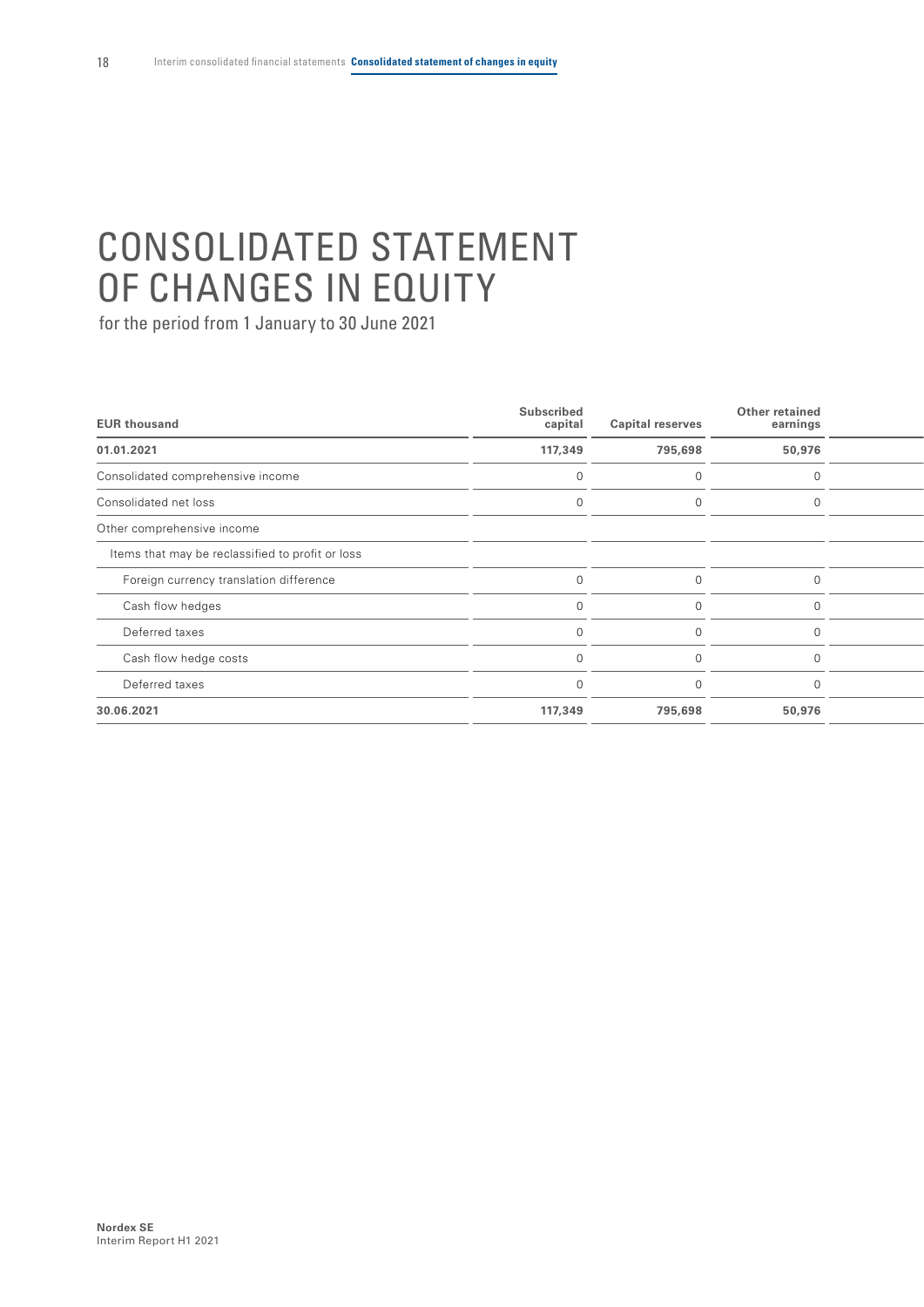| Total     | Share in equity<br>attributable<br>shareholders of<br>the parent | Consolidated<br>net profit/loss | Consolidated<br>net profit/loss<br>carried forward | Foreign<br>currency<br>adjustment<br>item | <b>Reserve for</b><br>cash flow<br>hedge costs | <b>Cash flow</b><br>hedge reserve |
|-----------|------------------------------------------------------------------|---------------------------------|----------------------------------------------------|-------------------------------------------|------------------------------------------------|-----------------------------------|
| 773,533   | 773,533                                                          |                                 | $-134,565$                                         | $-65,531$                                 | 265                                            | 9,341                             |
| $-94,118$ | $-94,118$                                                        | $-63,748$                       | $\overline{0}$                                     | $-23,661$                                 | $\overline{4}$                                 | $-6,713$                          |
| $-63,748$ | $-63,748$                                                        | $-63,748$                       | $\overline{0}$                                     | $\Omega$                                  |                                                | $\Omega$                          |
|           |                                                                  |                                 |                                                    |                                           |                                                |                                   |
|           |                                                                  |                                 |                                                    |                                           |                                                |                                   |
| $-23,661$ | $-23,661$                                                        | $\Omega$                        | $\overline{0}$                                     | $-23,661$                                 | $\Omega$                                       | $\overline{0}$                    |
| $-9,872$  | $-9,872$                                                         | $\Omega$                        | $\overline{0}$                                     | $\overline{0}$                            |                                                | $-9,872$                          |
| 3,159     | 3,159                                                            |                                 | $\overline{0}$                                     | $\overline{0}$                            |                                                | 3,159                             |
| 6         | 6                                                                |                                 | $\overline{0}$                                     | $\Omega$                                  |                                                | $\Omega$                          |
| $-2$      | $-2$                                                             |                                 | $\overline{0}$                                     | $\overline{0}$                            | $-2$                                           | $\Omega$                          |
| 679,415   | 679,415                                                          | $-63,748$                       | $-134,565$                                         | $-89,192$                                 | 269                                            | 2,628                             |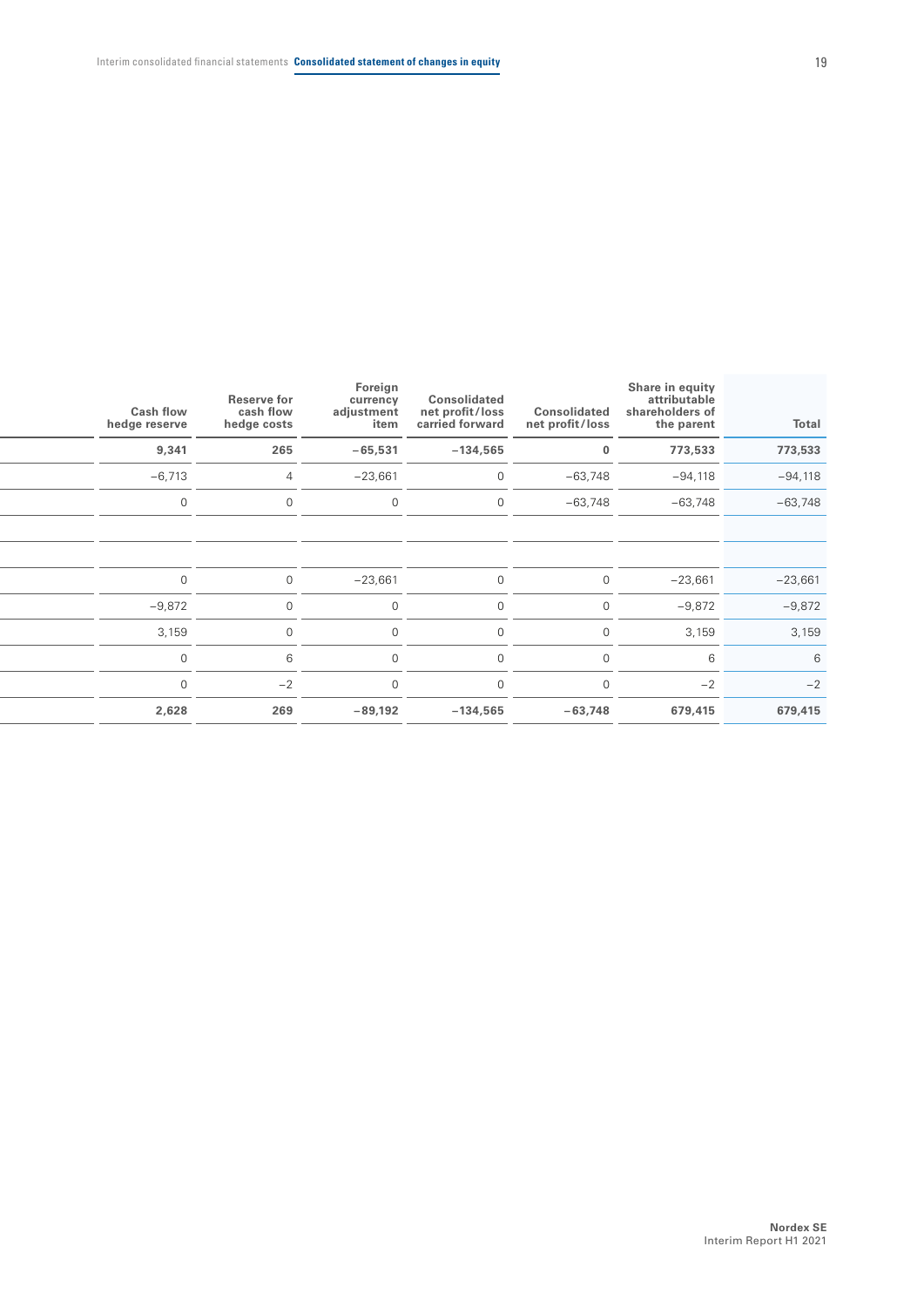# CONSOLIDATED STATEMENT OF CHANGES IN EQUITY

| <b>EUR thousand</b>                              | <b>Subscribed</b><br>capital | <b>Capital reserves</b> | Other retained<br>earnings |  |
|--------------------------------------------------|------------------------------|-------------------------|----------------------------|--|
| 01.01.2020                                       | 106,681                      | 606,820                 | $-11,062$                  |  |
| Consolidated comprehensive income                |                              |                         |                            |  |
| Consolidated net loss                            |                              |                         |                            |  |
| Other comprehensive income                       |                              |                         |                            |  |
| Items that may be reclassified to profit or loss |                              |                         |                            |  |
| Foreign currency translation difference          |                              |                         |                            |  |
| Cash flow hedges                                 |                              |                         |                            |  |
| Deferred taxes                                   |                              |                         |                            |  |
| Cash flow hedge costs                            |                              |                         |                            |  |
| Deferred taxes                                   |                              |                         |                            |  |
| 30.06.2020                                       | 106,681                      | 606,820                 | $-11,062$                  |  |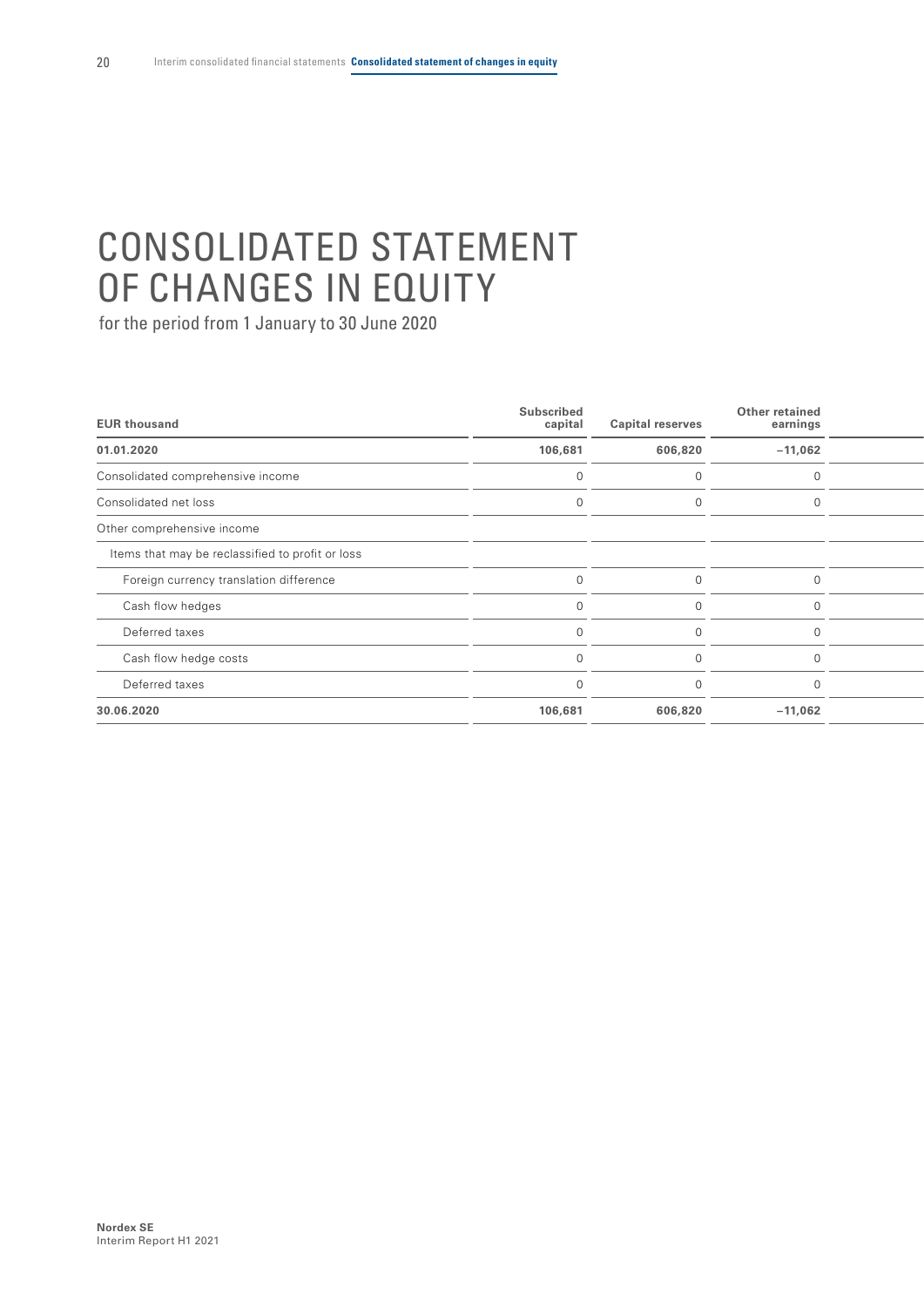| Total      | Share in equity<br>attributable<br>shareholders of<br>the parent | Consolidated<br>net profit/loss | Consolidated<br>net profit/loss<br>carried forward | Foreign<br>currency<br>adjustment<br>item | <b>Reserve for</b><br>cash flow<br>hedge costs | <b>Cash flow</b><br>hedge reserve |
|------------|------------------------------------------------------------------|---------------------------------|----------------------------------------------------|-------------------------------------------|------------------------------------------------|-----------------------------------|
| 745,387    | 745,387                                                          | $\bf{0}$                        | 57,308                                             | $-15,604$                                 | $-1,087$                                       | 2,331                             |
| $-190,523$ | $-190,523$                                                       | $-180,025$                      | $\Omega$                                           | $-8,641$                                  | 1,111                                          | $-2,968$                          |
| $-180,025$ | $-180,025$                                                       | $-180,025$                      | $\cap$                                             | $\Omega$                                  | $\overline{0}$                                 |                                   |
|            |                                                                  |                                 |                                                    |                                           |                                                |                                   |
|            |                                                                  |                                 |                                                    |                                           |                                                |                                   |
| $-8,641$   | $-8,641$                                                         | $\overline{0}$                  | $\mathbf 0$                                        | $-8,641$                                  | $\overline{0}$                                 |                                   |
| $-4,365$   | $-4,365$                                                         | $\cap$                          | $\Omega$                                           | $\Omega$                                  | $\Omega$                                       | $-4,365$                          |
| 1,397      | 1,397                                                            | $\Omega$                        | $\Omega$                                           | $\Omega$                                  | $\Omega$                                       | 1,397                             |
| 1,635      | 1,635                                                            | $\cap$                          |                                                    | $\Omega$                                  | 1,635                                          |                                   |
| $-524$     | $-524$                                                           |                                 |                                                    |                                           | $-524$                                         |                                   |
| 554,864    | 554,864                                                          | $-180,025$                      | 57,308                                             | $-24,245$                                 | 24                                             | $-637$                            |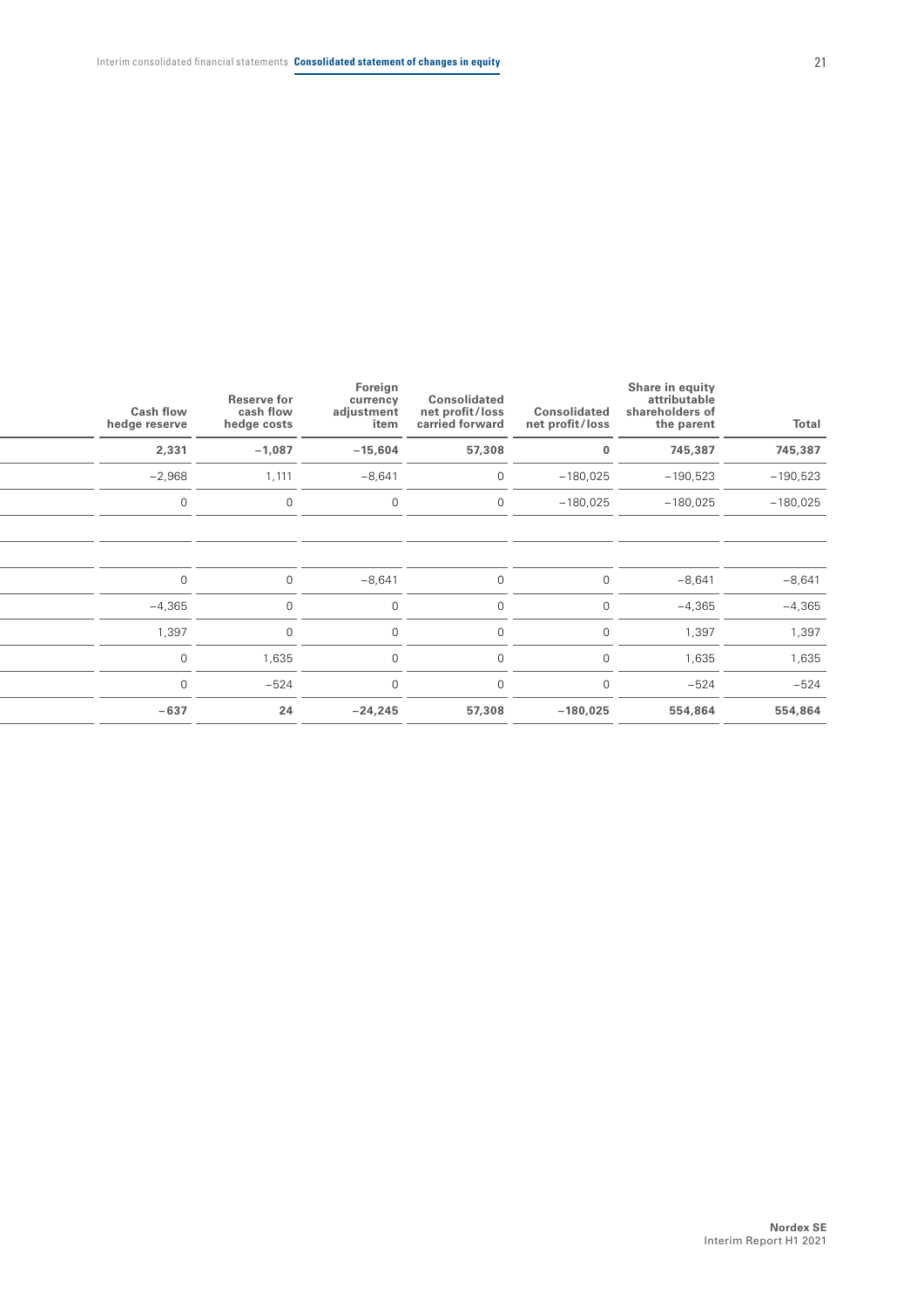# <span id="page-23-0"></span>NOTES TO THE CONSOLIDATED FINANCIAL STATEMENTS

for the interim period from 1 January to 30 June 2021

# **ACCOUNTING POLICIES**

# **BASIS OF PREPARATION**

These unaudited and unreviewed condensed interim consolidated financial statements of Nordex SE and its subsidiaries for the first six months of 2021 were prepared in accordance with the International Financial Reporting Standards (IFRSs) issued by the International Accounting Standards Board (IASB) as applicable in the European Union. All IFRSs and interpretations applicable as of 30 June 2021 have been observed, in particular IAS 34 Interim Financial Reporting.

These interim consolidated financial statements should be read in conjunction with the consolidated financial statements for the 2020 financial year. The accounting policies contained in the consolidated financial statements as of 31 December 2020 also apply to the interim consolidated financial statements as of 30 June 2021, unless explicit reference is made to changes. For more information on the applied accounting policies, see the consolidated notes for the financial year from 1 January to 31 December 2020. The consolidated financial statements for the financial year from 1 January to 31 December 2020 are available on the Internet at www.nordex-online.com under Investors.

The business results for the first six months of 2021 are not necessarily indicative of the results expected for the year as a whole. Expenses incurred irregularly during the financial year have only been recognized or accrued in the interim consolidated financial statements to the extent that such recognition or accrual would also be appropriate at the end of the financial year.

The Nordex Group recorded significant year-on-year growth in sales and EBITDA in the first half of 2021. Sales rose to EUR 2,696,563 thousand as a consequence of markedly higher activity levels (H1 2020: EUR 2,047,871 thousand). Gross revenue, which also includes changes in inventories, rose by nearly 17% to EUR 2,324,465 thousand (H1 2020: EUR 1,989,954 thousand). The impact of the COVID-19 pandemic on the operating business only had a limited influence on the Group's positive performance in the second quarter. However, the indirect effects of the pandemic were still clearly evident in the upheaval in the raw materials and logistics markets. Against this background, EBITDA amounted to EUR 68,408 thousand (H1 2020: EUR –70,787 thousand), giving an EBITDA margin of 2.5% (H1 2020: – 3.5%).

In the Projects segment (excluding Service), the Nordex Group increased its order intake by 9.9% to 2.8 GW in the first six months of 2021 (H1 2020: 2.5 GW); this corresponds to a value of EUR 1,961.7 million after EUR 1,805.9 million in the previous year. Of the order intake (in MW), 71% is attributable to Europe and 29% to Latin America. At the end of the first half of the year, the Nordex Group's order book amounted to EUR 7.7 billion (H1 2020: EUR 8.1 billion), which consisted of EUR 4.8 billion (H1 2020: EUR 5.4 billion) in the Projects segment and EUR 2.9 billion (H1 2020: EUR 2.7 billion) in the Service segment.

In the first half of 2021, the Company increased its production in turbine assembly by 5.3% from 2,948 MW in the first half of the previous year to 3,105 MW. The number of rotor blades produced by the Group's own plants rose year-on-year to 819 units (H1 2020: 623 units). The Nordex Group also procured 1,209 rotor blades from external suppliers (H1 2020: 1,215 rotor blades).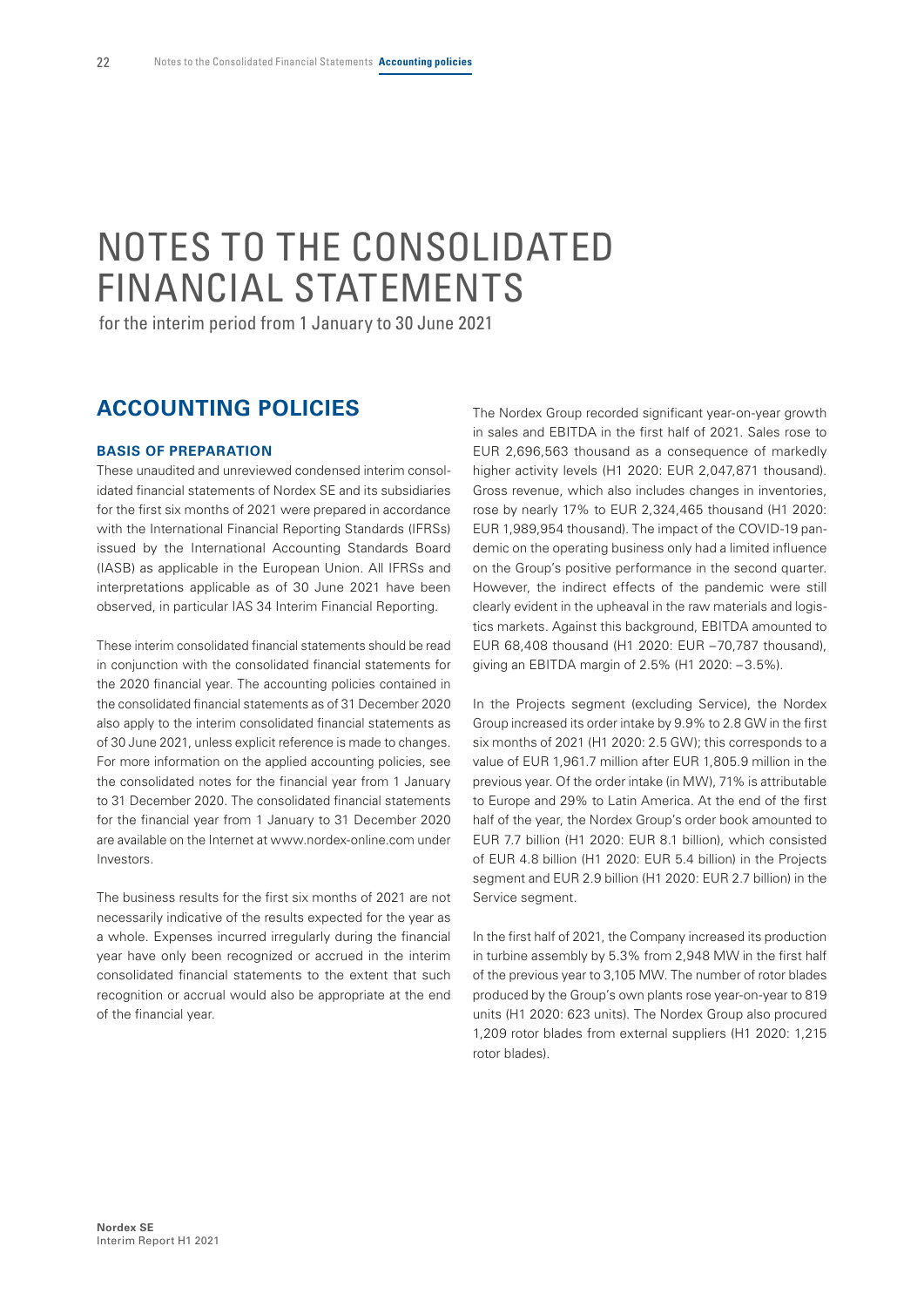The Nordex Group continued to increase its installation output in the first six months of 2021, installing 775 wind turbines in 21 countries with a total output of 3.0 GW (previous year: 610 wind turbines in 22 countries with a total output of 2.1 GW). The installations in the current reporting period (in MW) are broken down as follows: Europe 54%; North America 15%; Latin America 18%; and Rest of the World 13%. This increase had a significant impact on sales in the Projects segment in the first half of the year, which rose from EUR 1,839,665 thousand in the first half of the previous year to EUR 2,484,126 thousand in the period under review. Sales in the Service segment in the first half of 2021 rose slightly by 3.5% to EUR 216,837 thousand (H1: 2020: EUR 209,586 thousand).

Compared with the end of 2020, total assets fell by 7.3% to around EUR 4.1 billion. The equity ratio narrowed to 16.6% as of 30 June 2021 (31 December 2020: 17.5%). Net debt increased to EUR 67,825 thousand (31 December 2020: EUR 40,911 thousand). It will improve in the third quarter as a result of the most recent capital increase. The working capital ratio as a percentage of consolidated sales was – 6.5% (31 December 2020: – 6.3%).

The Nordex Group is confirming its guidance for the current financial year of achieving consolidated sales of EUR 4.7 to 5.2 billion and an EBITDA margin of 4.0% to 5.5%. Capital expenditure is expected to reach approximately EUR 180 million, while the working capital ratio as a percentage of consolidated sales is predicted to be below – 6%. This guidance is subject to greater uncertainty than usual, as noted when it was originally issued in March 2021.

#### **FOREIGN CURRENCY TRANSLATION**

The following table sets out the exchange rates against the euro of the Group's most important foreign currencies:

|                                          | Average exchange rates<br>for the interim period |                    | <b>Closing rates</b> |            |  |
|------------------------------------------|--------------------------------------------------|--------------------|----------------------|------------|--|
| <b>Exchange rates</b><br>EUR 1.00 equals | $01.01 - 30.06.2021$                             | $01.01 - 30.06200$ | 30.06.2021           | 31.12.2020 |  |
| AUD                                      | 1.5626                                           | 1.6747             | 1.5853               | 1.5896     |  |
| <b>BRL</b>                               | 6.4827                                           | 5.3480             | 5.9050               | 6.3735     |  |
| <b>CLP</b>                               | 867.6790                                         | 894.6945           | 866.7765             | 872.5242   |  |
| GBP                                      | 0.8683                                           | 0.8736             | 0.8581               | 0.8990     |  |
| <b>HRK</b>                               | 7.5508                                           | 7.5331             | 7.4913               | 7.5519     |  |
| <b>INR</b>                               | 88.4335                                          | 81.6108            | 88.3236              | 89.6604    |  |
| <b>MXN</b>                               | 24.3134                                          | 23.6072            | 23.5784              | 24.4160    |  |
| <b>NOK</b>                               | 10.1748                                          | 10.7020            | 10.1717              | 10.4703    |  |
| <b>PLN</b>                               | 4.5363                                           | 4.4102             | 4.5201               | 4.5597     |  |
| <b>SEK</b>                               | 10.1293                                          | 10.6578            | 10.1110              | 10.0343    |  |
| <b>TRY</b>                               | 9.4633                                           | 7.1256             | 10.3210              | 9.1133     |  |
| <b>USD</b>                               | 1.2055                                           | 1.1013             | 1.1884               | 1.2271     |  |
| ZAR                                      | 17.5126                                          | 18.1747            | 17.0126              | 18.0213    |  |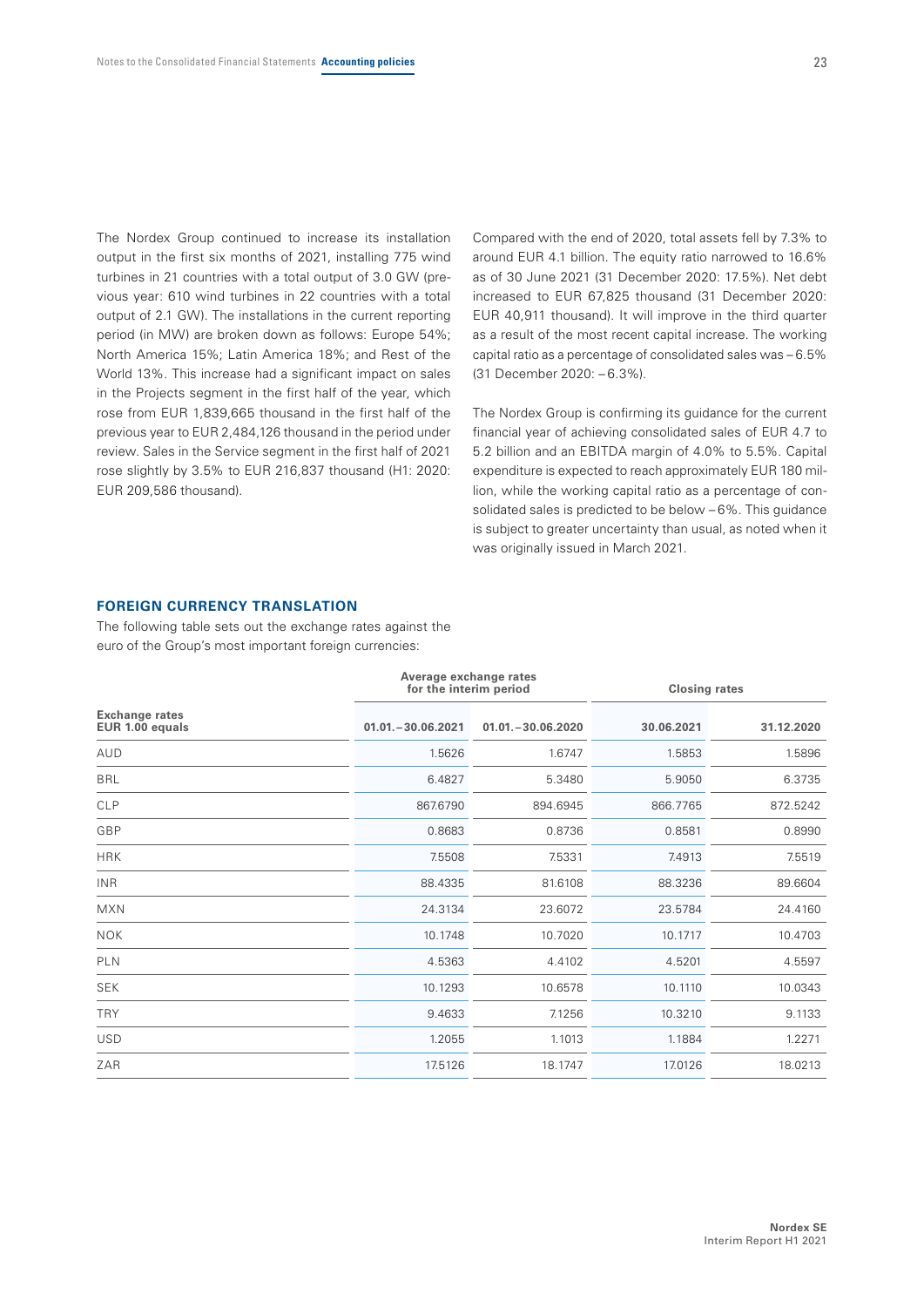# **FINANCIAL RISK MANAGEMENT**

# **DEBT INSTRUMENTS**

## **Corporate bond**

On 2 February 2018, the Nordex Group successfully placed a corporate bond in the amount of EUR 275,000 thousand with a coupon of 6.5%. This bond was admitted to trading on the International Stock Exchange. The issuer of the five-year corporate bond is Nordex SE, with the main Nordex Group companies holding joint and several liability. As at 30 June 2021, the liability including accrued costs and interest recognized under financial liabilities amounted to EUR 279,386 thousand (31 December 2020: EUR 278,385 thousand).

#### **Shareholder loan**

In addition, Acciona S.A. granted Nordex SE a shareholder loan of EUR 232,200 thousand. The loan was paid out in two tranches of EUR 17,200 thousand in August 2020 and EUR 215,000 thousand in March 2021. The loan runs until 30 April 2025 at an interest rate of 10.0%. As at 30 June 2021, the liability including accrued costs and interest recognized under financial liabilities amounted to EUR 223,710 thousand (31 December 2020: EUR 953 thousand).

#### **Research and development loan**

In addition, Nordex has been granted a long-term research and development facility of up to EUR 100,000 thousand by the European Investment Bank. Nordex intends to use this loan to finance the development of increasingly more efficient technical solutions to additionally extend its competitive lead. The loan has a term of eight years from the date on which it is drawn and is repaid in installments. The borrower is Nordex Energy SE&Co. KG, with the main Nordex Group companies holding joint and several liability. As at 30 June 2021, the liability including accrued interest recognized under liabilities to banks amounted to EUR 34,634 thousand (31 December 2020: EUR 40,982 thousand).

#### **Promissory note**

On 6 April 2016, Nordex SE placed a promissory note with a volume of EUR 550,000 thousand for which Nordex SE&Co. KG is jointly and severally liable with national and international investors. After a further EUR 215,000 thousand was repaid in April 2021, the promissory note currently is comprised of tranches with original terms of seven and ten years, each subject to fixed or variable interest. Depending on the tranche, the interest rate is between 2.1% and 3.0%. As at 30 June 2021, the liability including accrued costs and interest recognized under liabilities to banks amounted to EUR 25,645 thousand (31 December 2020: EUR 242,443 thousand).

#### **Employee bond**

To strengthen employee loyalty while allowing them to make a profitable investment, the Nordex Group has launched a participation program for its employees in the French Val aux Moines wind farm developed and implemented by Nordex. Employees can participate by purchasing bonds issued by Nordex Employee Holding GmbH. The total volume is up to EUR 4,000 thousand with an annual interest rate of 6.0%. The term runs from 1 October 2020 to 30 September 2024. As at 30 June 2021, the liability including accrued costs and interest recognized under financial liabilities amounted to EUR 3,968 thousand (31 December 2020: EUR 3,866 thousand).

#### **Syndicated multi-currency guarantee facility**

Nordex SE also has a syndicated multi-currency guarantee facility with a volume of EUR 1,238,750 thousand that runs until 9 April 2023 and in which the main Nordex Group companies hold joint and several liability. This facility may be extended twice for one more year in each case. As at 30 June 2021, EUR 1,072,130 thousand (31 December 2020: EUR 1,066,862 thousand) of the multi-currency guarantee facility had been drawn down in the form of guarantees. Ancillary credit facilities have also been set up under the syndicated multi-currency guarantee facility. As at 30 June 2021, the cash drawdowns on these facilities recognized under liabilities to banks amounted to EUR 1,982 thousand (31 December 2020: EUR 1,896 thousand).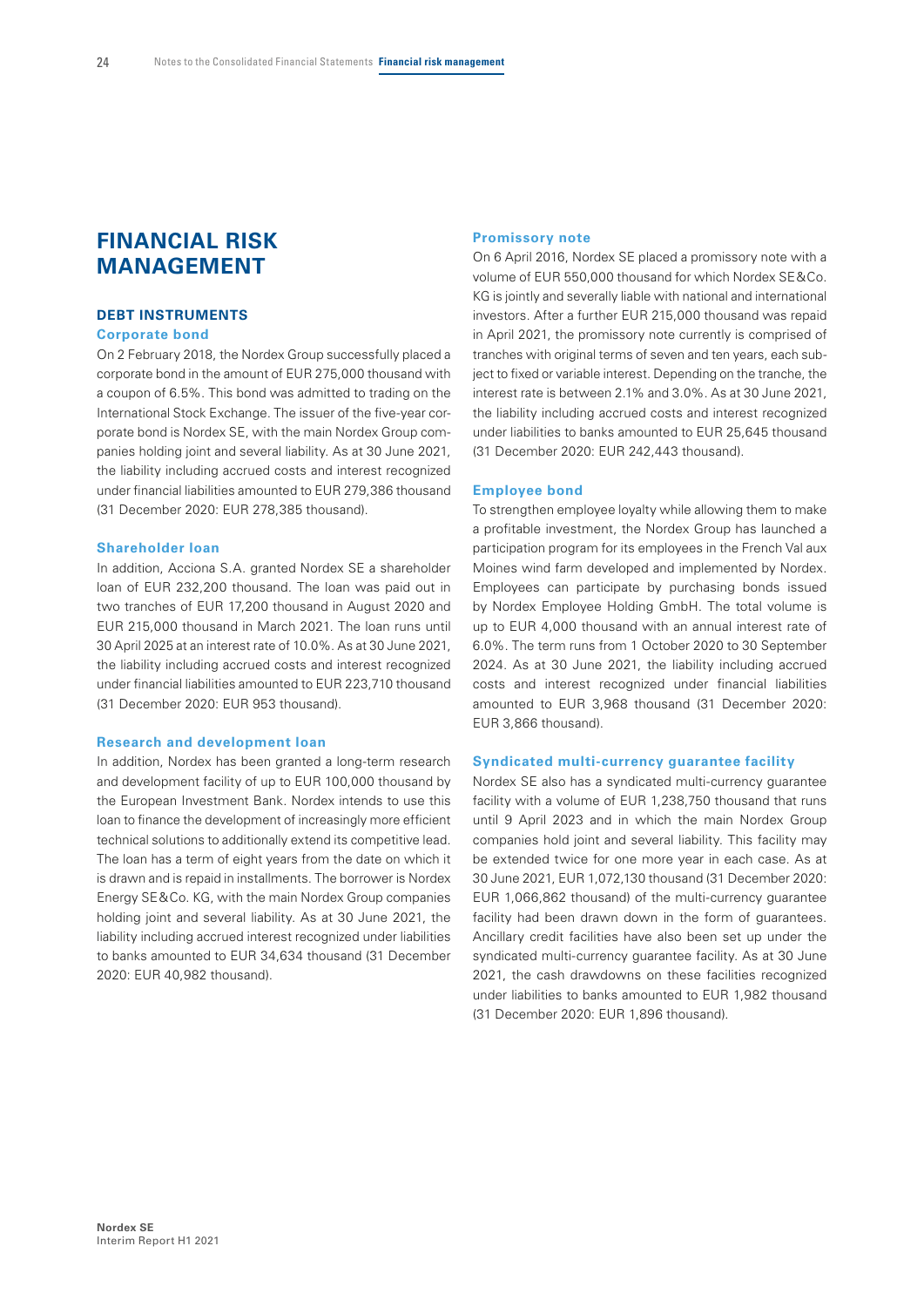#### **Revolving credit facility**

To protect it from the effects of the COVID-19 pandemic, on 4 August 2020 the Nordex Group, via Nordex SE and with main Nordex Group companies holding joint and several liability, received a revolving credit facility for EUR 350,000 thousand under the German federal government's loan guarantee program with the participation of the states of Mecklenburg-West Pomerania and Hamburg. Ninety percent of the credit facility is guaranteed by the Federal Republic of Germany, the City of Hamburg and the State of Mecklenburg-West Pomerania. The credit facility runs until 30 April 2022 and carries interest at up to 2.0% above Euribor, which is capped at zero (Euribor floor). As at 30 June 2021, the liability including accrued interest recognized under liabilities to banks amounted to EUR 0 thousand (31 December 2020: EUR 250,743 thousand).

All financings are unsecured and, in principal, equal in rank. However, the shareholder loan is subordinated.

Under the revolving credit facility, the covenant concept of the research and development loan and the syndicated multi-currency guarantee facility was successfully adjusted to the current business performance. A minimum liquidity level has been agreed upon, compliance with which must be reported to the respective banks on a monthly basis. As at 30 June 2021, the monthly minimum liquidity level was met in each case. The other covenants (equity ratio, leverage and interest coverage ratio) will come into force again in September 2021. Nordex expects to be in compliance with all covenants in the future as well. The banks may only terminate the facilities for good cause, which includes breach of the covenants.

# **CAPITAL RISK MANAGEMENT**

The main aims of capital risk management are to ensure sustained growth in enterprise value and to safeguard the Group's liquidity and credit rating. Equity stood at EUR 679,415 thousand as at 30 June 2021 (31 December 2020: EUR 773,533 thousand). The Group monitors its capital by means of the working capital employed. Working capital is defined as the sum total of trade receivables, contract assets from projects and inventories less trade payables and prepayments received:

| <b>EUR thousand</b>           | 31.06.2021   | 31.12.2020   |
|-------------------------------|--------------|--------------|
| Trade receivables             | 174,820      | 121,805      |
| Contract assets from projects | 736,677      | 531,531      |
| Inventories                   | 863,665      | 1,202,207    |
| Trade payables                | $-1,137,541$ | $-1,095,563$ |
| Prepayments received          | $-981,097$   | $-1,053,068$ |
|                               | $-343,476$   | $-293,088$   |
| Sales <sup>1</sup>            | 5,299,433    | 4,650,740    |
| Working capital ratio         | $-6.5%$      | $-6.3%$      |
|                               |              |              |

1 30 June 2021: sales for the last twelve months, 31 December 2020: actual sales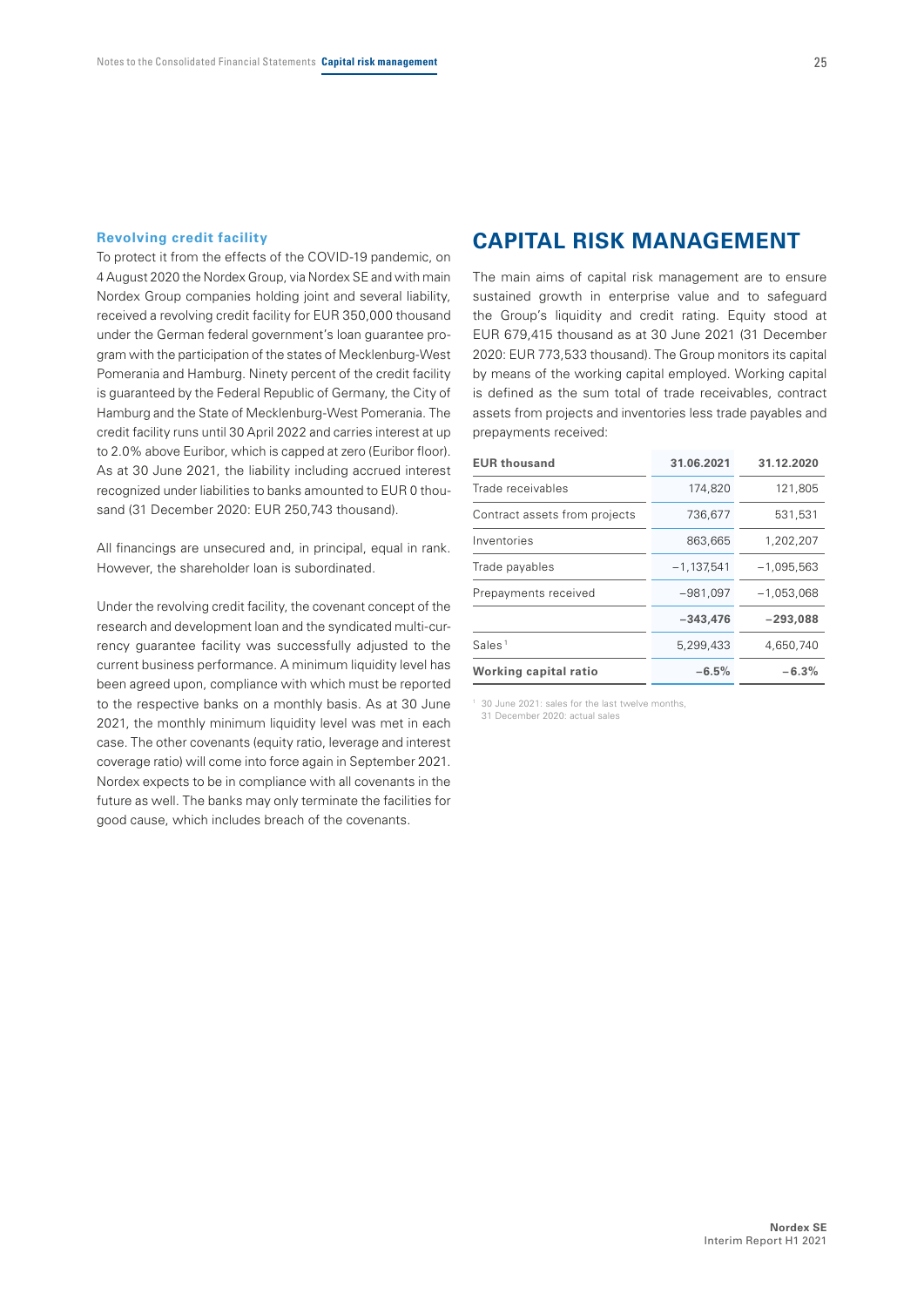# **GROUP SEGMENT REPORTING**

In line with business activities, the reportable segments are the Projects and Service segments. Segment reporting follows the internal reports submitted to the chief operating decision maker, the Management Board of Nordex SE, on the basis of the accounting principles applied to the consolidated financial statements.

|                                                       |              | Projects     |  |
|-------------------------------------------------------|--------------|--------------|--|
| <b>EUR thousand</b>                                   | H1 2021      | H1 2020      |  |
| Sales                                                 | 2,484,126    | 1,839,665    |  |
| Changes in inventories and other own work capitalized | $-369,004$   | $-59,442$    |  |
| Cost of materials                                     | $-1,737,456$ | $-1,600,186$ |  |
| Other income and expenses                             | $-319,314$   | $-228,296$   |  |
| Earnings before interest and taxes                    | 58,352       | $-48,260$    |  |
| Other interest and similar income                     | $\Omega$     |              |  |
| Interest and similar expenses                         | $\cap$       |              |  |
| Other financial result                                | $\cap$       |              |  |
|                                                       |              |              |  |

As in the previous year, intrasegment sales are exclusively attributable to the Service segment, whereas intrasegment cost of materials of EUR 4,550 thousand (12 2020: EUR 1,915 thousand) is attributable to the Projects se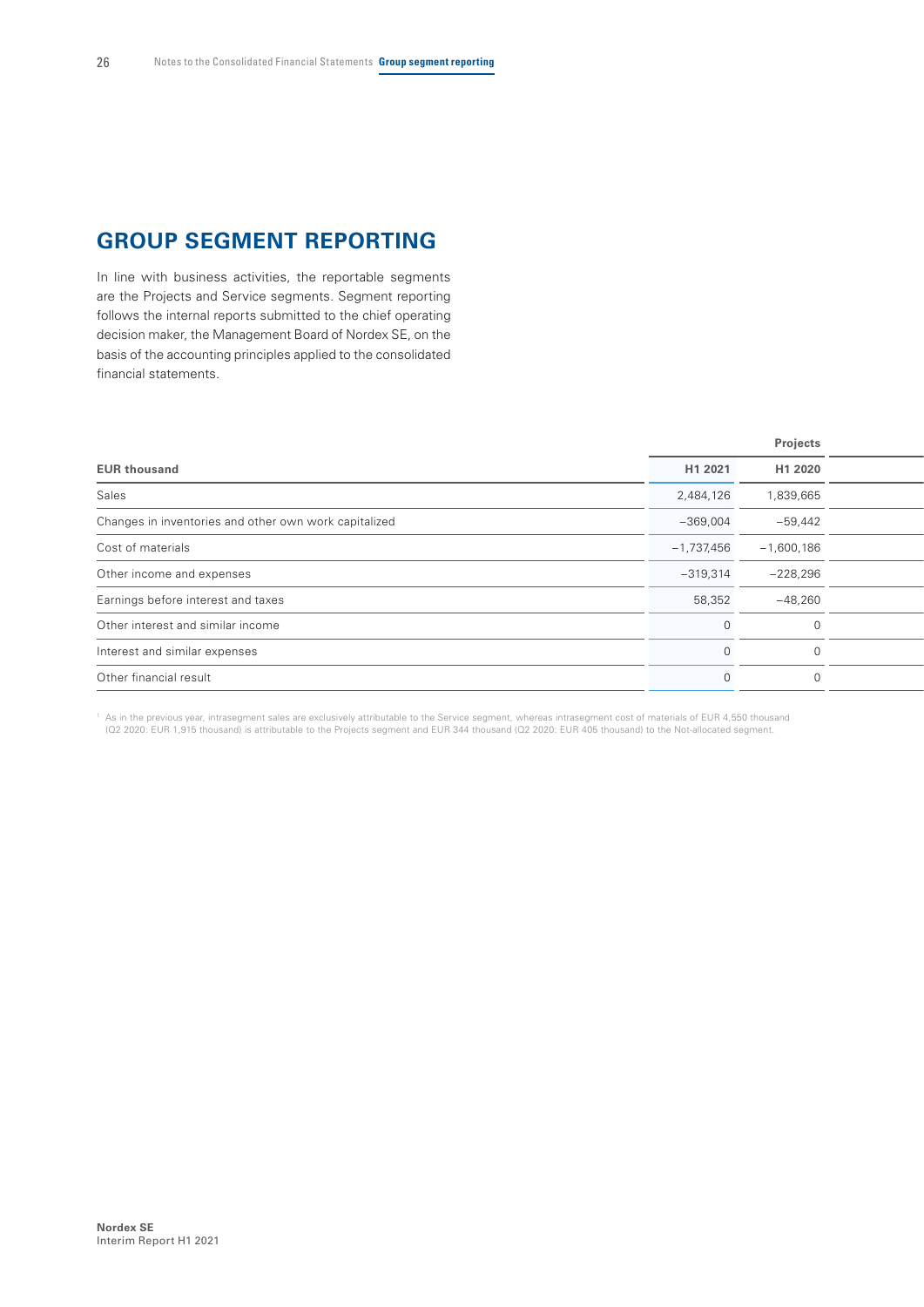|                              | Consolidation <sup>1</sup> |          | Not allocated |           | Service      |           |
|------------------------------|----------------------------|----------|---------------|-----------|--------------|-----------|
| H1 2021                      | H1 2020                    | H1 2021  | H1 2020       | H1 2021   | H1 2020      | H1 2021   |
| 2,696,563<br>2,047,871       | $-2,419$                   | $-4,894$ | 1,039         | 494       | 209,586      | 216,837   |
| $-372,098$                   | $\Omega$                   |          | 3,387         | $-2,616$  | $-1,862$     | $-478$    |
| $-1,839,981$<br>$-1,702,327$ | 2,419                      | 4,894    | $-12,423$     | $-18,674$ | $-92,137$    | $-88,745$ |
| $-490,005$                   |                            |          | $-125,188$    | $-79,007$ | $-80,508$    | $-91,684$ |
| $-5,521$                     |                            |          | $-133,185$    | $-99,803$ | 35,080       | 35,930    |
| 1,797                        |                            |          | 2,381         | 1,797     | $\Omega$     | $\cap$    |
| $-56,484$                    |                            |          | $-42,805$     | $-56,484$ | $\Omega$     | ∩         |
| 203                          |                            |          | 420           | 203       | $\mathbf{0}$ | $\Omega$  |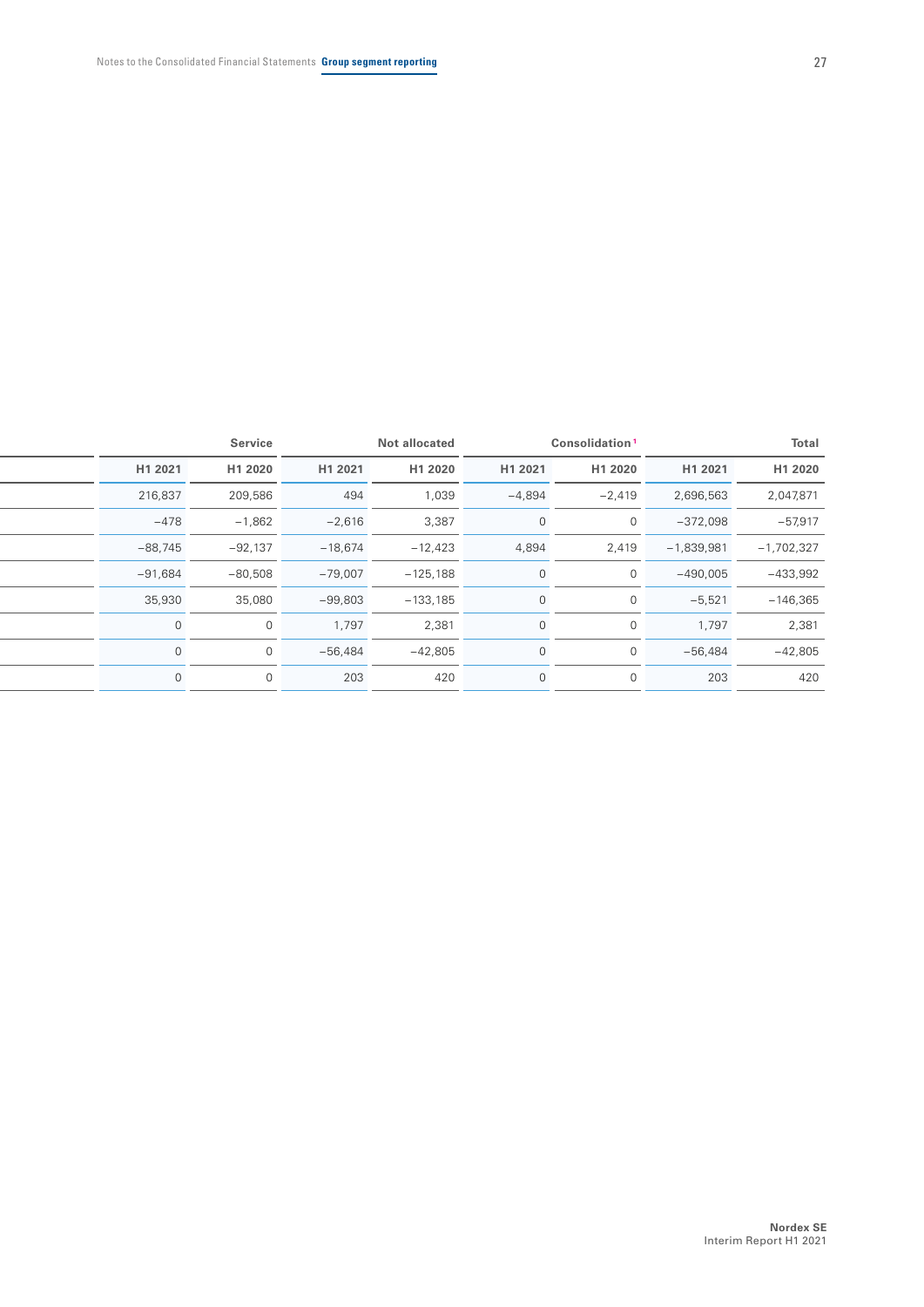Non-current assets and sales break down by region as follows:

|                     |            | Non-current assets <sup>1</sup> | <b>Sales</b>            |                         |  |  |
|---------------------|------------|---------------------------------|-------------------------|-------------------------|--|--|
| <b>EUR thousand</b> | 30.06.2021 | 31.12.2020                      | $01.01 -$<br>30.06.2021 | $01.01 -$<br>30.06.2020 |  |  |
| Europe              | 522,519    | 544,087                         | 1,637,875               | 1,011,356               |  |  |
| Latin America       | 35,162     | 32,385                          | 287,584                 | 352,446                 |  |  |
| North America       | 17,311     | 17.511                          | 589,448                 | 499,200                 |  |  |
| Rest of world       | 64,198     | 46.799                          | 181.656                 | 184,869                 |  |  |
|                     | 639,190    | 640,782                         | 2,696,563               | 2,047,871               |  |  |

1 Non-current assets include property, plant and equipment, capitalized development expenses, prepayments made and other intangible assets.

Further information can be found in the Group management report.

# **NOTES TO THE STATEMENT OF FINANCIAL POSITION**

#### **(1) CASH AND CASH EQUIVALENTS**

Cash and cash equivalents amount to EUR 501,500 thousand (31 December 2020: EUR 778,357 thousand), EUR 7,655 thousand (31 December 2020: EUR 7,341 thousand) of which pertains to fixed-term deposits with an original term of more than three months.

Pursuant to IFRS 7 and IFRS 9, cash and cash equivalents are classified as financial assets measured at amortized cost. Given the short residual terms to maturity, amortized cost would equal the fair value as in the previous year.

# **(2) TRADE RECEIVABLES AND CONTRACT ASSETS FROM PROJECTS**

Trade receivables and contract assets from projects are comprised as follows

| <b>EUR thousand</b>           | 30.06.2021 | 31.12.2020 |
|-------------------------------|------------|------------|
| Trade receivables             | 174,820    | 121,805    |
| Contract assets from projects | 736.677    | 531.531    |
|                               | 911,497    | 653,336    |

Trade receivables are not subject to interest and are generally due for settlement within 30 to 90 days.

Pursuant to IFRS 7 and IFRS 9, trade receivables and contract assets from projects are classified as financial assets measured at amortized cost. Amortized cost equals the fair value, as in the previous year.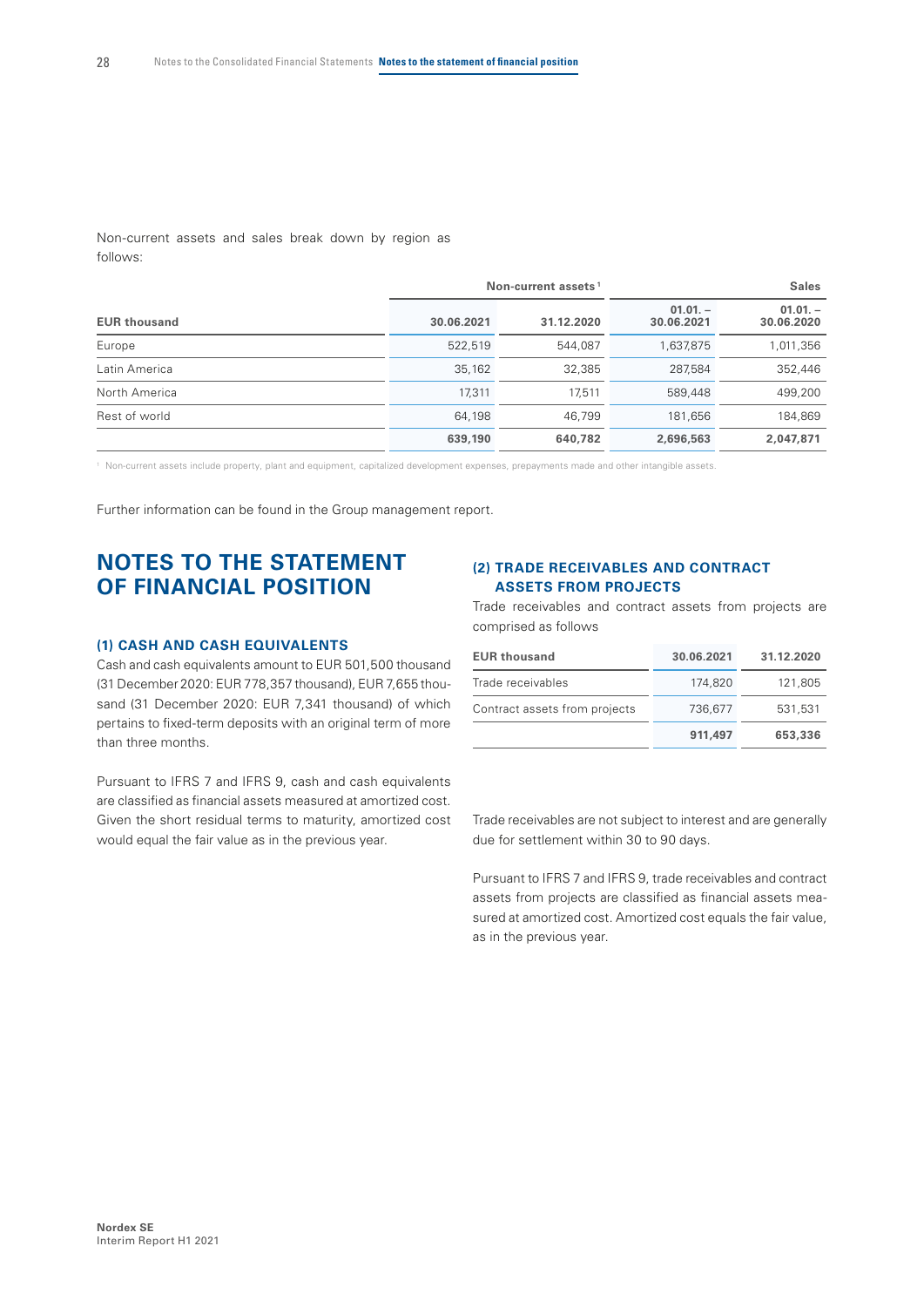#### **(3) INVENTORIES**

Inventories break down as follows:

| <b>EUR thousand</b>        | 30.06.2021 | 31.12.2020 |
|----------------------------|------------|------------|
| Raw materials and supplies | 488,625    | 434,937    |
| Work in progress           | 301,187    | 684.699    |
| Prepayments made           | 73,853     | 82,571     |
|                            | 863,665    | 1,202,207  |

Work in progress relates to wind power systems under construction as well as advance outlays for project development, rights and infrastructure.

Raw materials and supplies primarily comprise production and service material.

# **(4) OTHER CURRENT FINANCIAL ASSETS**

Other current financial assets mainly comprise forward exchange transactions of EUR 8,370 thousand (31 December 2020: EUR 16,999 thousand), advance payments to secure supplier capacities of EUR 4,760 thousand (31 December 2020: EUR 4,643 thousand) and creditors with debit accounts of EUR 4,643 thousand (31 December 2020: EUR 6,606 thousand).

Pursuant to IFRS 7 and IFRS 9, the balances not relating to forward exchange transactions reported under other current financial assets are classified as financial assets measured at amortized cost. Given the short residual terms to maturity, amortized cost amounting to EUR 21,055 thousand (31 December 2020: EUR 30,213 thousand) equals the fair value as in the previous year.

Pursuant to IFRS 7 and IFRS 9, the forward exchange transactions reported in other current financial assets in the scope of hedge accounting (cash flow hedges) are classified as effective hedging instruments measured at fair value through other comprehensive income. The fair value amounts to EUR 7,836 thousand (31 December 2020: EUR 13,157 thousand).

Pursuant to IFRS 7 and IFRS 9, the other forward exchange transactions reported under other current financial assets are classified as financial assets measured at fair value through profit or loss. The fair value amounts to EUR 533 thousand (31 December 2020: EUR 3,842 thousand). The forward rates and prices are calculated on the basis of the spot price on the reporting date in the light of any discounts or premiums for the remaining term of the contract.

## **(5) OTHER CURRENT NON-FINANCIAL ASSETS**

Other current non-financial assets mainly comprise current tax assets of EUR 154,006 thousand (31 December 2020: EUR162,411 thousand), prepaid expenses of EUR18,044 thousand (31 December 2020: EUR 19,127 thousand) and contract assets from services of EUR 5,969 thousand (31 December 2020: EUR 5,712 thousand).

The current tax assets mainly concern current input tax assets.

Prepaid expenses chiefly comprise accrued costs for the revolving credit facility, license fees and the multi-currency guarantee facility.

The contract assets from services concern maintenance contracts where the percentage of completion exceeds the payments received.

#### **(6) PROPERTY, PLANT AND EQUIPMENT**

Property, plant and equipment breaks down as follows:

| <b>EUR thousand</b>                                 | 30.06.2021 | 31.12.2020 |
|-----------------------------------------------------|------------|------------|
| Technical equipment<br>and machinery                | 170.920    | 171,668    |
| Land and buildings                                  | 161,207    | 169,720    |
| Other fixtures and fittings,<br>tools and equipment | 83,915     | 83,155     |
| Assets under construction                           | 45.264     | 25,476     |
| Prepayments made                                    | 3.455      | 4.140      |
|                                                     | 464,761    | 454,159    |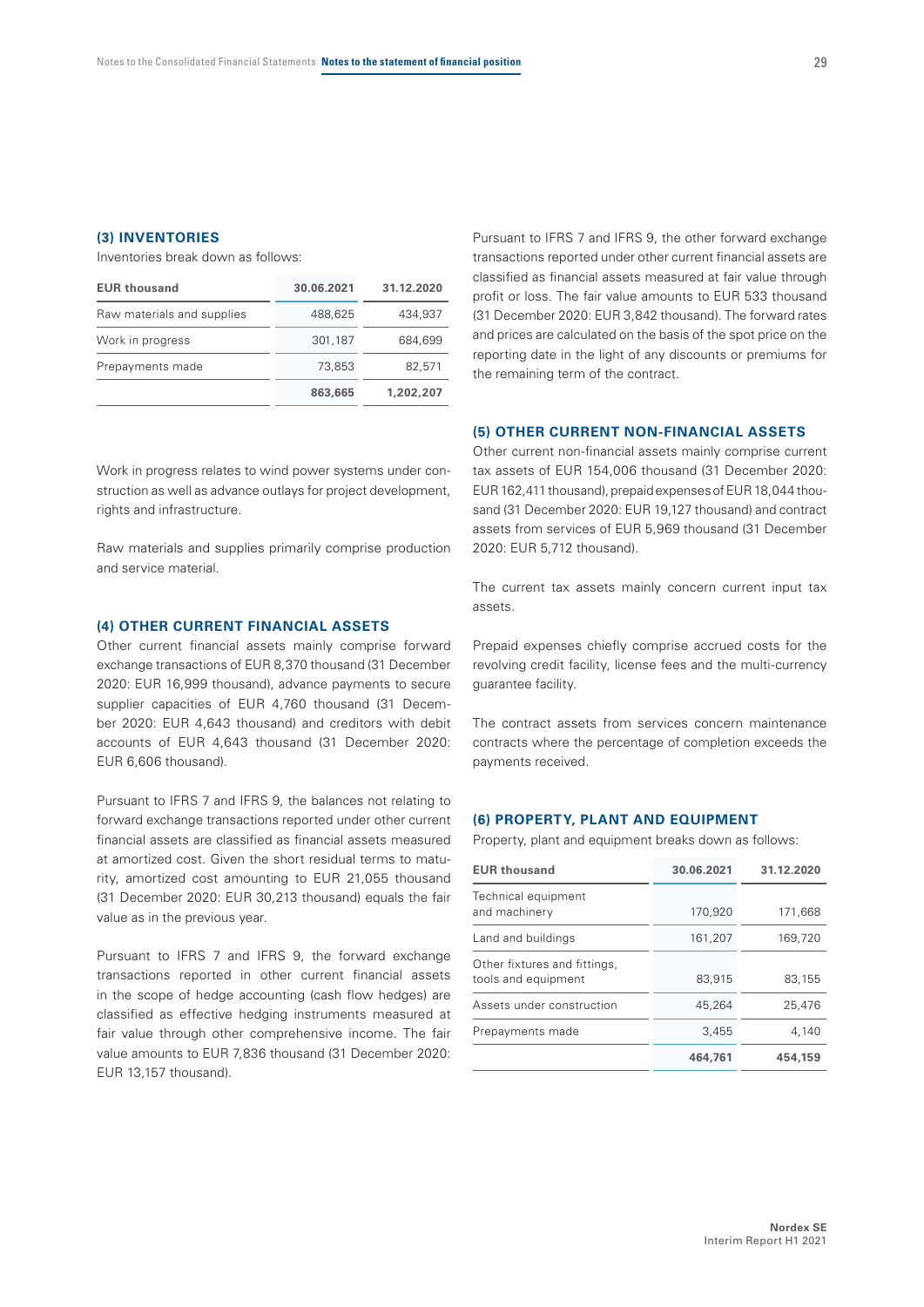Land and buildings, and other fixtures and fittings, tools and equipment include lease assets.

Additions and carrying amounts as of 30 June 2021 are as follows:

|                                                                    |                  | 30.06.2021         |
|--------------------------------------------------------------------|------------------|--------------------|
| <b>EUR thousand</b>                                                | <b>Additions</b> | Carrying<br>amount |
| Land and buildings - lease assets                                  | 1,241            | 79,317             |
| Other fixtures and fittings, tools<br>and equipment - lease assets | 1,290            | 10,321             |
|                                                                    | 2.531            | 89,638             |

The capitalized right-of-use assets from leases relate mainly to administrative and production buildings, warehouses, company vehicles and production equipment (e.g. lifting platforms).

Cash outflows for leases in the current financial year amounted to EUR 10,846 thousand as at 30 June 2021 (1 January to 30 June 2020: EUR 11,595 thousand).

For a detailed overview of movements in property, plant and equipment we refer to the statement of changes in property, plant and equipment and intangible assets attached to the notes to the consolidated financial statements.

## **(7) GOODWILL**

As in the previous year, goodwill amounts to EUR547,758 thousand, with EUR 504,595 thousand in the Projects CGU and EUR 43,163 thousand in the Service CGU. EUR 537,798 thousand thereof results from the purchase price allocation for Acciona Windpower.

For a detailed overview of goodwill we refer to the statement of changes in property, plant and equipment and intangible assets attached to the notes to the consolidated financial statements.

#### **(8) CAPITALIZED DEVELOPMENT EXPENSES**

As at the reporting date, development expenses of EUR 157,449 thousand (31 December 2020: EUR 166,677 thousand) were capitalized. In the first six months, development expenses of EUR 12,054 thousand (31 December 2020: EUR 24,714 thousand) were capitalized. Additions comprise in particular the enhancement of the Generation Delta wind turbines. Additional development expenses of EUR 14,870 thousand also arising in the first six months of 2020 (31 December 2020: EUR 22,962 thousand) did not meet the criteria for capitalization and were therefore recognized in profit or loss. The capitalization ratio therefore amounts to 44.8% (31 December 2020: 51.84%).

For a detailed overview of capitalized development costs we refer to the statement of changes in property, plant and equipment and intangible assets attached to the notes to the consolidated financial statements.

## **(9) OTHER NON-CURRENT FINANCIAL ASSETS**

Other non-current financial assets mainly comprise receivables from non-consolidated affiliated companies, associates and other long-term equity investments in the amount of EUR 7,080 thousand (31 December 2020: EUR 6,567 thousand).

Receivables from non-consolidated affiliated companies, associates and other long-term equity investments concern the financing of project companies in particular.

Pursuant to IFRS 7 and IFRS 9, the balances not relating to forward exchange transactions reported under other non-current financial assets are classified as financial assets measured at amortized cost. Given that market interest rates apply, amortized cost amounting to EUR 9,842 thousand (31 December 2020: EUR 8,589 thousand) equals the fair value as in the previous year.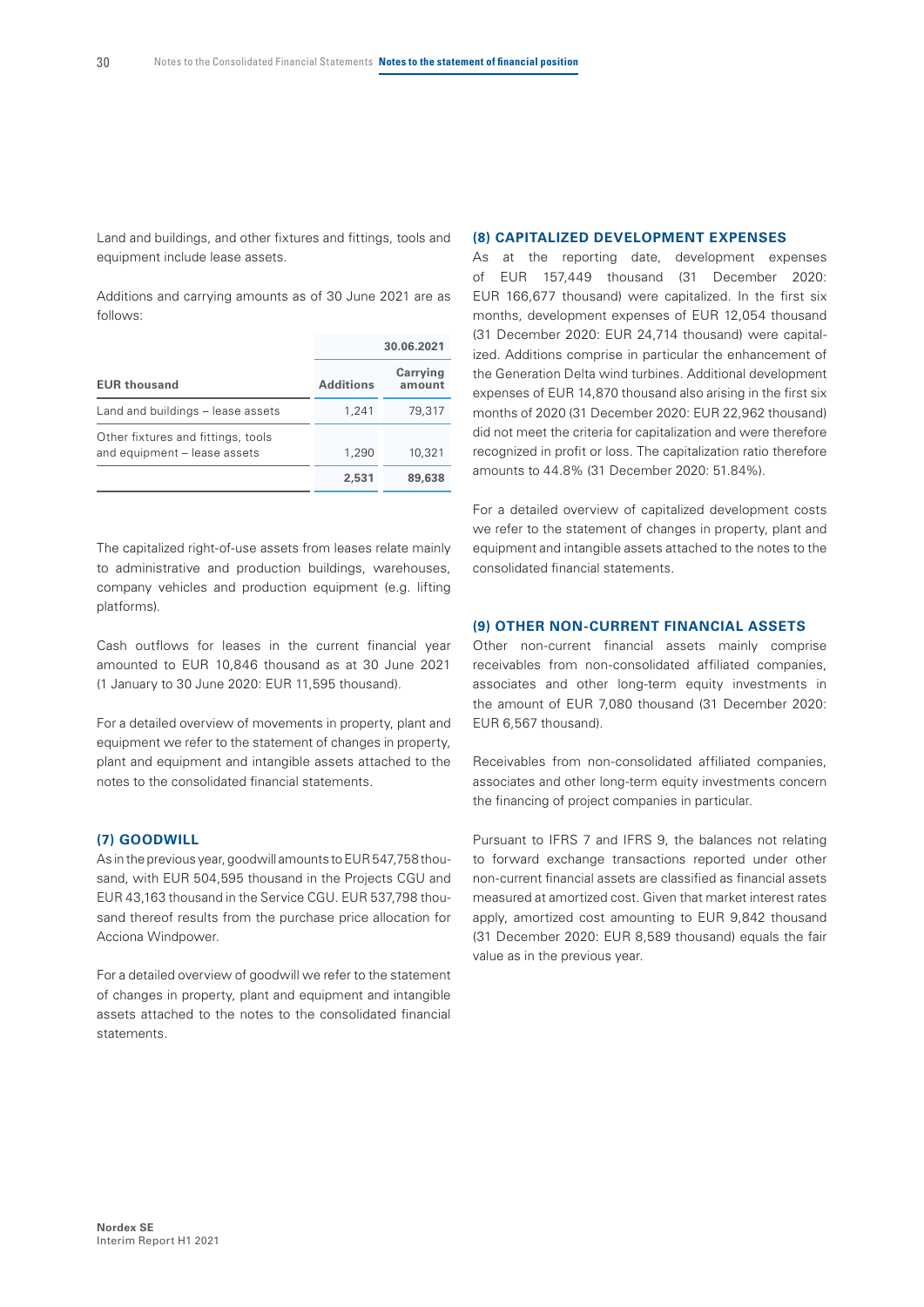# **(10) OTHER NON-CURRENT NON-FINANCIAL ASSETS**

Other non-current non-financial assets comprise other tax assets of EUR 43,283 thousand (31 December 2020: EUR 29,631 thousand), contract assets from services of EUR 23,960 thousand (31 December 2020: EUR 22,718 thousand) and prepaid expenses of EUR11,435thousand (31December 2020: EUR 16,227 thousand).

The other tax assets concern receivables from tax authorities in Brazil.

The contract assets from services concern maintenance contracts where the percentage of completion exceeds the payments received.

Prepaid expenses chiefly comprise costs pertaining to other periods for license fees and the multi-currency guarantee facility.

## **(11) DEFERRED TAX ASSETS AND TAX LIABILITIES**

As of 30 June 2021, a rounded tax rate of 32.00% (31 December 2020: 32.00%) was applied for the purpose of calculating domestic deferred taxes.

The changes in deferred taxes break down as follows:

| <b>EUR thousand</b>                         | 2021    | 2020      |
|---------------------------------------------|---------|-----------|
| Amount on 01.01.                            | 163,325 | 126,347   |
| Recognized through<br>profit or loss        | 12,116  | 54.872    |
| Recognized in other<br>comprehensive income | 3,157   | $-3.917$  |
| Currency translation                        | 3,916   | $-13,977$ |
| Amount on 30.06./31.12.                     | 182,514 | 163,325   |

#### **(12) LIABILITIES TO BANKS**

More detailed information on the liabilities to banks is provided in the section on debt instruments.

Pursuant to IFRS 7 and IFRS 9, liabilities to banks are classified as financial liabilities measured at amortized cost. The fair value amounts to EUR 61,918 thousand (31 December 2020: EUR 534,788 thousand), of which EUR 15,730 thousand (31 December 2020: EUR 482,335 thousand) would be classified as current.

## **(13) TRADE PAYABLES**

Trade payables amount to EUR 1,137,541 thousand (31 December 2020: EUR 1,095,563 thousand).

Pursuant to IFRS 7 and IFRS 9, trade payables are classified as financial liabilities measured at amortized cost. Given the short residual terms to maturity, amortized cost equals the fair value as in the previous year.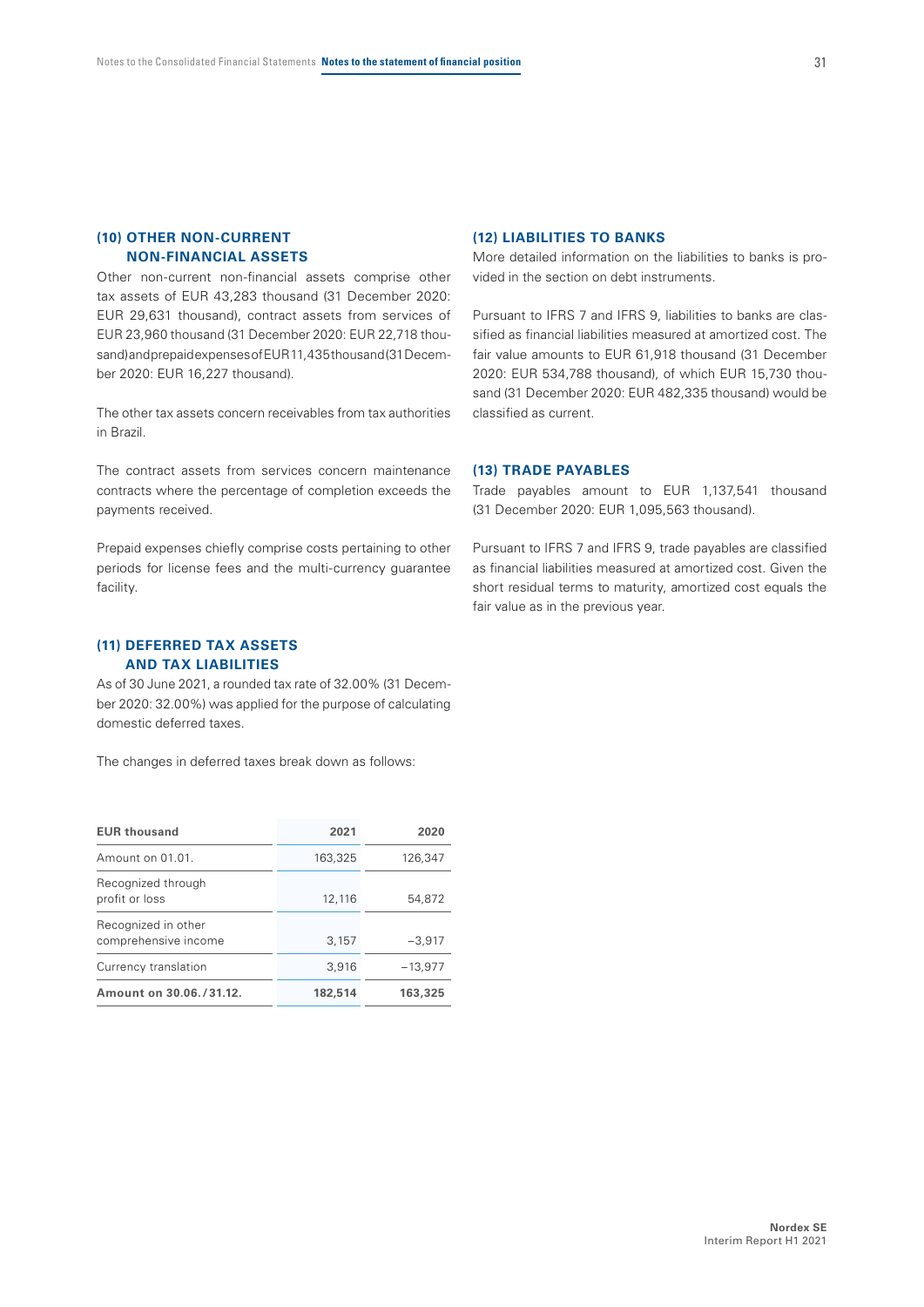#### **(14) OTHER PROVISIONS**

Movements in other provisions break down as follows:

| <b>EUR thousand</b>              | 01.01.2021 | <b>Utilization</b> | <b>Reversals</b> | <b>Additions</b> | 30.06.2021 |
|----------------------------------|------------|--------------------|------------------|------------------|------------|
| Individual guarantees            | 64.055     | $-12.921$          | $-7.896$         | 28,065           | 71.303     |
| Warranties, service, maintenance | 26,080     | $-2.746$           | $-3.500$         | 8.816            | 28.650     |
| Others                           | 57.270     | $-31.102$          | $-4.042$         | 2.254            | 24,380     |
|                                  | 147,405    | $-46.769$          | $-15,438$        | 39,135           | 124,333    |

The provisions for individual guarantees predominantly cover risks arising from possible claims for damages.

The warranty provisions are utilized in accordance with statutory or contractual periods.

Other provisions chiefly concern project risks arising from unfinished projects, costs of preparing the annual financial statements, legal uncertainties and supplier risks.

# **(15) OTHER CURRENT FINANCIAL LIABILITIES**

Other current financial liabilities mainly comprise leases of EUR 18,208 thousand (31 December 2020: EUR 18,104 thousand), forward exchange transactions of EUR 10,442 thousand (31 December 2020: EUR 2,804 thousand), guarantee commissions of EUR 9,750 thousand (31 December 2020: EUR 10,008 thousand) and the corporate bond of EUR 7,398 thousand (31 December 2020: EUR 7,349 thousand).

The amount of lease liabilities corresponds to the present value of future lease payments.

More detailed information on the corporate bond is provided in the section on debt instruments.

Pursuant to IFRS 7 and IFRS 9, the balances not relating to forward exchange transactions reported under other current financial liabilities are classified as financial liabilities measured at amortized cost. Given the short residual terms to maturity, amortized cost amounting to EUR 39,126 thousand (31 December 2020: EUR 41,046 thousand) equals the fair value as in the previous year. Also included are current lease liabilities that are not allocated to any measurement category.

Pursuant to IFRS 7 and IFRS 9, the forward exchange transactions reported in other current financial liabilities in the scope of hedge accounting (cash flow hedges) are classified as effective hedging instruments measured at fair value through other comprehensive income. The fair value amounts to EUR 3,109 thousand (31 December 2020: EUR 786 thousand).

Pursuant to IFRS 7 and IFRS 9, the other forward exchange transactions reported under other current financial liabilities are classified as financial liabilities measured at fair value through profit or loss. The fair value amounts to EUR 7,333 thousand (31 December 2020: EUR 2,018 thousand). The forward rates and prices are calculated on the basis of the spot price on the reporting date in the light of any discounts or premiums for the remaining term of the contract.

# **(16) OTHER CURRENT NON-FINANCIAL LIABILITIES**

Other current non-financial liabilities mainly comprise prepayments received of EUR 981,097 thousand (31 December 2020: EUR 1,053,068 thousand), other tax liabilities of EUR 88,854 thousand (31 December 2020: EUR 77,523 thousand), accrued liabilities of EUR 70,778 thousand (31 December 2020: EUR 60,807 thousand) and contract liabilities from services of EUR 34,792 thousand (31 December 2020: EUR 28,187 thousand).

The other tax liabilities mainly relate to value-added tax.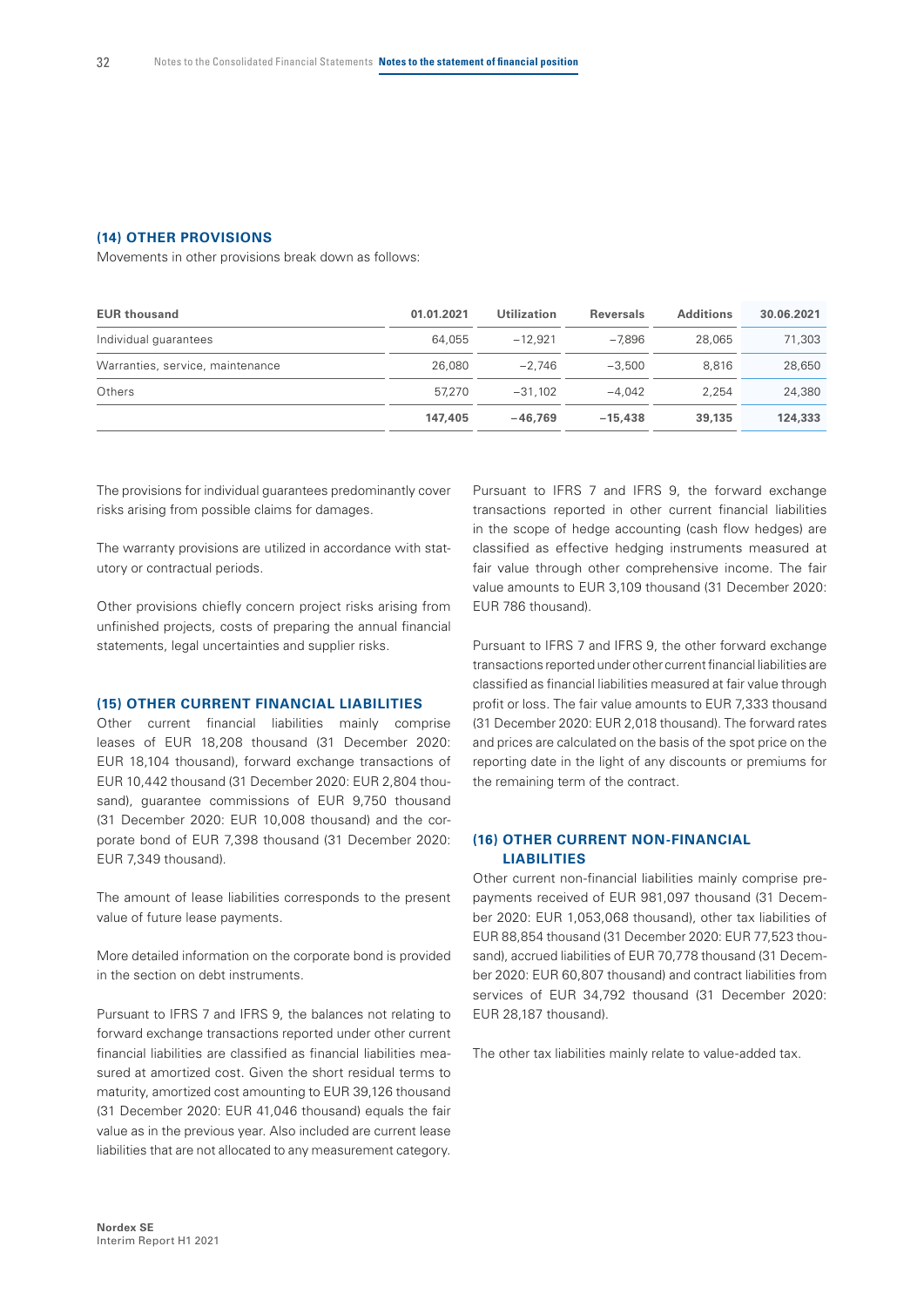Accrued liabilities mainly comprise staff costs and trailing project costs.

The contract liabilities from services concern maintenance contracts where the degree of completion is lower than the billed amount.

The contract liabilities from services concern maintenance contracts where the payments received exceed the percentage of completion.

## **(17) OTHER NON-CURRENT FINANCIAL LIABILITIES**

Other non-current financial liabilities mainly comprise the corporate bond of EUR 271,988 thousand (31 December 2020: EUR 271,036 thousand), the shareholder loan of EUR 223,710 thousand (31 December 2020: EUR 953 thousand), leases of EUR 72,508 thousand (31 December 2020; FUR 79,506 thousand) and the employee bond of EUR 3,797 thousand (31 December 2020: EUR 3,805 thousand).

More detailed information on the corporate bond, the shareholder loan and the employee bond is provided in the section on debt instruments.

The amount of lease liabilities corresponds to the present value of future lease payments.

Pursuant to IFRS 7 and IFRS 9, the balances not relating to forward exchange transactions reported under other non-current financial liabilities are classified as financial liabilities measured at amortized cost. Based on the corporate bond's share price as at the reporting date, the fair value would be EUR 581,687 thousand (31 December 2020: EUR 382,386 thousand). Also included are non-current lease liabilities that are not allocated to any measurement category.

Pursuant to IFRS 7 and IFRS 9, the forward exchange transactions reported in other current financial liabilities in the scope of hedge accounting (cash flow hedges) are classified as effective hedging instruments measured at fair value through other comprehensive income. The fair value amounts to EUR 738 thousand (31 December 2020: EUR 358 thousand).

## **(18) OTHER NON-CURRENT NON-FINANCIAL LIABILITIES**

Other non-current non-financial liabilities mainly comprise contract liabilities from services of EUR 133,615 thousand (31 December 2020: EUR 126,206 thousand).

The contract liabilities from services concern maintenance contracts where the payments received exceed the percentage of completion.

# **(19) EQUITY**

Equity breaks down as follows:

| <b>EUR thousand</b>                                              | 30.06.2021 | 31.12.2020 |
|------------------------------------------------------------------|------------|------------|
| Subscribed capital                                               | 117,349    | 117,349    |
| Capital reserves                                                 | 795,698    | 795,698    |
| Other retained earnings                                          | 50,976     | 50,976     |
| Cash flow hedge reserve                                          | 2,628      | 9,341      |
| Reserve for cash flow<br>hedge costs                             | 269        | 265        |
| Foreign currency<br>adjustment item                              | $-89,192$  | $-65,531$  |
| Consolidated net profit/<br>loss carried forward                 | $-134,565$ | $-134,565$ |
| Consolidated net profit/loss <sup>1</sup>                        | $-63,748$  | O          |
| Share in equity attributable to<br>parent company's shareholders | 679,415    | 773,533    |
|                                                                  | 679,415    | 773,533    |

Consolidated net profit / loss as at 31 December 2020 amounts to EUR 0 thousand due to the allocation to other retained earnings and the withdrawal from consolidated net profit / loss carried forward.

Further details of the changes in the individual equity items can be found in the attached consolidated statement of changes in equity.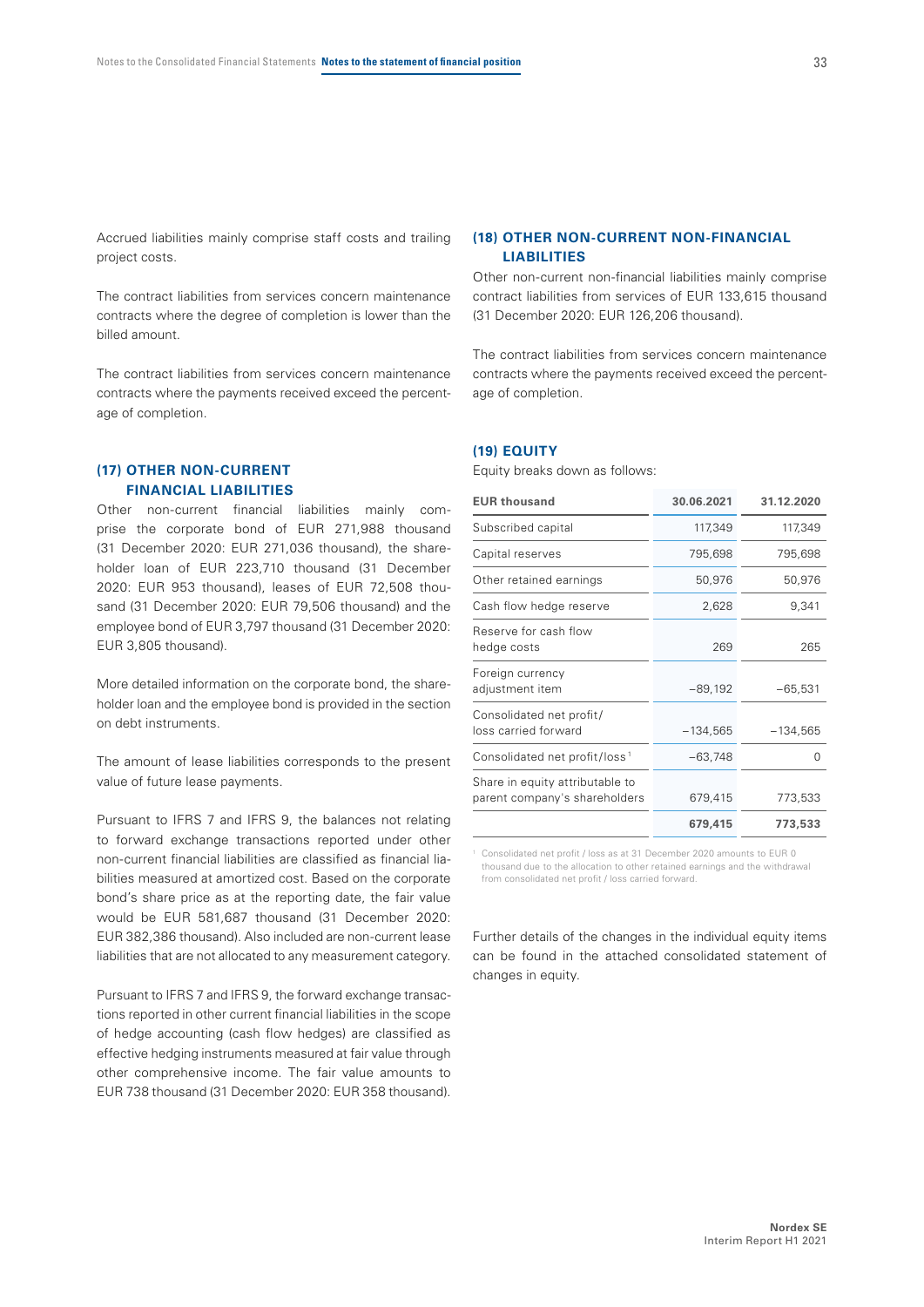# **(20) ADDITIONAL DISCLOSURES ON FINANCIAL INSTRUMENTS**

The following table shows the financial assets and liabilities as well as their fair values and their allocation to the fair value hierarchy defined in IFRS 13 that should be applied when determining the fair value of a financial instrument:

| 2021<br><b>EUR thousand</b>                                                          | Level 1     | Level <sub>2</sub> | Level 3     | Total   |
|--------------------------------------------------------------------------------------|-------------|--------------------|-------------|---------|
| <b>Financial assets</b>                                                              |             |                    |             |         |
| Forward exchange transactions in the scope<br>of hedge accounting (cash flow hedges) | $\mathbf 0$ | 7,836              | $\mathbf 0$ | 7,836   |
| Other forward exchange transactions                                                  | $\mathbf 0$ | 533                | $\Omega$    | 533     |
| <b>Financial liabilities</b>                                                         |             |                    |             |         |
| Liabilities to banks                                                                 | $\mathbf 0$ | 61,918             | $\mathbf 0$ | 61,918  |
| Corporate bond                                                                       | 285,915     | $\Omega$           | $\mathbf 0$ | 285,915 |
| Shareholder loan                                                                     | $\mathbf 0$ | 223,710            | $\mathbf 0$ | 223,710 |
| Employee bond                                                                        | $\mathbf 0$ | 3,968              | $\mathbf 0$ | 3,968   |
| Forward exchange transactions in the scope<br>of hedge accounting (cash flow hedges) | $\mathbf 0$ | 3,847              | $\Omega$    | 3,847   |
| Other forward exchange transactions                                                  | $\mathbf 0$ | 7,333              | $\mathbf 0$ | 7,333   |

| 2020<br><b>EUR thousand</b>                                                          | Level 1     | Level <sub>2</sub> | Level 3 | Total   |
|--------------------------------------------------------------------------------------|-------------|--------------------|---------|---------|
| <b>Financial assets</b>                                                              |             |                    |         |         |
| Forward exchange transactions in the scope<br>of hedge accounting (cash flow hedges) | $\mathbf 0$ | 13,157             | 0       | 13,157  |
| Other forward exchange transactions                                                  | 0           | 3,842              | 0       | 3,842   |
| <b>Financial liabilities</b>                                                         |             |                    |         |         |
| Liabilities to banks                                                                 | $\mathbf 0$ | 534,788            | 0       | 534,788 |
| Corporate bond                                                                       | 286,316     | $\Omega$           | 0       | 286,316 |
| Shareholder loan                                                                     | $\mathbf 0$ | 17,091             | 0       | 17,091  |
| Employee bond                                                                        | 0           | 3,866              | 0       | 3,866   |
| Forward exchange transactions in the scope<br>of hedge accounting (cash flow hedges) | $\mathbf 0$ | 1,144              | 0       | 1,144   |
| Other forward exchange transactions                                                  | $\mathbf 0$ | 2,018              | 0       | 2,018   |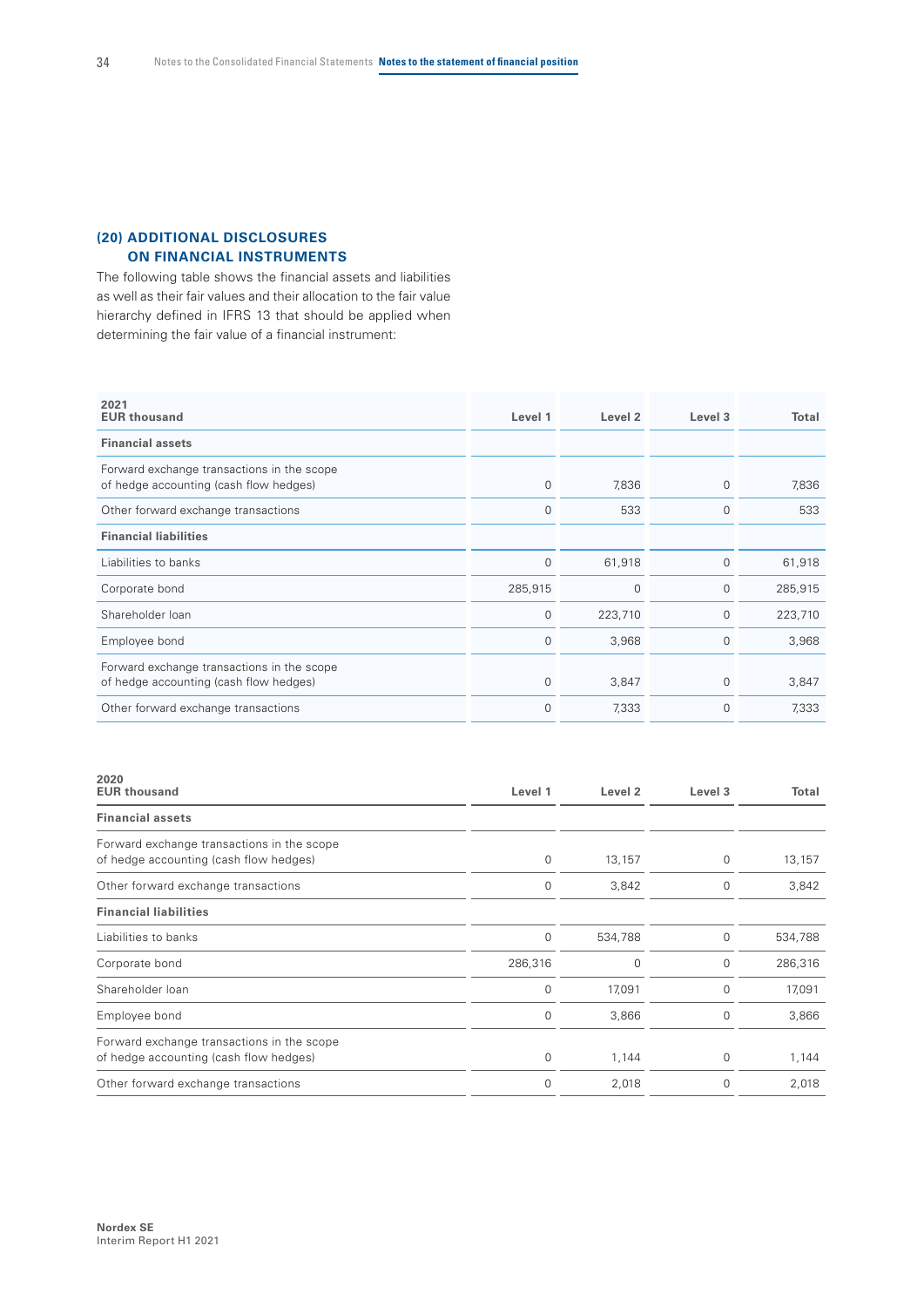The corporate bond is allocated to Level 1 because it has been admitted to trading at the International Stock Exchange.

Liabilities to banks as part of financial liabilities, the employee bond and the shareholder loan are allocated to Level 2. The same applies to forward exchange transactions.

There were no reclassifications between levels, neither in comparison with the previous year nor during the year under review.

# **NOTES TO THE INCOME STATEMENT**

#### **(21) SALES**

Sales comprise income from the completion of construction contracts for customers, the sale of wind power systems and income from service contracts.

In the case of project contracts, sales are recognized either at a point in time using the milestone method or over time using the cost-to-cost method, depending on the respective scope of the contract.

Sales for standardized turbine types are recognized at a point in time when control of the fully operational turbine is transferred to the customer. Control is deemed to have been transferred at the time the turbine is fully erected. Costs are recognized in inventories until sales are recognized at a point in time.

Sales for customer-specific installations for which there is no alternative use and for which there is an enforceable right to payment for the service provided are recognized over time.

The sales generated from service contracts will be recognized over time and distributed across the years covered by the contract in line with a distribution of costs typical of the contract (schedule). The schedule for determining the degree of completion of individual service contracts is based on historical data. A contract asset (liability) for service contracts is recognized to the extent the degree of completion exceeds (falls below) the amount billed.

Sales break down to the Projects and Service segments as follows:

| <b>EUR thousand</b>        | $01.01 -$<br>30.06.2021 | $01.01 -$<br>30.06.2020 |
|----------------------------|-------------------------|-------------------------|
| Projects                   | 2,484,126               | 1,839,665               |
| Service                    | 216,837                 | 209,586                 |
| Not allocated              | 494                     | 1.039                   |
| Intrasegment consolidation | $-4.894$                | $-2,419$                |
|                            | 2,696,563               | 2,047,871               |

The timing of sales recognition from projects is as follows:

| <b>EUR thousand</b>                            | $01.01 -$<br>30.06.2021 | $01.01 -$<br>30.06.2020 |
|------------------------------------------------|-------------------------|-------------------------|
| Project sales recognized<br>at a point in time | 1.008.214               | 1,218,628               |
| Project sales recognized<br>over time          | 1,475,912               | 621,037                 |
|                                                | 2,484,126               | 1,839,665               |

The increase in consolidated sales is attributable to the higher installation figures compared with the prior-year quarter.

## **(22) CHANGES IN INVENTORIES AND OTHER OWN WORK CAPITALIZED**

Own work capitalized is measured at EUR 11,415 thousand (1 January to 30 June 2020: EUR 11,298 thousand) and, as in the previous year, relates to capitalized expenses for developing and enhancing new and existing wind turbines.

Changes in inventories stand at EUR – 383,513 thousand (1 January to 30 June 2020: EUR – 69,215 thousand) and reflect the higher volume of installations.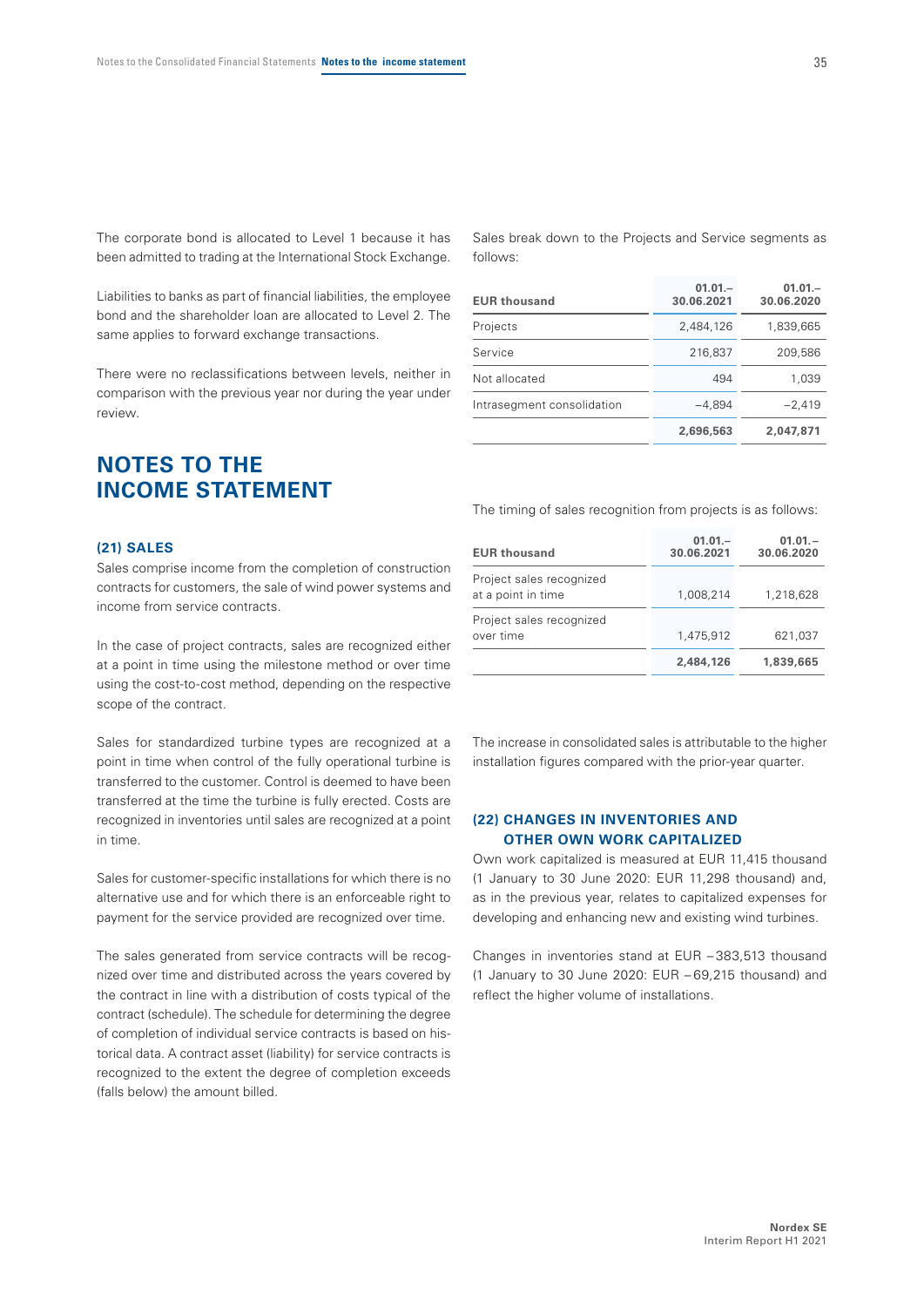## **(23) COST OF MATERIALS**

The cost of materials breaks down as follows:

| <b>EUR thousand</b>                         | $01.01 -$<br>30.06.2021 | $01.01 -$<br>30.06.2020 |
|---------------------------------------------|-------------------------|-------------------------|
| Cost of raw materials<br>and other supplies | 1,321,829               | 1,163,248               |
| Cost of services purchased                  | 518,152                 | 539.079                 |
|                                             | 1.839.981               | 1,702,327               |

# **(25) STAFF COSTS**

Staff costs break down as follows:

| <b>EUR thousand</b>                                                      | $01.01 -$<br>30.06.2021 | $01.01 -$<br>30.06.2020 |
|--------------------------------------------------------------------------|-------------------------|-------------------------|
| Wages and salaries                                                       | 203,688                 | 167,086                 |
| Social security and expenditure<br>on retirement benefits and<br>support | 43,321                  | 36,085                  |
|                                                                          |                         |                         |
|                                                                          | 247,009                 | 203,171                 |

Cost of raw materials and other supplies mainly comprise expenses for construction components.

The cost of purchased services primarily results from thirdparty services and commissions for order processing, thirdparty freight and order provisions.

## **(24) OTHER OPERATING INCOME / OTHER OPERATING EXPENSES**

Other operating income / expenses mainly comprise the share in the profit of the Arcadis Ost 1 offshore wind farm of EUR 7,500 thousand (1 January to 30 June 2020: EUR 0 thousand), other staff costs of EUR – 53,221 thousand (1 January to 30 June 2020: EUR – 52,989 thousand), expenses from remedial work for projects and post-contractual customer claims of EUR – 35,843 thousand (1 January to 30 June 2020: EUR –14,436 thousand), legal and consulting costs of EUR –20,581 thousand (1 January to 30 June 2020: EUR –19,471 thousand), maintenance of EUR –17,201 thousand (1 January to 30 June 2020: EUR –15,578 thousand), travel expenses of EUR-12,245 thousand (1 January to 30 June 2020: EUR –14,420 thousand), leases of EUR –11,183 thousand (1 January to 30 June 2020: EUR - 6,881 thousand) and currency translation losses / forward exchange transactions of EUR – 8,973 thousand (1 January to 30 June 2020:  $EUR - 6,719$  thousand).

The Group headcount was as follows::

|                        | $01.01 -$<br>30.06.2021 | $01.01 -$<br>30.06.2020 | Change |
|------------------------|-------------------------|-------------------------|--------|
| <b>Reporting date</b>  |                         |                         |        |
| Office staff           | 3,836                   | 3,505                   | 331    |
| <b>Technical staff</b> | 4.713                   | 4.444                   | 269    |
|                        | 8,549                   | 7,949                   | 600    |
| Average                |                         |                         |        |
| Office staff           | 3,735                   | 3,356                   | 379    |
| <b>Technical staff</b> | 4.649                   | 4,183                   | 466    |
|                        | 8,384                   | 7,539                   | 845    |

The increase in the number of employees is mainly due to the Nordex Group's increased business volume.

# **(26) DEPRECIATION / AMORTIZATION**

Depreciation and amortization breaks down as follows:

| <b>EUR thousand</b>                                 | $01.01 -$<br>30.06.2021 | $01.01 -$<br>30.06.2020 |
|-----------------------------------------------------|-------------------------|-------------------------|
| Depreciation of property,<br>plant and equipment    | 49,377                  | 47,458                  |
| Amortization of capitalized<br>development expenses | 21,296                  | 22,432                  |
| Amortization of other<br>intangible assets          | 3,256                   | 5,688                   |
|                                                     | 73,929                  | 75,578                  |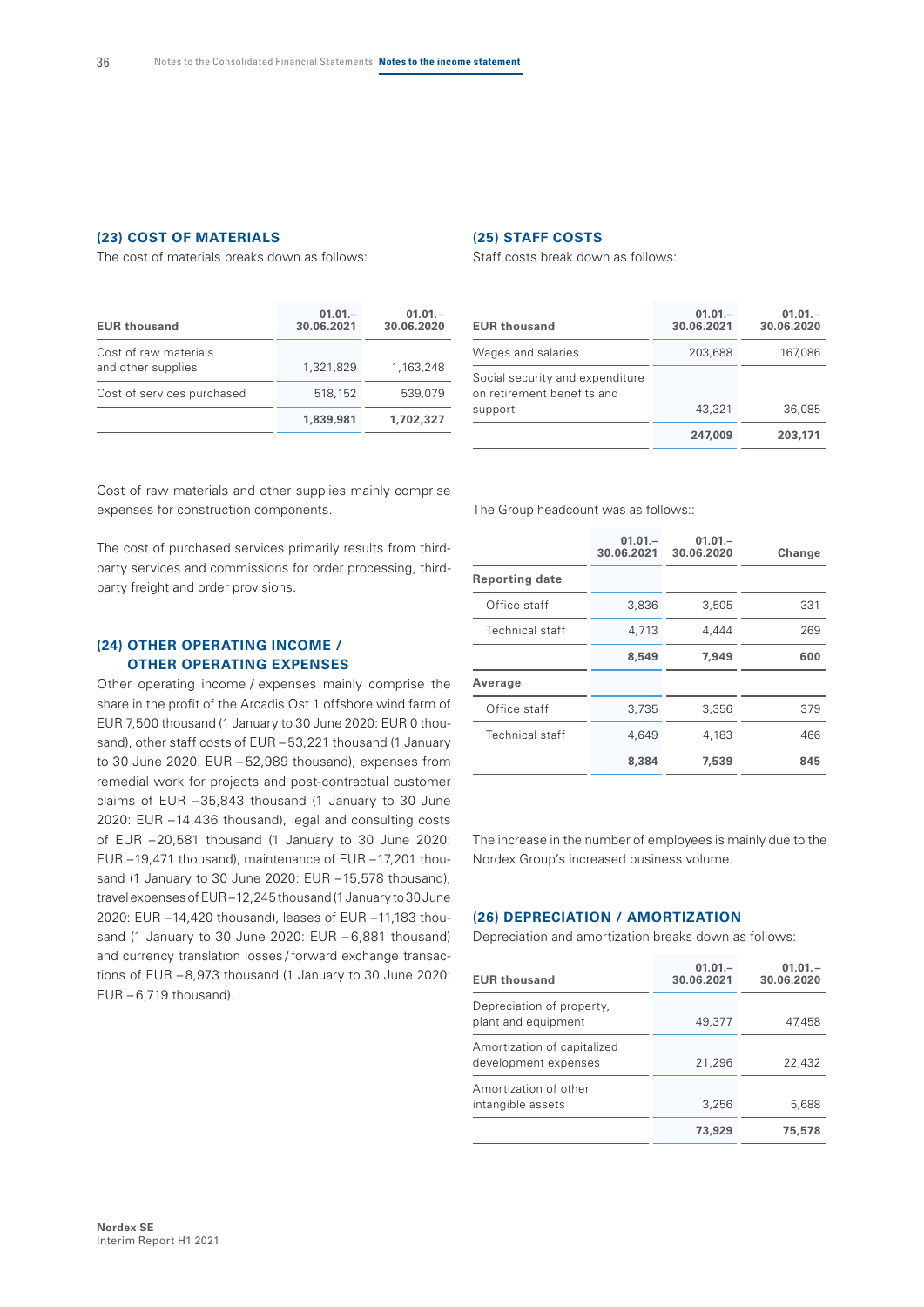Depreciation includes EUR 10,157 thousand for depreciation of lease assets (1 January to 30 June 2020: EUR 10,592 thousand); of this amount EUR 6,820 thousand (1 January to 30 June 2020: EUR 7,346 thousand) concern land and buildings and EUR 3,337 thousand (1 January to 30 June 2020: EUR 3,246 thousand) other fixtures and fittings, tools and equipment.

#### **(27) FINANCIAL RESULT**

The financial result breaks down as follows:

| <b>EUR thousand</b>                           | $01.01 -$<br>30.06.2021 | $01.01 -$<br>30.06.2020 |
|-----------------------------------------------|-------------------------|-------------------------|
| Profit/loss from equity-<br>accounting method | 203                     | 498                     |
| Impairment of financial assets                | 0                       | $-78$                   |
| Net profit/loss<br>from investments           | 203                     | 420                     |
| Other interest and<br>similar income          | 1,797                   | 2,381                   |
| Interest and similar expenses                 | $-56,484$               | $-42,805$               |
| Interest result                               | -54,687                 | $-40.424$               |
|                                               | -54,484                 | $-40.004$               |
|                                               |                         |                         |

Net gains / losses from valuation using the equity method reflect the share of profit of associates.

Interest income and expense arises primarily from deposits with banks, and from guarantee commissions, the corporate bond, the revolving credit facility and the shareholder loan. Of the interest expense, EUR 1,619 thousand (1 January to 30 June 2020: EUR 1,895 thousand) is attributable to leases.

#### **(28) INCOME TAX**

Income tax breaks down as follows:

| <b>EUR thousand</b>     | $01.01 -$<br>30.06.2021 | $01.01 -$<br>30.06.2020 |
|-------------------------|-------------------------|-------------------------|
| Current income tax      | $-15.859$               | $-26.606$               |
| Deferred taxes          | 12,116                  | 32,950                  |
| <b>Total income tax</b> | $-3.743$                | 6,344                   |

#### **(29) EARNINGS PER SHARE Basic**

|                                                     |                        | $01.01 -$<br>30.06.2021 | $01.01 -$<br>30.06.2020 |
|-----------------------------------------------------|------------------------|-------------------------|-------------------------|
| Consolidated net<br>loss for the year               | <b>EUR</b><br>thousand | $-63,748$               | $-180,025$              |
| of which sharehold-<br>ers of the parent<br>company | <b>EUR</b><br>thousand | $-63,748$               | $-180,025$              |
| Weighted average<br>number of shares                |                        |                         | 117,348,759 106,680,691 |
| <b>Basic earnings</b><br>per share                  | EUR                    | $-0.54$                 | $-1.69$                 |

## **Diluted**

Diluted earnings per share also stand at EUR – 0.54 (1 January to 30 June 2020: EUR – 0.36).

# **OTHER FINANCIAL OBLIGATIONS AND CONTINGENT LIABILITIES**

There are no future cash outflows from leases which the Nordex Group has entered into but which have not yet begun.

Moreover, principally in the real estate segment there are lease contracts with extension and termination options. However, these are not considered to be reasonably certain and therefore have not been recognized. However, utilization of these extension and termination options is reviewed annually and they will be recognized in the statement of financial position in case of a change of view.

The Nordex Group has contingent liabilities arising from pending litigation in connection with its operating business; as the probability of an outflow of resources as of the reporting date was not sufficiently determinable, no provisions have been set aside in this connection.

There are also guarantees in the amount of EUR 954 thousand (31 December 2020: EUR 954 thousand) vis-à-vis affiliated, non-consolidated project companies, which are not expected to be utilized; there are no contingent liabilities to associates.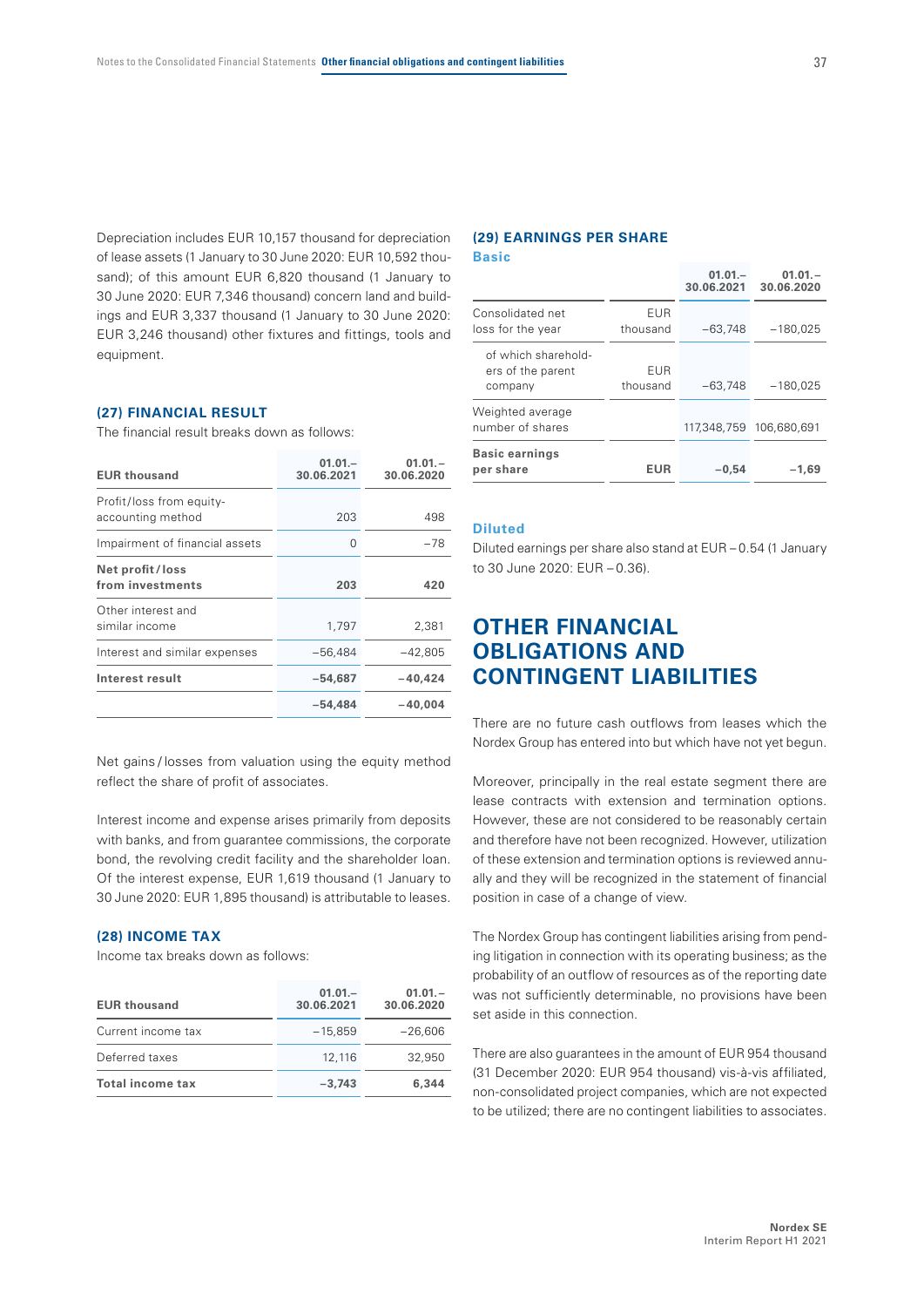# **RELATED PARTY DISCLOSURES**

As at the reporting date, Acciona S.A. held a 33.6% (31 December 2020: 36.6%) share in Nordex SE.

The balances and transactions with companies from the Acciona Group are set out in the following table:

|                                  | <b>Balances outstanding</b><br>Receivables $(+)$ / liabilities $(-)$ |            | <b>Transaction amount</b><br>Income $(+)/$ expense $(-)$ |                     |  |
|----------------------------------|----------------------------------------------------------------------|------------|----------------------------------------------------------|---------------------|--|
| <b>EUR thousand</b>              | 30.06.2021                                                           | 31.12.2020 | $01.01 - 30.06.2021$                                     | 01.01. - 30.06.2020 |  |
| Acciona Energia Chile SpA        | 164,357/                                                             | 164,970/   | 1,786/                                                   | 0/                  |  |
|                                  | $-84$                                                                | $-156,711$ | $-430$                                                   | $-61$               |  |
| Acciona Energia Mexico S.r.l.    | 1,737/                                                               | 1,232/     | 0/                                                       | 0/                  |  |
|                                  | $-22$                                                                | $-44$      | 0                                                        | $\Omega$            |  |
| Acciona Energia S.A.             | 105,720/                                                             | 69,304/    | 40,062/                                                  | 23,270/             |  |
|                                  | $-34,720$                                                            | $-33,011$  | $-363$                                                   | $-580$              |  |
| Acciona Energia Servicios Mexico | 139,366/                                                             | 139,351/   | 29/                                                      | 16,366/             |  |
| S. de RL de C.V.                 | $-139,079$                                                           | $-131,456$ | $-5,526$                                                 | $-108$              |  |
| Acciona Energy Oceania           | 108,901/                                                             | 48/        | 117,298/                                                 | 553/                |  |
| Construction Pty Ltd.            | $-111,303$                                                           | $-106,372$ | $-3,595$                                                 | $-989$              |  |
| Acciona Forwarding S.A.          | 71                                                                   | 0/         | 1/                                                       | 7/                  |  |
|                                  | $-1,877$                                                             | $-977$     | $-2,700$                                                 | $-223$              |  |
| Acciona S.A.                     | 0/                                                                   | 0/         | 0/                                                       | 0/                  |  |
|                                  | $-223,159$                                                           | $-1,088$   | $-803$                                                   | $\Omega$            |  |
| Other                            | 125/                                                                 | 779/       | 743/                                                     | 2,415/              |  |
|                                  | $-307$                                                               | $-291$     | $-469$                                                   | $-2,835$            |  |

During the first half of 2021, orders to deliver and assemble wind power systems in the amount of EUR 12,748 thousand (1 January to 30 June 2020: EUR 0 thousand) were placed by Acciona Energía S.A.

In 2014, Supervisory Board member Jan Klatten indirectly acquired an interest of 44.20% in the Polish wind farm company C&C Wind Sp. z o.o. in a market-wide tender process. The Nordex Group holds a 40.00% share of this company.

Accordingly, C&C Wind Sp. z o.o. is classed as an associated company. As in the previous year, there were no business transactions with Mr. Klatten or companies attributable to him.

In addition, the shares in GN Renewable Investments S.a.r.l. (30.00%) are also classified as associated companies. The balances and transactions with these companies are set out in the following table:

|                                   | <b>Balances outstanding</b><br>Receivables $(+)$ / liabilities $(-)$ |            | <b>Transaction amount</b><br>Income $(+)/$ expense $(-)$ |                      |  |  |
|-----------------------------------|----------------------------------------------------------------------|------------|----------------------------------------------------------|----------------------|--|--|
| <b>EUR thousand</b>               | 30.06.2021                                                           | 31.12.2020 | $01.01 - 30.06.2021$                                     | $01.01 - 30.06.2020$ |  |  |
| $C&C$ Wind Sp. $z$ o.o.           | 0.                                                                   | 363/       | 209/                                                     | 813/<br>$\Omega$     |  |  |
| GN Renewable Investments S.a.r.l. | 07                                                                   | 0/         | 07<br>-6                                                 | 0/<br>-6             |  |  |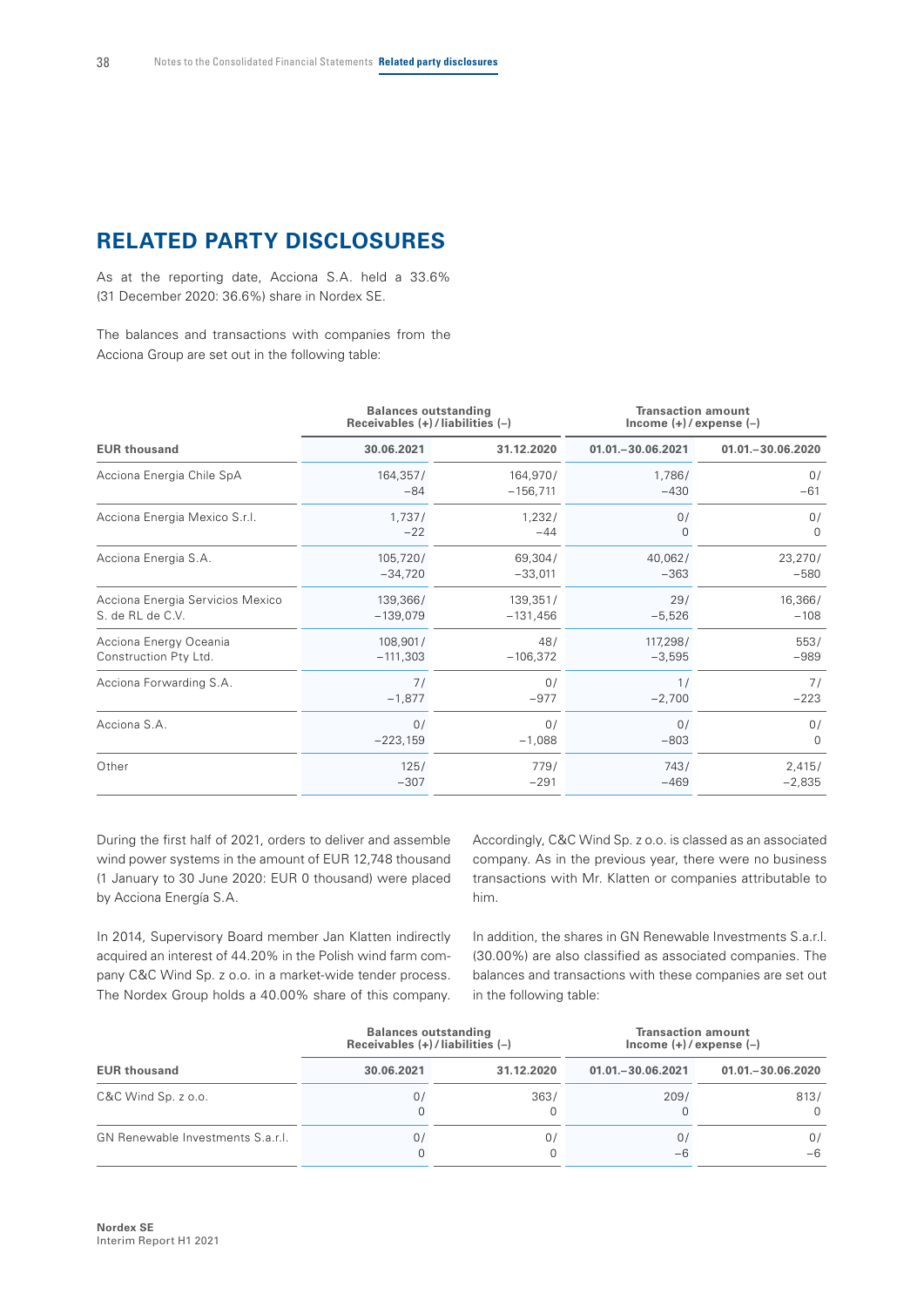# **CONSOLIDATED CASH FLOW STATEMENT**

The cash flow from operating activities was EUR 57,890 thousand (1 January to 30 June 2020: EUR – 68,043 thousand), of which EUR –10,181 thousand is attributable to the consolidated net loss including depreciation, amortization and impairment (1 January to 30 June 2020: EUR –104,369 thousand). Changes in working capital resulted in payments received of EUR 50,388 thousand (1 January to 30 June 2020: EUR 6,196 thousand). Payments made for other operating activities stand at EUR 2,679 thousand (1 January to 30 June 2020: payments received of EUR 30,130 thousand). This means that cash flow from operating activities has been influenced significantly by the positive development of working capital.

Cash flow from investing activities amounted to EUR – 68,127 thousand (1 January to 30 June 2020: EUR – 69,010 thousand). Investments of EUR 63,143 thousand (1 January to 30 June 2020: EUR 67,313 thousand) were made in property, plant and equipment, which mainly related to the procurement of installation and transportation equipment in Spain for international projects and the establishment and expansion of blade production and the IT department in India. Development projects of EUR 12,054 thousand (1 January to 30 June 2020: EUR 11,432 thousand) were capitalized.

Cash flow from financing activities amounted to EUR –265,430 thousand (1 January to 30 June 2020: EUR –24,069 thousand) and is primarily attributable to repayments on the revolving credit facility, the promissory note and the research and development loan from the European Investment Bank, and the repayment of lease liabilities. The granting of the shareholder loan had an offsetting effect.

# **EVENTS AFTER THE REPORTING DATE**

On 30 June 2021, the Management Board of Nordex SE, with the approval of the Company's Supervisory Board, adopted a resolution to implement a rights issue from authorized capital against cash contributions and a non-cash contribution from Acciona S.A. Of the 42,672,276 new shares, 98.2% were issued at a price of EUR 13.70 per share, which gives a total gross transaction volume of EUR 586.15 million, consisting of cash proceeds of EUR 389.57 million and an equivalent value of EUR 196.58 million of the loan receivable from the shareholder loan contributed by Acciona S.A.

In parallel, Nordex agreed to increase the existing syndicated multi-currency guarantee facility by exercising a top-up option of EUR 171.25 million from EUR 1,238.75 million to EUR 1,410.00 million. In addition, it is agreed that an amount of up to EUR 100.00 million from this top-up will also be made available in the form of guaranteed cash credit lines.

The combined capital increase and debt transaction will strengthen Nordex's capital structure in a single step. Furthermore, Nordex will not incur interest expenses due to the partial contribution of the shareholder loan by Acciona. The increase in the guarantee credit facility including the additional cash credit facility will support the growth trajectory by providing additional flexibility. This in turn will ensure a stable positioning of the business for lower-risk, profitable future growth

Once this transaction has been finalized, the existing state-guaranteed revolving syndicated credit line will be canceled.

#### **Nordex SE, Rostock, August 2021**

José Luis Blanco, Chairman of the Management Board

Dr. Ilya Hartmann, Member of the Management Board

Patxi Landa, Member of the Management Board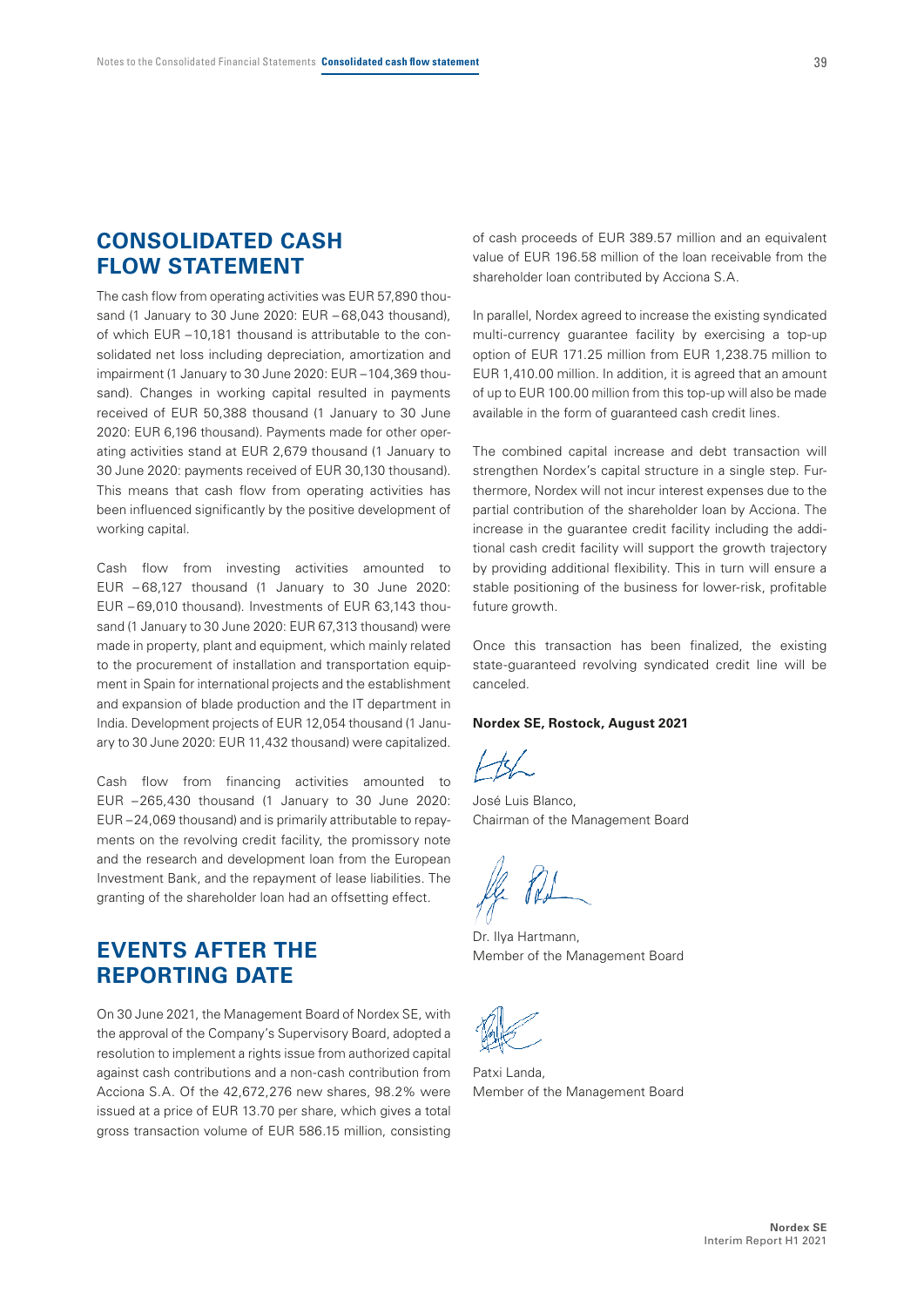# STATEMENT OF CHANGES IN PROPERTY, PLANT AND EQUIPMENT AND INTANGIBLE ASSETS

|                                                     |                                  |                  |                  |                        |                         | Cost                             |                                  |  |
|-----------------------------------------------------|----------------------------------|------------------|------------------|------------------------|-------------------------|----------------------------------|----------------------------------|--|
| <b>EUR thousand</b>                                 | Opening<br>balance<br>01.01.2021 | <b>Additions</b> | <b>Disposals</b> | Reclassi-<br>fications | Currency<br>translation | Closing<br>balance<br>30.06.2021 | Opening<br>balance<br>01.01.2021 |  |
| Property, plant and equipment                       |                                  |                  |                  |                        |                         |                                  |                                  |  |
| Technical equipment<br>and machinery                | 389,281                          | 22,090           | 7,222            | 2,805                  | 3,555                   | 410,509                          | 217,613                          |  |
| Land and buildings                                  | 246,090                          | 1,491            | 1,330            | 191                    | 931                     | 247,373                          | 76,370                           |  |
| Other fixtures and fittings,<br>tools and equipment | 177,394                          | 17,461           | 2,414            | 14                     | 399                     | 192,854                          | 94,239                           |  |
| Assets under construction                           | 25,476                           | 22,744           | $\overline{0}$   | $-3,026$               | 70                      | 45,264                           | $\mathbf 0$                      |  |
| Prepayments made                                    | 4,140                            | 1,888            | 2,620            | 0                      | 47                      | 3,455                            | $\mathbf 0$                      |  |
| Total                                               | 842,381                          | 65,674           | 13,586           | $-16$                  | 5,002                   | 899,455                          | 388,222                          |  |
| Intangible assets                                   |                                  |                  |                  |                        |                         |                                  |                                  |  |
| Goodwill                                            | 552,259                          | $\mathbf 0$      | $\overline{0}$   | $\mathbf 0$            | $\mathbf 0$             | 552,259                          | 4,501                            |  |
| Capitalized R&D expenses                            | 468,823                          | 12,054           | $\mathbf 0$      | 0                      | 15                      | 480,892                          | 302,146                          |  |
| Prepayments made                                    | 1,706                            |                  | $\overline{0}$   | $\overline{0}$         | $\mathbf 0$             | 1,707                            | $\mathbf 0$                      |  |
| Other intangible assets                             | 155,309                          | 164              | 72               | 16                     | 2,851                   | 158,268                          | 137,069                          |  |
| Total                                               | 1,178,097                        | 12,219           | 72               | 16                     | 2,866                   | 1,193,126                        | 443,716                          |  |
|                                                     |                                  |                  |                  |                        |                         |                                  |                                  |  |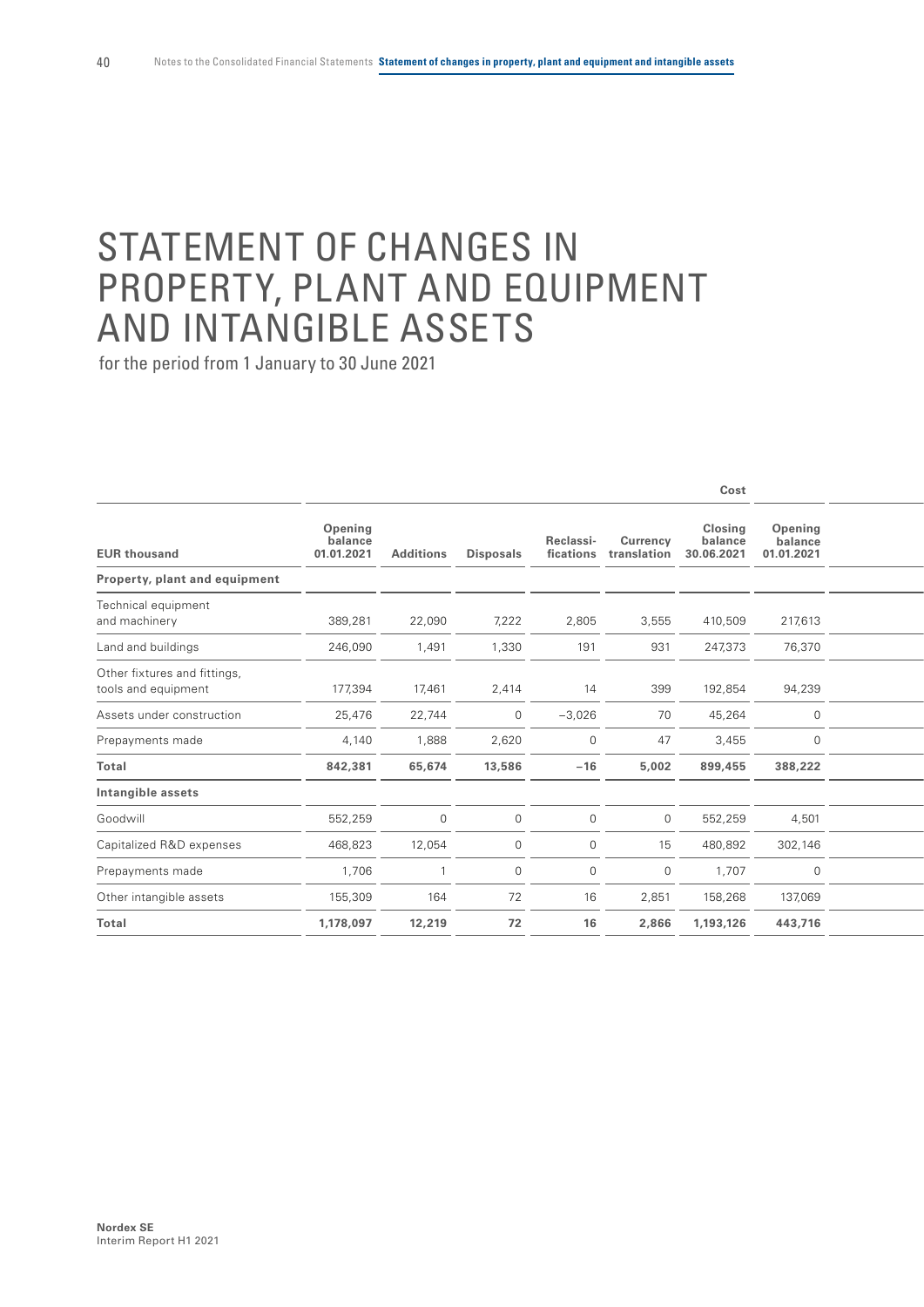|                  |  | Depreciation/amortization<br><b>Carrying amount</b> |                        |                                         |            |            |  |
|------------------|--|-----------------------------------------------------|------------------------|-----------------------------------------|------------|------------|--|
| <b>Additions</b> |  | <b>Disposals</b>                                    | Reclassi-<br>fications | <b>Closing</b><br>balance<br>30.06.2021 | 30.06.2021 | 31.12.2020 |  |
|                  |  |                                                     |                        |                                         |            |            |  |
| 24,134           |  | 3,972                                               | 1,814                  | 239,589                                 | 170,920    | 171,668    |  |
| 9,902            |  | 463                                                 | 357                    | 86,166                                  | 161,207    | 169,720    |  |
| 15,341           |  | 865                                                 | 224                    | 108,939                                 | 83,915     | 83,155     |  |
| $\mathbb O$      |  | $\overline{0}$                                      | $\overline{0}$         | $\overline{0}$                          | 45,264     | 25,476     |  |
| $\overline{0}$   |  | $\mathbf 0$                                         | $\overline{0}$         | $\overline{0}$                          | 3,455      | 4,140      |  |
| 49,377           |  | 5,300                                               | 2,395                  | 434,694                                 | 464,761    | 454,159    |  |
|                  |  |                                                     |                        |                                         |            |            |  |
| $\mathbf 0$      |  | $\mathbf 0$                                         | $\overline{0}$         | 4,501                                   | 547,758    | 547,758    |  |
| 21,296           |  | $\mathbf 0$                                         |                        | 323,443                                 | 157,449    | 166,677    |  |
| $\mathbf 0$      |  | $\mathsf{O}$                                        | $\overline{0}$         | $\overline{0}$                          | 1,707      | 1,706      |  |
| 3,256            |  | 71                                                  | 2,741                  | 142,995                                 | 15,273     | 18,240     |  |
| 24,552           |  | 71                                                  | 2,742                  | 470,939                                 | 722,187    | 734,381    |  |
|                  |  |                                                     |                        |                                         |            |            |  |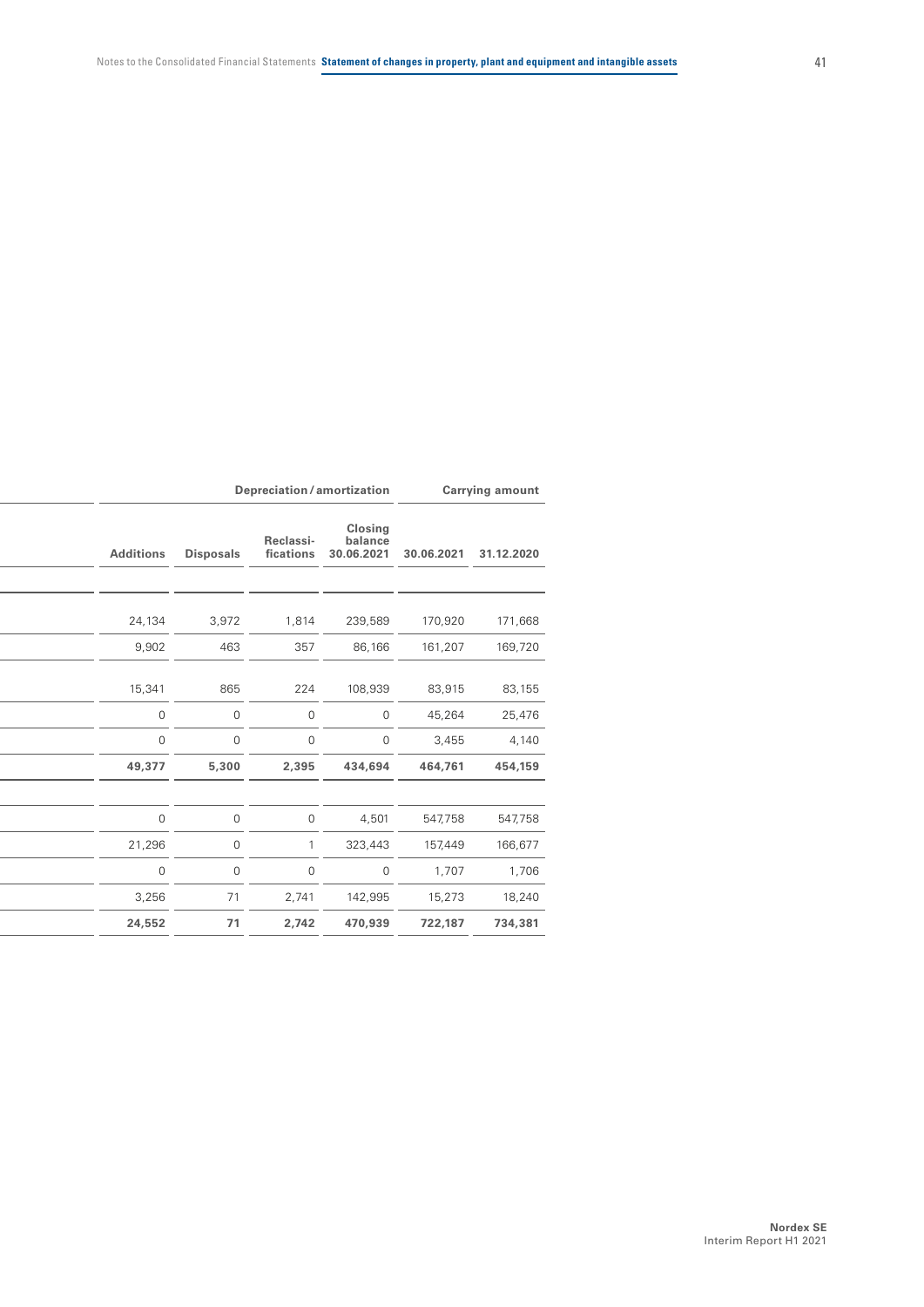# <span id="page-43-0"></span>RESPONSIBILITY STATEMENT

To the best of our knowledge, and in accordance with the applicable reporting principles for interim reporting, the interim consolidated financial statements for the first six months as at 30 June 2021 give a true and fair view of the assets, liabilities, financial position and profit or loss of the Group, and the interim management report of the Group includes a fair review of the development and performance of the business and the position of the Group, together with a description of the material opportunities and risks associated with the expected development of the Group for the remaining months of the financial year.

## **Nordex SE, Rostock, August 2021**

 $H$ 

José Luis Blanco, Chief Executive Officer

Dr. Ilya Hartmann, Member of the Management Board

Patxi Landa, Member of the Management Board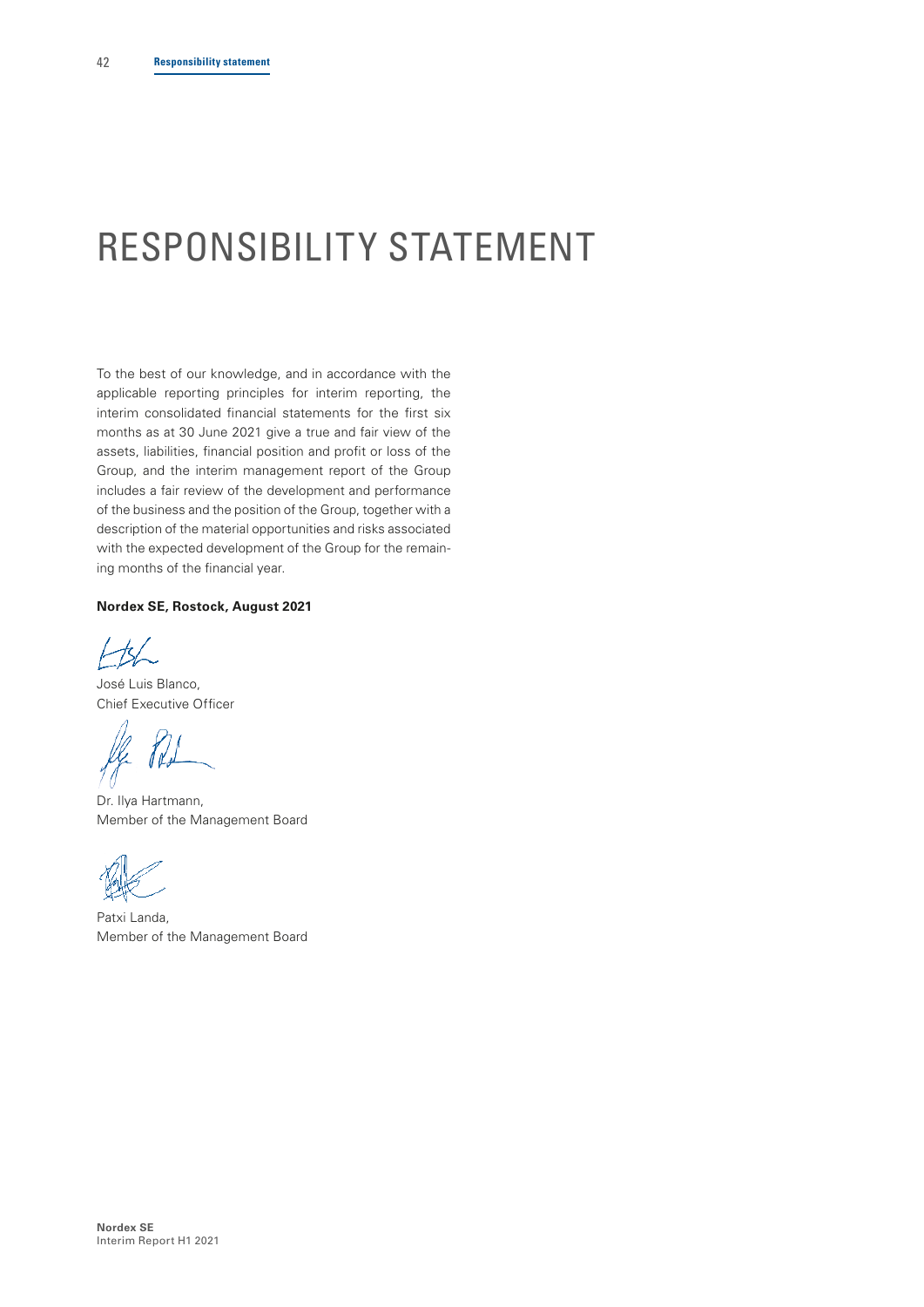# <span id="page-44-0"></span>FINANCIAL CALENDAR, IMPRINT AND CONTACT

## **FINANCIAL CALENDAR**

| <b>Date</b>       |                                      |
|-------------------|--------------------------------------|
| 12. August 2021   | Consolidated interim report, H1 2021 |
| 15. November 2021 | Consolidated interim report, Q3 2021 |

#### **IMPRINT AND CONTACT**

| Published by              |                                      |                    | <b>Investor Relations Team</b> | Editing & Text                          |  |  |
|---------------------------|--------------------------------------|--------------------|--------------------------------|-----------------------------------------|--|--|
| Nordex SE                 |                                      | Felix Zander       |                                | Nordex SE, Hamburg                      |  |  |
| <b>Investor Relations</b> |                                      | Telephone          | +49 40 30030 - 1116            |                                         |  |  |
|                           | Langenhorner Chaussee 600            |                    |                                | Photography                             |  |  |
| 22419 Hamburg             |                                      | Tobias Vossberg    |                                | Nordex SE, Hamburg                      |  |  |
| Germany                   |                                      | Telephone          | +49 40 30030-2502              |                                         |  |  |
|                           |                                      |                    |                                | <b>Consulting, Concept &amp; Design</b> |  |  |
| Telephone                 | +49 40 30030 - 1000                  | <b>Rolf Becker</b> |                                | Silvester Group                         |  |  |
| Fax                       | +49 40 30030 - 1101                  |                    | Telephone +49 40 30030-1892    | www.silvestergroup.com                  |  |  |
|                           | www.nordex-online.com                |                    |                                |                                         |  |  |
|                           | investor-relations@nordex-online.com |                    |                                |                                         |  |  |

## **Disclaimer**

This Interim Report contains forward-looking statements that relate to macroeconomic developments, the business and the net assets, financial position and results of operations of the Nordex Group. Forwardlooking statements by definition do not depict the past and are in some instances indicated by words such as "believe", "anticipate", "predict", "plan", "estimate", "aim", "expect", "assume" and similar expressions. Forward-looking statements are based on the Company's current plans, estimates, projections and forecasts, and are therefore subject to risks and uncertainties that could cause actual development or the actual results or performance to differ materially from the development, results or performance expressly or implicitly assumed in these forward-looking statements. Readers of this Interim Report are expressly cautioned not to place undue reliance on these forward-looking statements, which apply only as of the date of this Interim Report. Nordex SE does not intend and does not undertake any obligation to revise these forward-looking statements. The English version of the Report constitutes a translation of the original German version. Only the German version is legally binding.